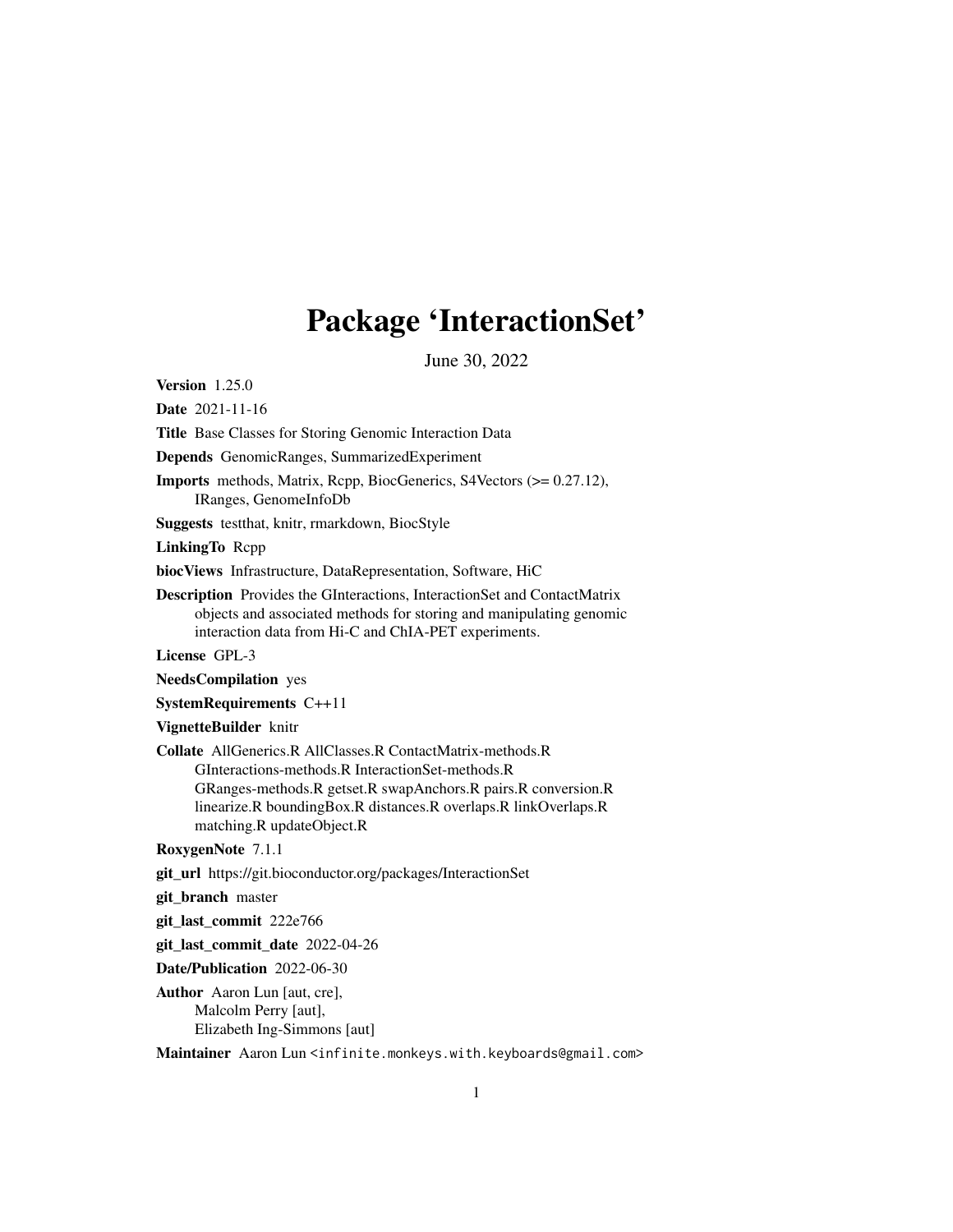## <span id="page-1-0"></span>R topics documented:

|       | Interaction compare $\dots \dots \dots \dots \dots \dots \dots \dots \dots \dots \dots \dots \dots \dots \dots \dots$ 32 |
|-------|--------------------------------------------------------------------------------------------------------------------------|
|       |                                                                                                                          |
|       |                                                                                                                          |
|       |                                                                                                                          |
|       |                                                                                                                          |
|       |                                                                                                                          |
|       |                                                                                                                          |
|       |                                                                                                                          |
|       |                                                                                                                          |
| Index | 51                                                                                                                       |
|       |                                                                                                                          |

boundingBox *Get the bounding box*

## Description

Computing a minimum bounding box for groups of pairwise interactions.

## Usage

```
## S4 method for signature 'GInteractions'
boundingBox(x, f)
```
# Note, the same call is used for the InteractionSet method.

## Arguments

| A GInteractions or Interaction Set object.                                          |
|-------------------------------------------------------------------------------------|
| A factor or vector of length equal to that of x, indicating the group to which each |
| pairwise interaction belongs.                                                       |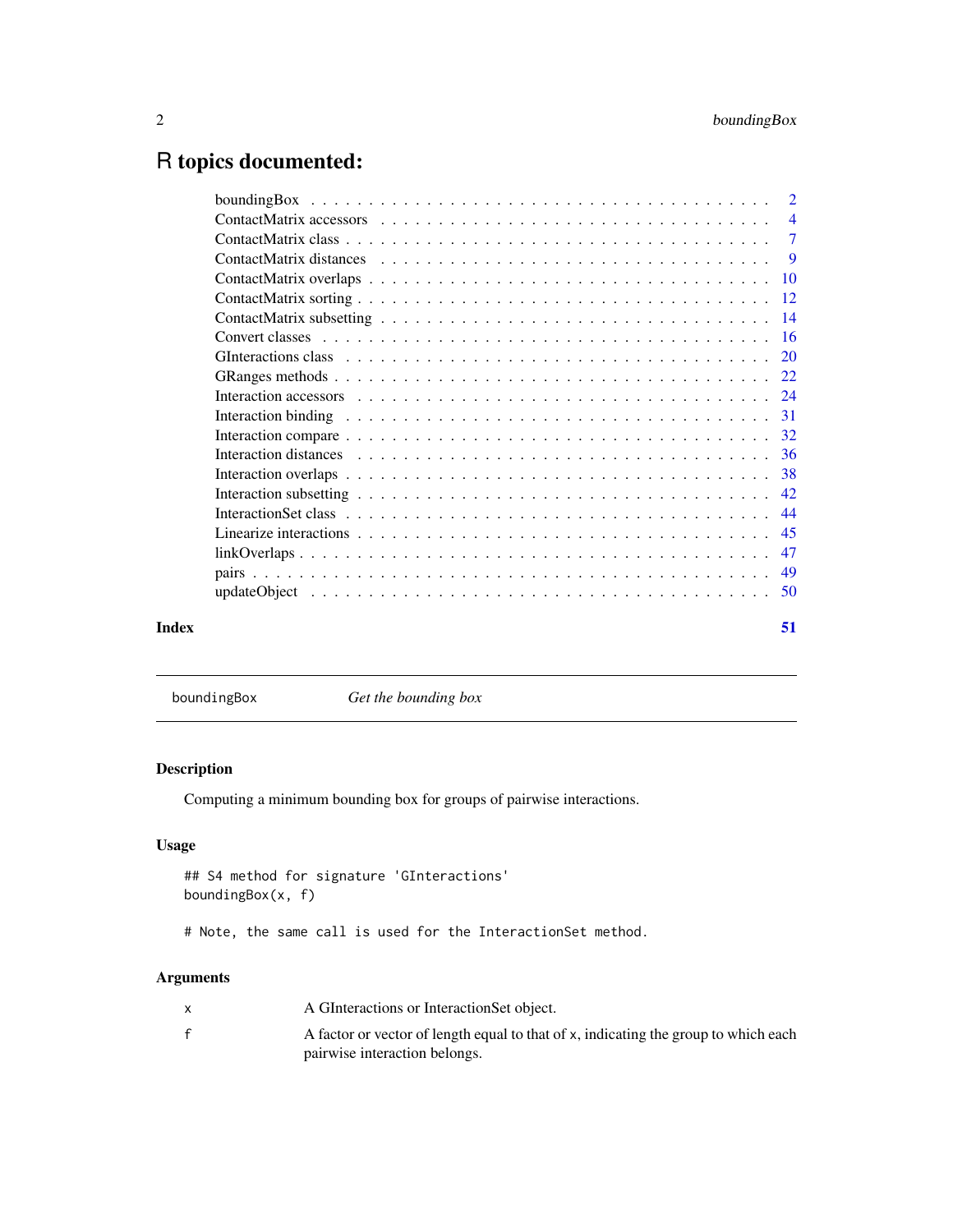#### <span id="page-2-0"></span>boundingBox 3

#### Details

For any group of pairwise interactions, the minimum bounding box is the smallest rectangle in the interaction space that contains all interactions in the group. Each side of the box has coordinates spanning the most extreme anchor regions on the corresponding chromosome. This is often useful for summarizing clusters of interactions.

Grouping of interactions is specified using f, where interactions in x with the same level of f are considered to be in the same group. If f is not specified, all interactions in x are assumed to be in a single group (named as "1"). An error will be raised if a group spans multiple chromosomes for either the first or second anchor regions.

The function returns a GInteractions object containing the coordinates of the bounding boxes for all groups. Each interaction represents a bounding box for a group, where the anchor regions represent the sides of the box. Entries are named according to the levels of f, in order to specify which bounding box corresponds to which group.

It is recommended to run [swapAnchors](#page-31-1) prior to computing the bounding box for intra-chromosomal groups. If all anchor1 >= anchor2 or all anchor1 <= anchor2, all interactions will lie on one side of the diagonal of the intra-chromosomal interaction space. This results in the smallest possible minimum bounding box, which will only increase in size if interactions are placed on the other side of the diagonal. Alternatively, users can specify a StrictGInteractions object as an input into x, in which anchor1 <= anchor2 is enforced automatically.

#### Value

A GInteractions object containing the coordinates of each bounding box.

#### Author(s)

Aaron Lun

## See Also

[GInteractions-class](#page-19-1), [InteractionSet-class](#page-43-1)

#### Examples

example(GInteractions, echo=FALSE)

```
# Making up a sensible grouping.
gi <- sort(gi)
all.chrs <- as.character(seqnames(regions(gi)))
f <- paste0(all.chrs[anchors(gi, type="first", id=TRUE)], ".",
           all.chrs[anchors(gi, type="second", id=TRUE)])
```
boundingBox(gi, f) boundingBox(swapAnchors(gi), f)

```
# Fails for multiple chromosomes
try(out <- boundingBox(gi))
in.A < -f == "chrA.chrA"out <- boundingBox(gi[in.A])
```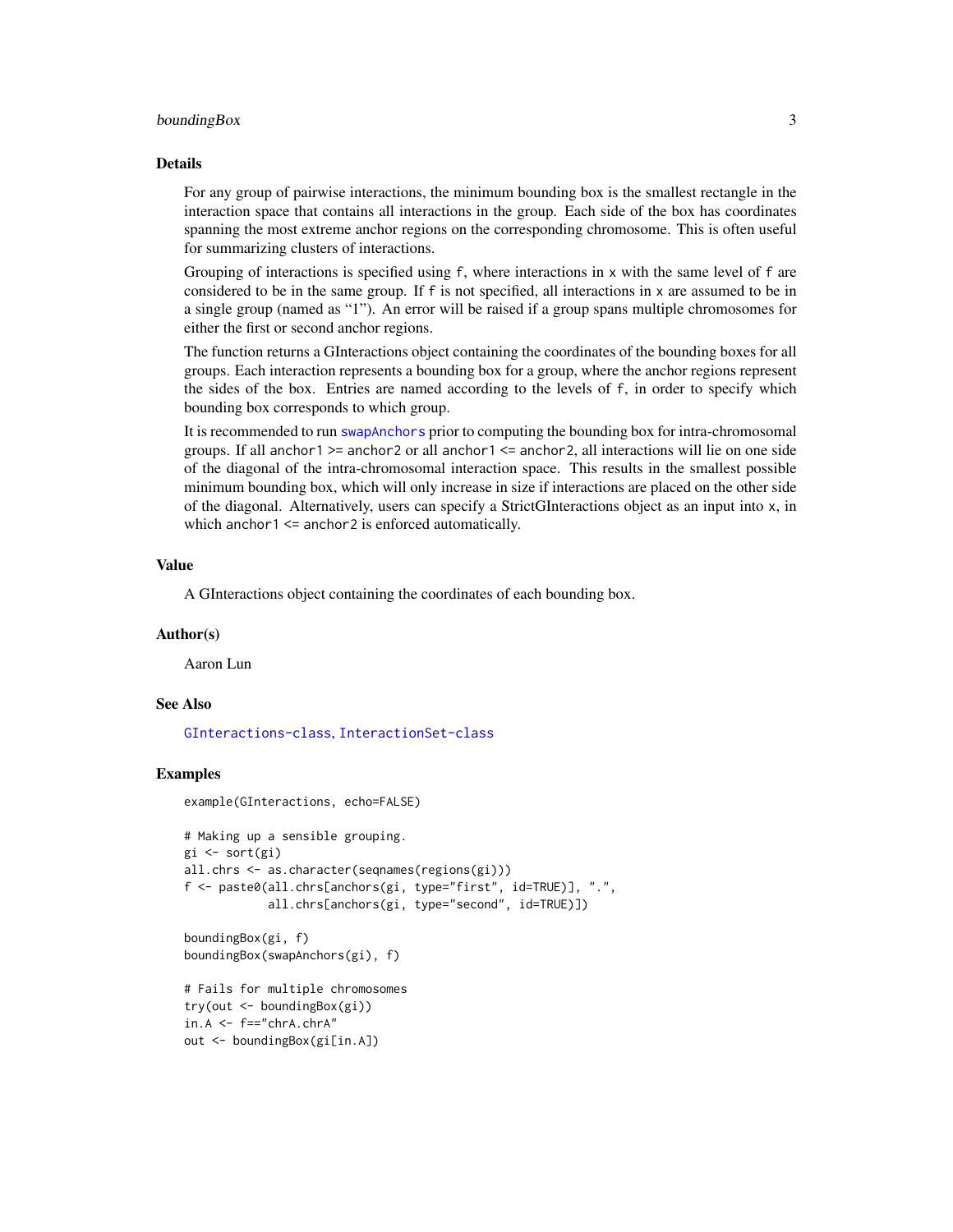<span id="page-3-0"></span>ContactMatrix accessors

*ContactMatrix accessors*

#### <span id="page-3-1"></span>Description

Methods to get and set fields in an ContactMatrix object.

#### Usage

```
## S4 method for signature 'ContactMatrix'
anchors(x, type="both", id=FALSE)
## S4 method for signature 'ContactMatrix'
anchorIds(x, type="both")
## S4 replacement method for signature 'ContactMatrix'
anchorIds(x, type="both") <- value
## S4 method for signature 'ContactMatrix'
regions(x)
## S4 replacement method for signature 'ContactMatrix'
regions(x) <- value
## S4 replacement method for signature 'ContactMatrix'
replaceRegions(x) <- value
## S4 replacement method for signature 'ContactMatrix'
appendRegions(x) <- value
## S4 method for signature 'ContactMatrix'
reduceRegions(x)
## S4 method for signature 'ContactMatrix'
show(x)
## S4 method for signature 'ContactMatrix'
as.matrix(x)
## S4 replacement method for signature 'ContactMatrix'
as.matrix(x) <- value
## S4 method for signature 'ContactMatrix'
t(x)## S4 method for signature 'ContactMatrix'
dim(x)## S4 method for signature 'ContactMatrix'
dimnames(x)
## S4 replacement method for signature 'ContactMatrix'
dimnames(x) <- value
## S4 method for signature 'ContactMatrix'
length(x)
```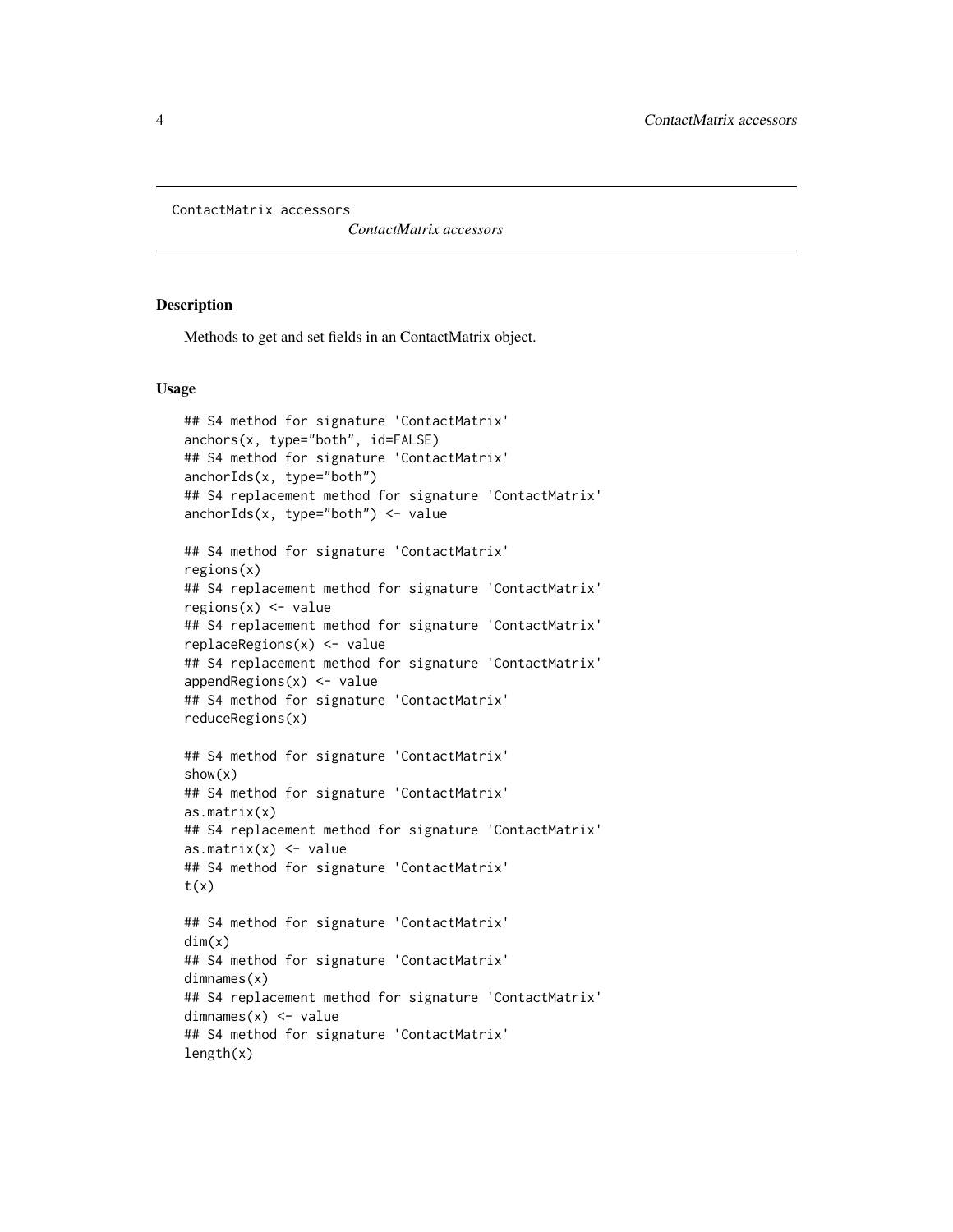#### **Arguments**

| X     | A ContactMatrix object.                                                                                                                                                                                                                                                                                                                                                                                                                                                                                                                                                                                                                                                                                                                                                                                                                                                                   |
|-------|-------------------------------------------------------------------------------------------------------------------------------------------------------------------------------------------------------------------------------------------------------------------------------------------------------------------------------------------------------------------------------------------------------------------------------------------------------------------------------------------------------------------------------------------------------------------------------------------------------------------------------------------------------------------------------------------------------------------------------------------------------------------------------------------------------------------------------------------------------------------------------------------|
| type  | a string specifying which anchors are to be extracted or replaced.                                                                                                                                                                                                                                                                                                                                                                                                                                                                                                                                                                                                                                                                                                                                                                                                                        |
| id    | a scalar logical indicating whether indices or GRanges should be returned.                                                                                                                                                                                                                                                                                                                                                                                                                                                                                                                                                                                                                                                                                                                                                                                                                |
| value | For anchorids <-, a list of two integer vectors when type="both". The first<br>and second vectors must have length equal to the number of rows and columns<br>of x, respectively. For type="row" or "column", only one vector needs to be<br>supplied corresponding to either the rows or columns.<br>For regions<-, a GRanges object of length equal to that of regions $(x)$ . For<br>new Regions $\lt$ , a GR anges object that is a superset of all entries in regions $(x)$<br>involved in interactions. For append Regions $\lt$ -, a GRanges of any length con-<br>taining additional regions.<br>For as matrix-, a matrix-like object of the same dimensions as that in the<br>matrix slot.<br>For dimnames<-, a list of two character vectors corresponding to the row and<br>column names, respectively. These can also be passed separately via rownames<-<br>and colnames <-. |
|       |                                                                                                                                                                                                                                                                                                                                                                                                                                                                                                                                                                                                                                                                                                                                                                                                                                                                                           |

## Details

The return value of anchors varies depending on type and id:

- If id=FALSE, a GRanges object is returned containing the regions specified by the anchor1 or anchor2 slots in x, for type=="row" or "column", respectively.
- If id=FALSE and type="both", a list is returned with two entries row and column, containing regions specified by anchor1 and anchor2 respectively.
- If id=TRUE, the integer vectors in the anchor1 or anchor2 slots of x are returned directly, depending on type. A list of length two is returned for type="both", containing both of these vectors.

Note that anchorIds is equivalent to calling anchors with id=TRUE.

Replacement in anchorIds<- can only be performed using anchor indices. If type="both", a list of two integer vectors is required in value, specifying the indices of the row- and column-wise interacting regions in x. If type="row" or "column", an integer vector is required to replace the existing row- or column-wise indices in the anchor1 or anchor2 slot, respectively.

For regions, a GRanges is returned equal to the regions slot in x. For regions<-, the GRanges in value is used to replace the regions slot. Resorting of the replacement GRanges is performed automatically, along with re-indexing of the anchors. In addition, the input GRanges must be of the same length as the existing object in the regions slot. The newRegions replacement method can take variable length GRanges, but requires that the replacement contain (at least) all ranges contained in anchors $(x)$ . The appendRegions replacement method appends extra intervals to the existing regions slot of x. The reduceRegions method removes unused entries in the regions slot, to save memory - see reduceRegions, GInteractions-method for more details.

The show method will print out various details of the object, such as the dimensions of the matrix slot and the length of the regions slot. The as.matrix method will return the value of the matrix slot, containing a matrix-like object of interaction data. Replacement with a matrix-like object of the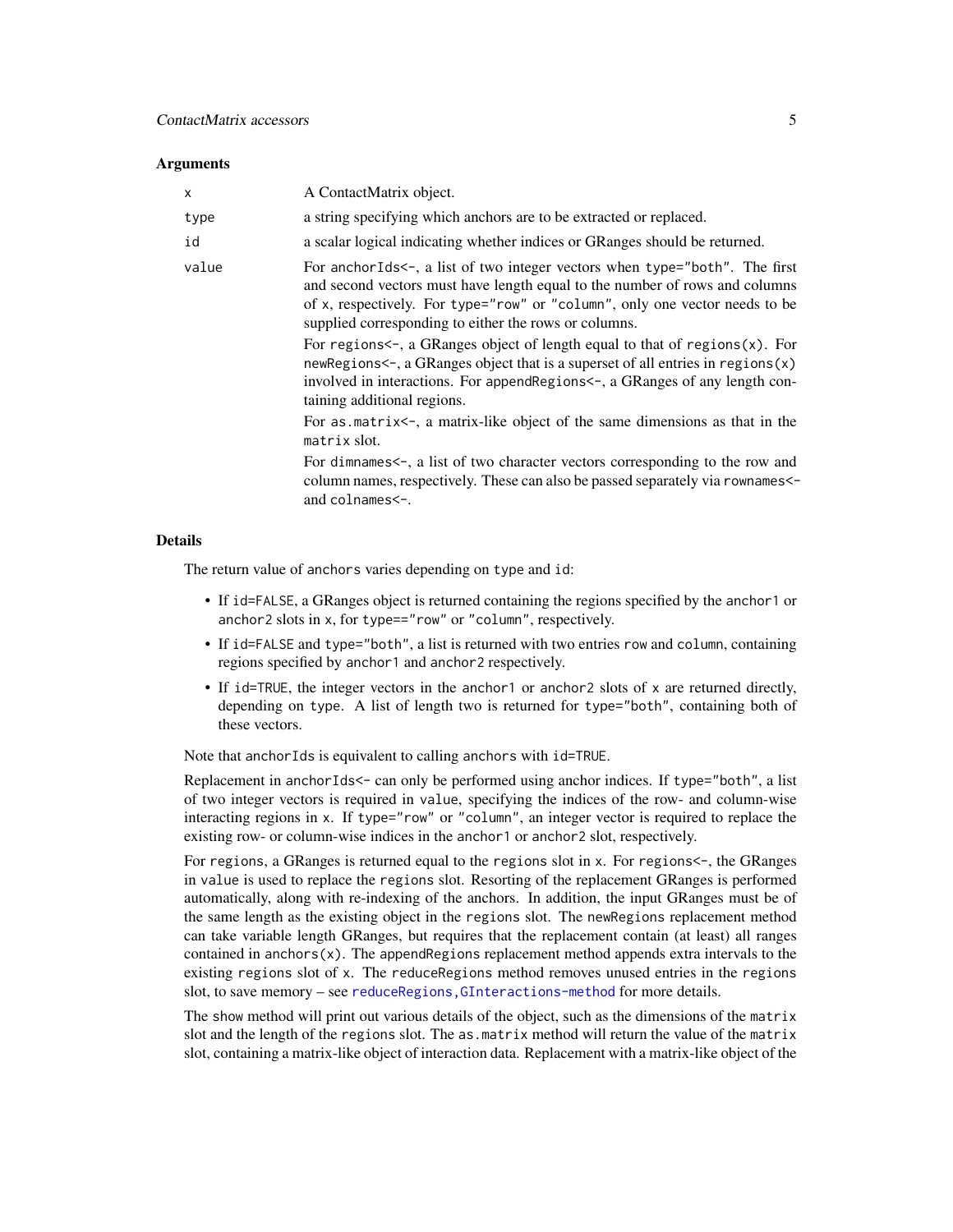<span id="page-5-0"></span>same dimensions can be performed using the as.matrix <- function. The t method will transpose the matrix, i.e., switch the rows and columns (and switch the vectors in the anchor1 and anchor2 slots).

The dim method will return a vector of length 2, containing the dimensions of the matrix slot. The dimnames method will return a list of length 2, containing the row and column names of matrix (these can be modified with the dimnames<- method). The length method will return an integer scalar corresponding to the total number of entries in the matrix slot.

As the ContactMatrix class inherits from the [Annotated](#page-0-0) class, additional metadata can be stored in the metadata slot. This can be accessed or modified with metadata, Annotated-method.

## Value

For the getters, values in various slots of  $x$  are returned, while for the setters, the slots of  $x$  are modified accordingly – see Details.

#### Author(s)

Aaron Lun

### See Also

[ContactMatrix-class](#page-6-1)

#### Examples

```
example(ContactMatrix, echo=FALSE) # Generate a nice object.
show(x)
# Various matrix methods:
as.matrix(x)
t(x)nrow(x)
ncol(x)
length(x)
# Accessing anchor ranges or indices:
anchors(x)anchors(x, type="row")
anchors(x, id=TRUE)
anchors(x, id=TRUE, type="row")
anchors(x, id=TRUE, type="column")
# Modifying anchor indices:
nregs <- length(regions(x))
anchorIds(x) <- list(sample(nregs, nrow(x), replace=TRUE),
                   sample(nregs, ncol(x), replace=TRUE))
anchors(x, id=TRUE, type="row")
anchors(x, id=TRUE, type="column")
```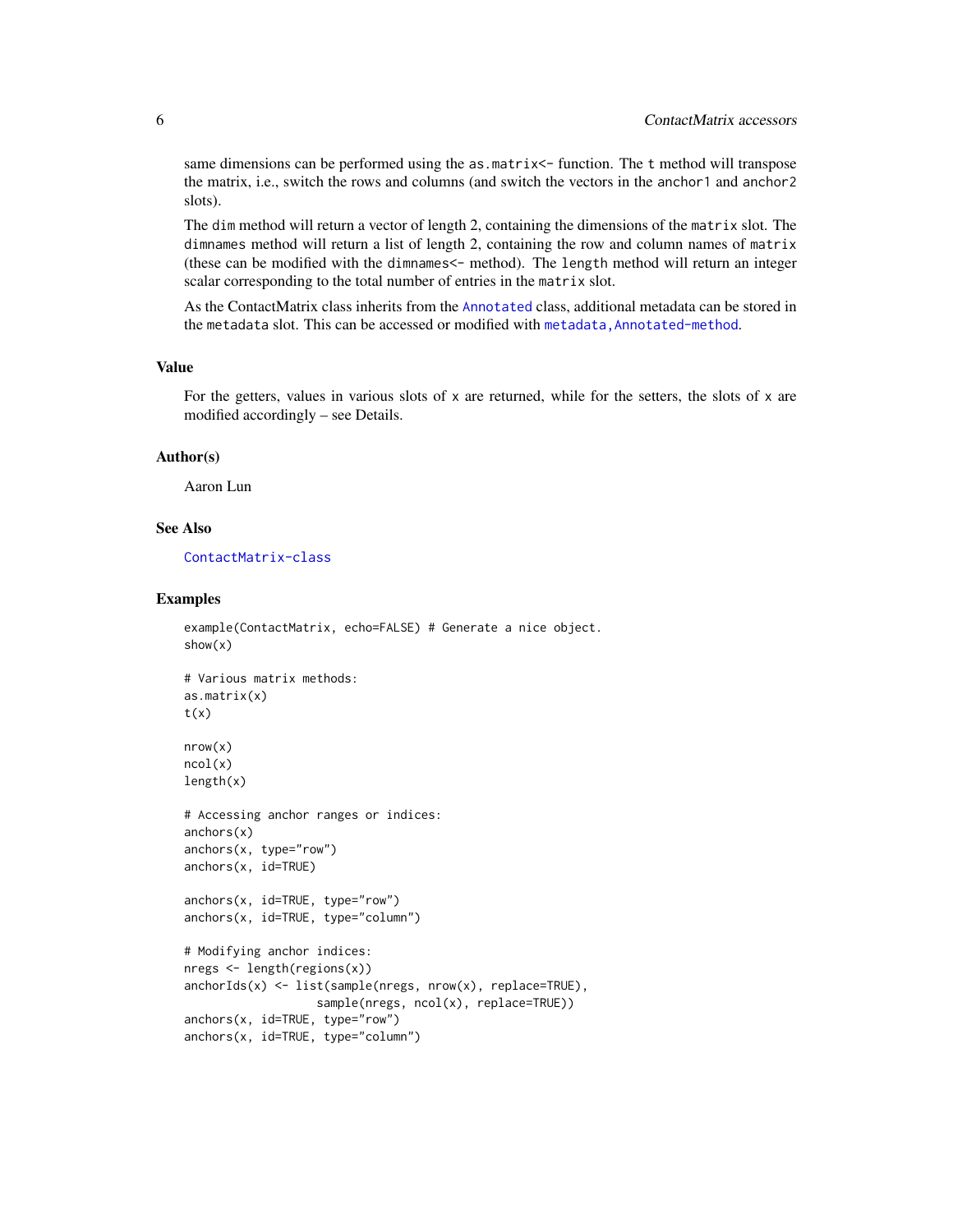## <span id="page-6-0"></span>ContactMatrix class 7

```
# Accessing or modifying regions:
regions(x)
regions(x)$score <- runif(length(regions(x)))
new.ranges <- c(regions(x), resize(regions(x), fix="center", width=50))
try(regions(x) < -new.random) # failsreplaceRegions(x) <- new.ranges # Succeeds
length(regions(x))
appendRegions(x) <- GRanges("chrA", IRanges(5:10+1000, 1100+5:10), score=runif(6))
length(regions(x))
reduceRegions(x)
# Setting metadata
metadata(x)$name <- "I am a contact matrix"
metadata(x)
```
ContactMatrix class *ContactMatrix class and constructors*

#### <span id="page-6-1"></span>Description

The ContactMatrix class contains a matrix where rows and columns represent genomic loci. Each entry of the matrix contains information about the interaction between the loci represented by the corresponding row/column, e.g., contact frequencies. Coordinates of the loci are also contained within this class.

#### Usage

## S4 method for signature 'ANY, numeric, numeric, GRanges' ContactMatrix(matrix, anchor1, anchor2, regions, metadata=list())

## S4 method for signature 'ANY, GRanges, GRanges, GenomicRanges\_OR\_missing' ContactMatrix(matrix, anchor1, anchor2, regions, metadata=list())

```
## S4 method for signature 'missing,missing,missing,GenomicRanges_OR_missing'
ContactMatrix(matrix, anchor1, anchor2, regions, metadata=list())
```
#### Arguments

| matrix           | Any matrix-like object containing interaction data.                                                                                                                                                                          |
|------------------|------------------------------------------------------------------------------------------------------------------------------------------------------------------------------------------------------------------------------|
| anchor1, anchor2 |                                                                                                                                                                                                                              |
|                  | Either a pair of numeric vectors containing indices to regions or a pair of<br>GRanges objects. In both cases, anchor 1 and anchor 2 should have lengths<br>equal to the number of rows and columns in matrix, respectively. |
| regions          | A GRanges object containing the coordinates of the interacting regions. This<br>argument is optional for InteractionSet, ANY, GRanges, GRanges-method.                                                                       |
| metadata         | A list containing experiment-wide metadata - see ?Annotated for more details.                                                                                                                                                |
|                  |                                                                                                                                                                                                                              |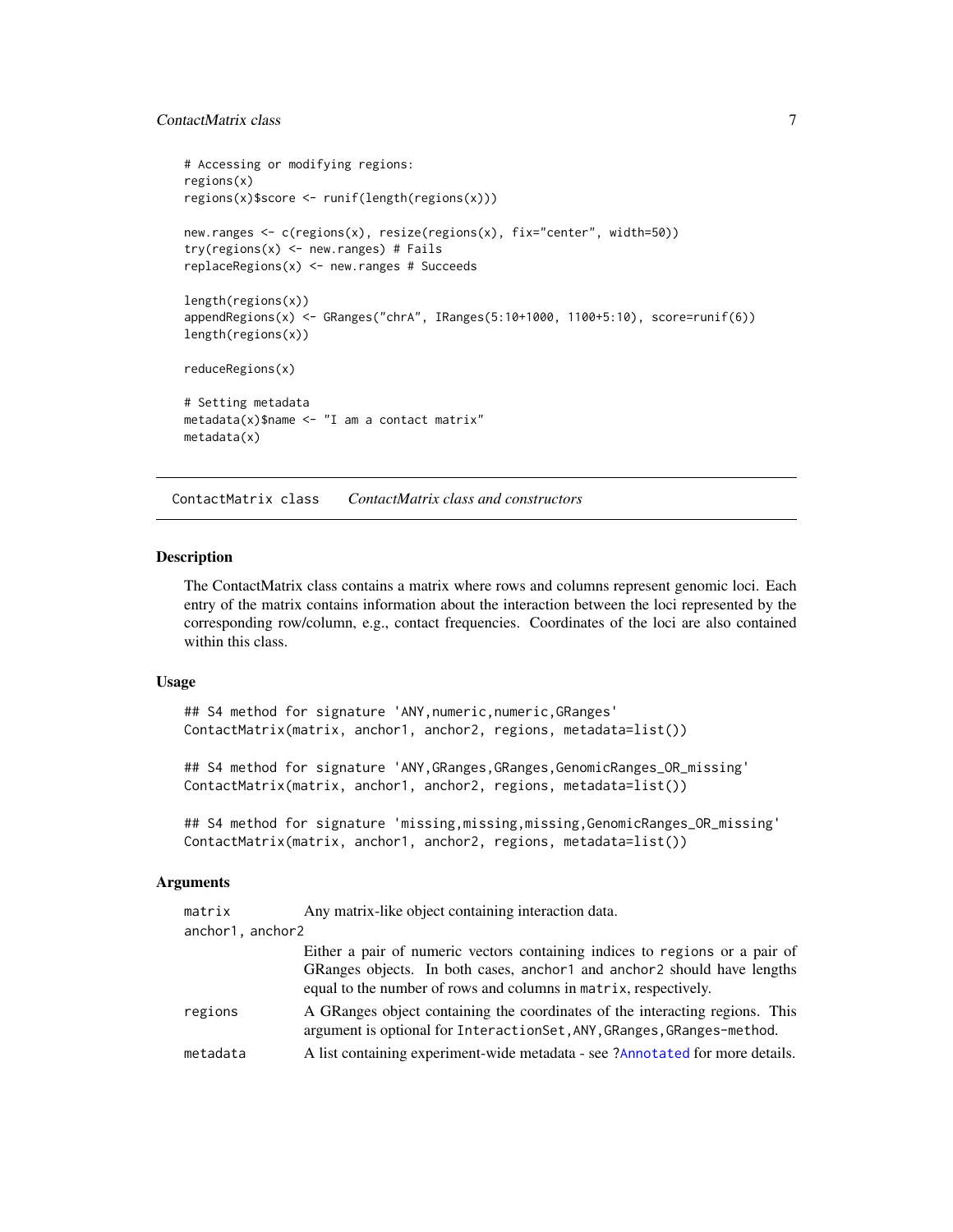<span id="page-7-0"></span>The ContactMatrix class inherits from the [Annotated](#page-0-0) class, with several additional slots:

matrix: A matrix-like object.

anchor1: An integer vector specifying the index of the first interacting region.

anchor2: An integer vector specifying the index of the second interacting region.

regions: A sorted GRanges object containing the coordinates of all interacting regions.

Each entry of anchor1 corresponds to a row in matrix, while each entry of anchor2 corresponds to a column. Each entry of matrix represents an interaction between the corresponding entries in anchor1 and anchor2, i which point to the relevant coordinates in regions for each locus.

ContactMatrix objects can be constructed by specifying numeric vectors as anchor1 and anchor2 in the ContactMatrix function. These vectors will define the regions corresponding to the rows and columns of the matrix. Specifically, each value of the vector acts as an index to specify the relevant coordinates from regions. This means that the range of entries must lie within [1, length(regions)].

Alternatively, ContactMatrix objects can be constructed by directly supplying the GRanges of the interacting loci in ContactMatrix. If regions is not specified, this will be constructed automatically from the two sets of supplied GRanges. If regions is supplied, exact matching will be performed to identify the indices in regions corresponding to the regions in the supplied GRanges. Missing values are not tolerated and will cause an error to be raised.

Both methods will return an ContactMatrix object containing all of the specified information. Sorting of regions is also performed automatically, with re-indexing of all anchor indices to preserve the correct pairings between regions.

#### Value

For the constructors, a ContactMatrix object is returned.

#### Choosing between matrix classes

The ContactMatrix class provides support for any matrix-like object that implements dim, rbind, cbind, [ and t methods. The choice of class depends on the type of data and the intended application. Some of the common choices are described in more detail here:

- Base matrices are simple to generate and are most efficient for dense data. This is often sufficient for most use cases where small regions of the interaction space are being examined.
- Sparse matrices from the Matrix package are useful for large areas of the interaction space where most entries are zero. This reduces memory usage compared to a dense representation (though conversely, is less efficient for dense data). Note that all numeric values are coerced to double-precision types, which may take up more memory than a direct integer representation. Another issue is how missing values should be interpreted in the sparseMatrix – see [?inflate](#page-15-1) for more details.
- Packed symmetric matrices from the **Matrix** package provide some memory savings for symmetric regions of the interaction space.
- Delayed or HDF5-backed matrices from the **DelayedArray** and **HDF5Array** packages allow very large matrices to be represented without loading into memory.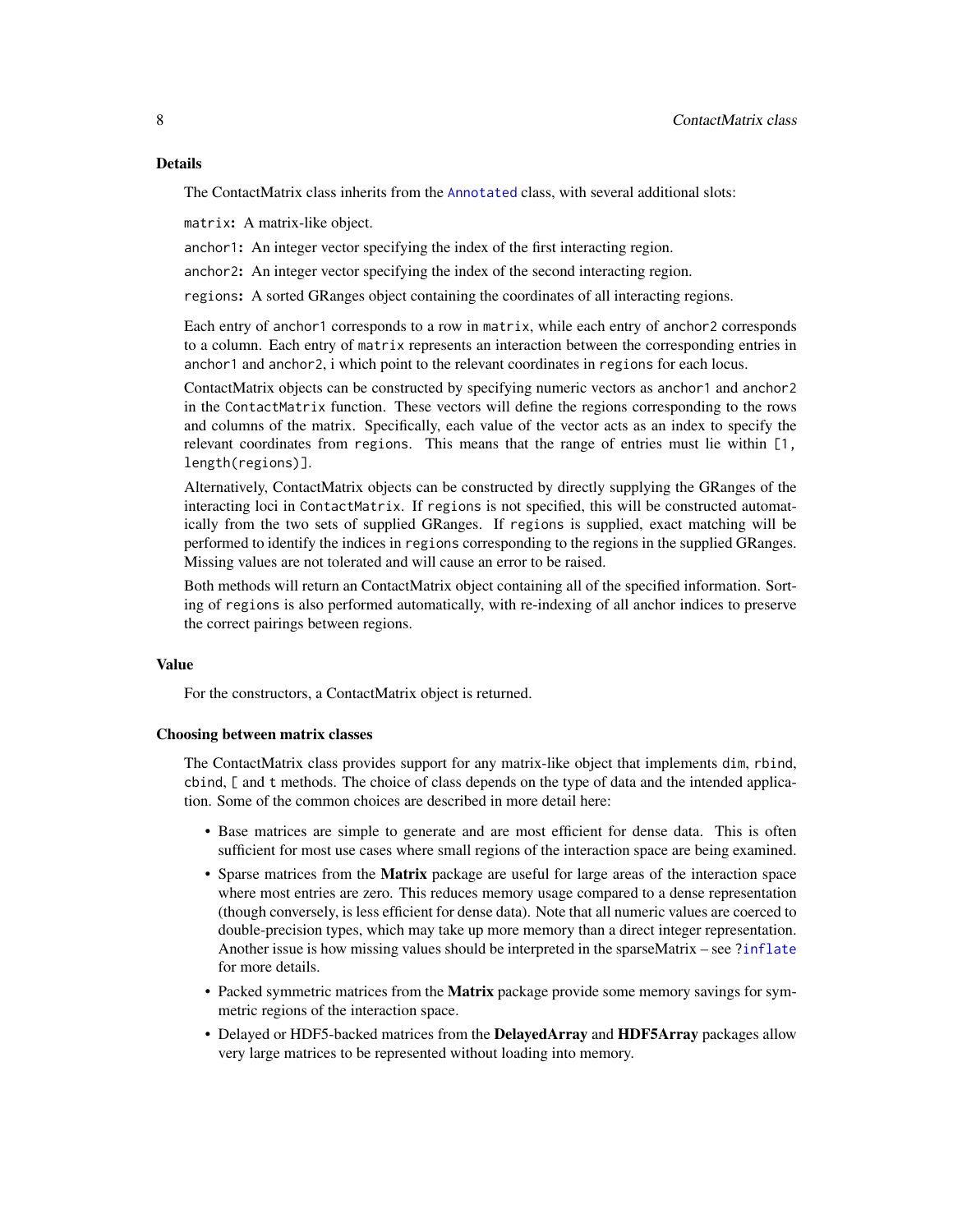## <span id="page-8-0"></span>ContactMatrix distances 9

#### Author(s)

Aaron Lun

## See Also

[ContactMatrix-access](#page-3-1), [ContactMatrix-subset](#page-13-1), [ContactMatrix-sort](#page-11-1), [Annotated-class](#page-0-0), [Matrix-class](#page-0-0)

## Examples

```
set.seed(1000)
N < -30all.starts <- sample(1000, N)
all.ends <- all.starts + round(runif(N, 5, 20))
all.regions <- GRanges(rep(c("chrA", "chrB"), c(N-10, 10)),
    IRanges(all.starts, all.ends))
Nr < -10Nc < -20all.anchor1 <- sample(N, Nr)
all.anchor2 <- sample(N, Nc)
counts <- matrix(rpois(Nr*Nc, lambda=10), Nr, Nc)
x <- ContactMatrix(counts, all.anchor1, all.anchor2, all.regions)
# Equivalent construction:
ContactMatrix(counts, all.regions[all.anchor1],
    all.regions[all.anchor2])
ContactMatrix(counts, all.regions[all.anchor1],
    all.regions[all.anchor2], all.regions)
# Also works directly with Matrix objects.
counts2 <- Matrix::Matrix(counts)
x2 <- ContactMatrix(counts2, all.anchor1, all.anchor2, all.regions)
counts2 <- as(counts2, "dgCMatrix")
x2 <- ContactMatrix(counts2, all.anchor1, all.anchor2, all.regions)
```
ContactMatrix distances

*Compute linear distances from ContactMatrix objects*

## Description

Methods to compute linear distances between pairs of interacting regions in a ContactMatrix object.

## Usage

```
## S4 method for signature 'ContactMatrix'
pairdist(x, type="mid")
## S4 method for signature 'ContactMatrix'
intrachr(x)
```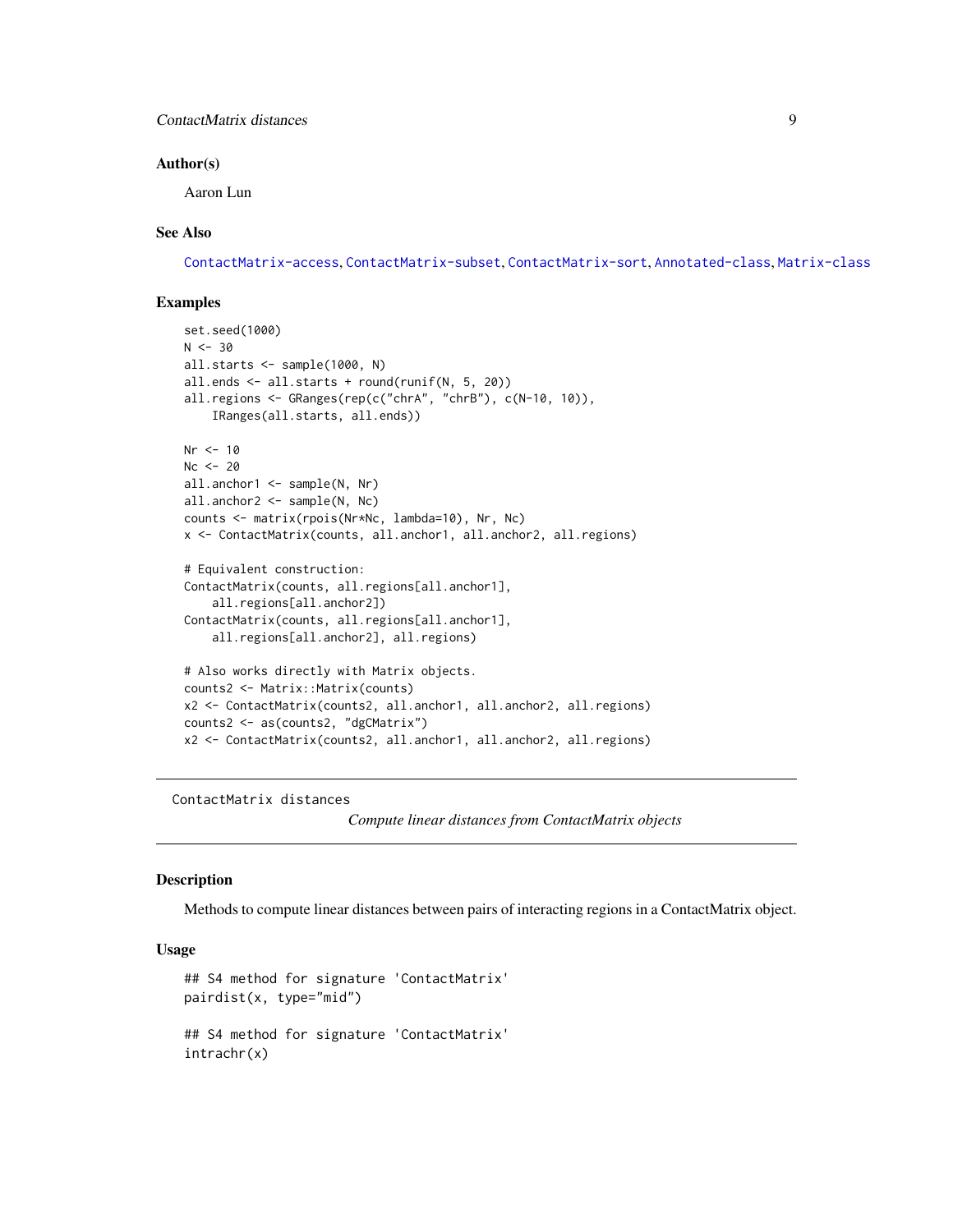#### <span id="page-9-0"></span>**Arguments**

|      | A ContactMatrix object.                                                                             |
|------|-----------------------------------------------------------------------------------------------------|
| type | A character string specifying the type of distance to compute. See ?pairdist, InteractionSet-method |
|      | for possible values.                                                                                |

## Details

pairdist,ContactMatrix-method will return a matrix of integer (or, if type="intra", logical) values. Each entry of this matrix specifies the distance between the interacting loci that are represented by the corresponding row and column. If type="intra", each entry indicates whether the corresponding interaction is intra-chromosomal. Running  $intracht(x)$  is equivalent to pairdist(x, type="intra") for any ContactMatrix object x. See pairdist, InteractionSet-method for more details on the type of distances that can be computed.

### Value

An integer or logical matrix of the same dimensions as x, containing the specified distances.

#### Author(s)

Aaron Lun

#### See Also

[ContactMatrix-class](#page-6-1), [pairdist,InteractionSet-method](#page-0-0)

#### Examples

```
example(ContactMatrix, echo=FALSE)
```

```
pairdist(x)
pairdist(x, type="gap")
pairdist(x, type="span")
pairdist(x, type="diag")
intrachr(x)
```
ContactMatrix overlaps

*Find overlaps between GRanges and a ContactMatrix*

## Description

Find overlaps between a set of linear intervals in a GRanges object, and the set of regions representing the rows or columns of a ContactMatrix.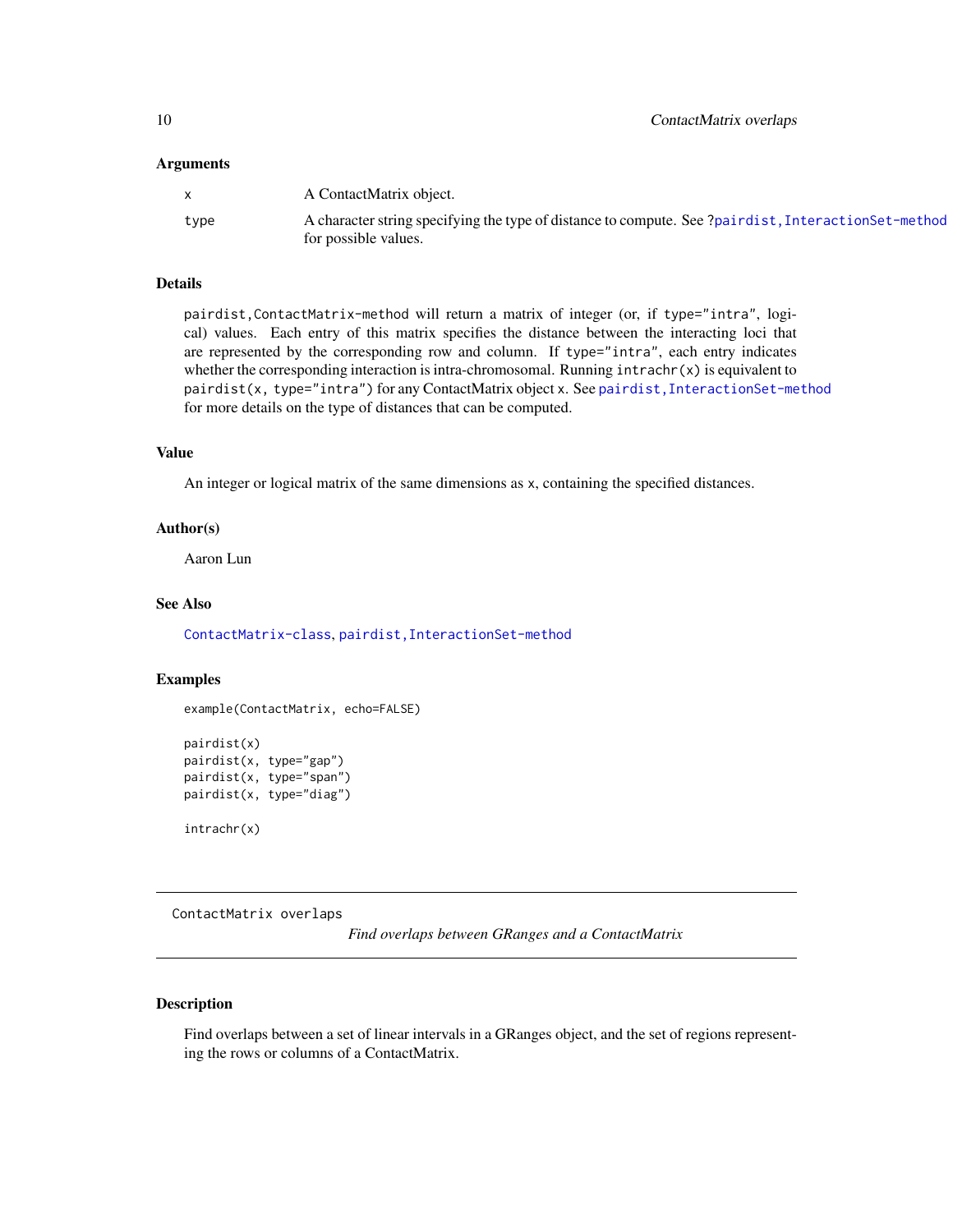#### <span id="page-10-0"></span>ContactMatrix overlaps 11

#### Usage

```
## S4 method for signature 'ContactMatrix,GRanges'
overlapsAny(query, subject, maxgap=0L, minoverlap=1L,
   type=c("any", "start", "end", "within", "equal"),
    ignore.strand=TRUE)
## S4 method for signature 'ContactMatrix,GRangesList'
overlapsAny(query, subject, maxgap=0L, minoverlap=1L,
    type=c("any", "start", "end", "within", "equal"),
    ignore.strand=TRUE, use.region="both")
```
# The same call is used for the methods taking GRangesList, GInteractions and # InteractionSet objects as 'subject'. For brevity, these will not be listed.

#### Arguments

| query                    | A ContactMatrix object.                                                                     |
|--------------------------|---------------------------------------------------------------------------------------------|
| subject                  | A GRanges, GRangesList, GInteractions or InteractionSet object.                             |
| maxgap, minoverlap, type |                                                                                             |
|                          | See ?find0verlaps in the <b>GenomicRanges</b> package.                                      |
| ignore.strand            | See ?findOverlaps in the GenomicRanges package.                                             |
| use.region               | A string specifying how the interacting regions are to be matched to row/column<br>regions. |

#### Details

When subject is a GRanges, overlaps are identified between the row regions of query and the regions in subject. This is repeated for the column regions of query. A list of two logical vectors is returned, specifying the rows and columns in query that are overlapped by any region in subject. These vectors can be directly used to subset query. Alternatively, they can be used in outer to generate a logical matrix for masking – see Examples.

For all other classes of subject, two-dimensional overlaps are identified. A logical matrix is returned indicating which entries in the ContactMatrix have overlaps with the specified interactions. For any given entry, an overlap is only considered if the regions for the corresponding row and column both overlap anchor regions in the subject. See ?["findOverlaps,GInteractions,GInteractions-method"](#page-0-0) for more details.

If use.region="both", overlaps between any row/column region and the first/second interacting region of subject are considered. If use.region="same", only overlaps between row regions and the first interacting regions, or between column regions and the second interacting regions are considered. If use.region="reverse", only overlaps between row regions and the second interacting regions, or between row regions and the first interacting regions are considered.

## Value

For overlapsAny,ContactMatrix,GRanges-method, a named list of two logical vectors is returned specifying the rows of columns of query overlapped by subject.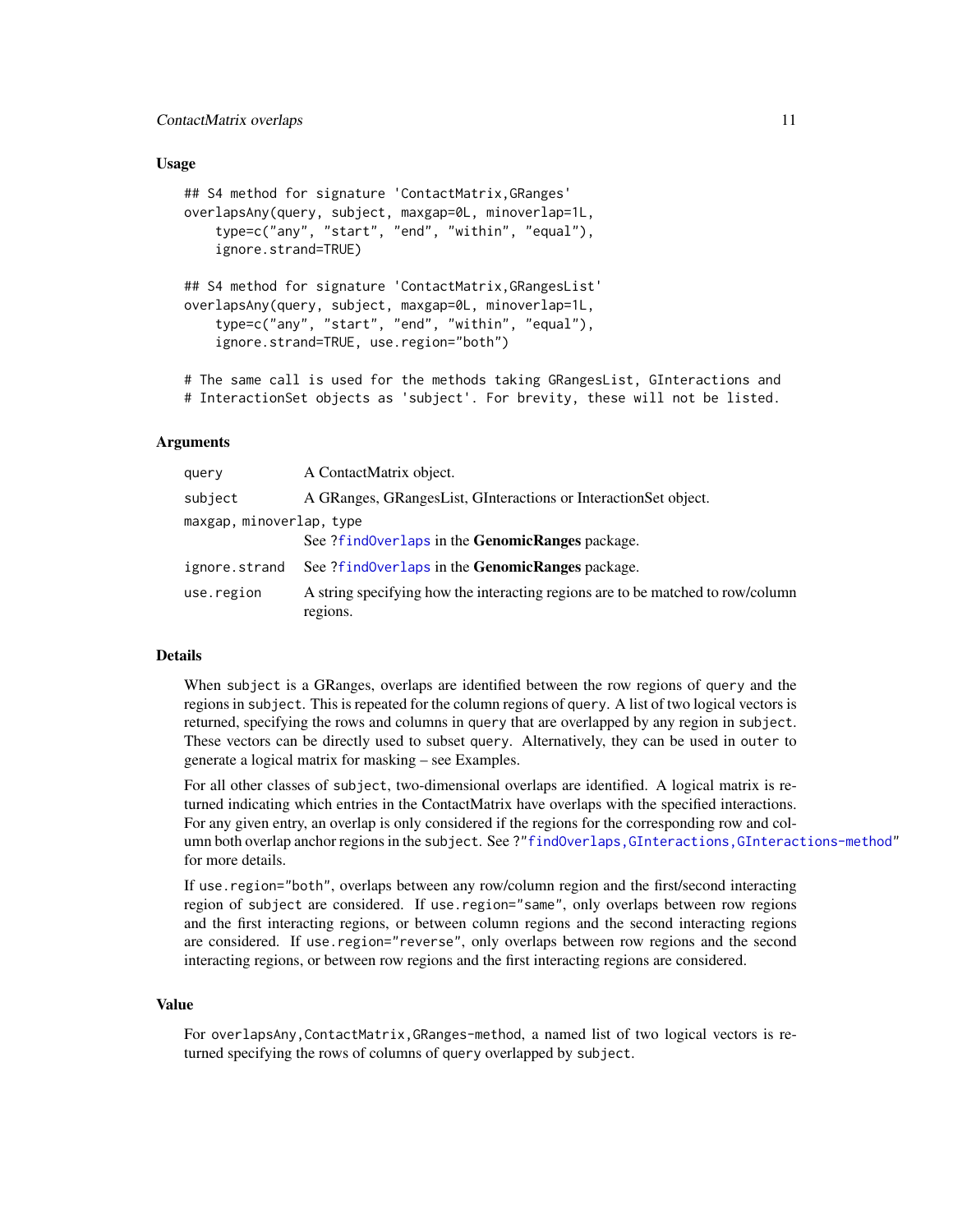<span id="page-11-0"></span>For the other overlapsAny methods, a logical matrix is returned indicating which entries in query are overlapped by subject.

#### Author(s)

Aaron Lun

#### See Also

[ContactMatrix-class](#page-6-1), [findOverlaps](#page-37-1)

#### Examples

```
example(ContactMatrix, echo=FALSE)
```

```
of.interest <- resize(sample(regions(x), 2), width=1, fix="center")
olap <- overlapsAny(x, of.interest)
olap
x[olap$row,]
x[,olap$column]
x[olap$row,olap$column]
keep <- outer(olap$row, olap$column, "|") # OR mask
temp \leftarrow as.matrix(x)temp[!keep] <- NA
keep <- outer(olap$row, olap$column, "&") # AND mask
temp <- as.matrix(x)
temp[!keep] <- NA
# Two dimensional overlaps.
pairing <- GRangesList(first=regions(x), second=regions(x))
olap <- overlapsAny(x, pairing)
olap
olap <- overlapsAny(sort(x), pairing) # A bit prettier
olap
```
ContactMatrix sorting *ContactMatrix sorting and ordering*

## <span id="page-11-1"></span>Description

Methods to sort and order ContactMatrix objects, based on the anchor indices. Also, methods to remove duplicate rows or columns in each ContactMatrix.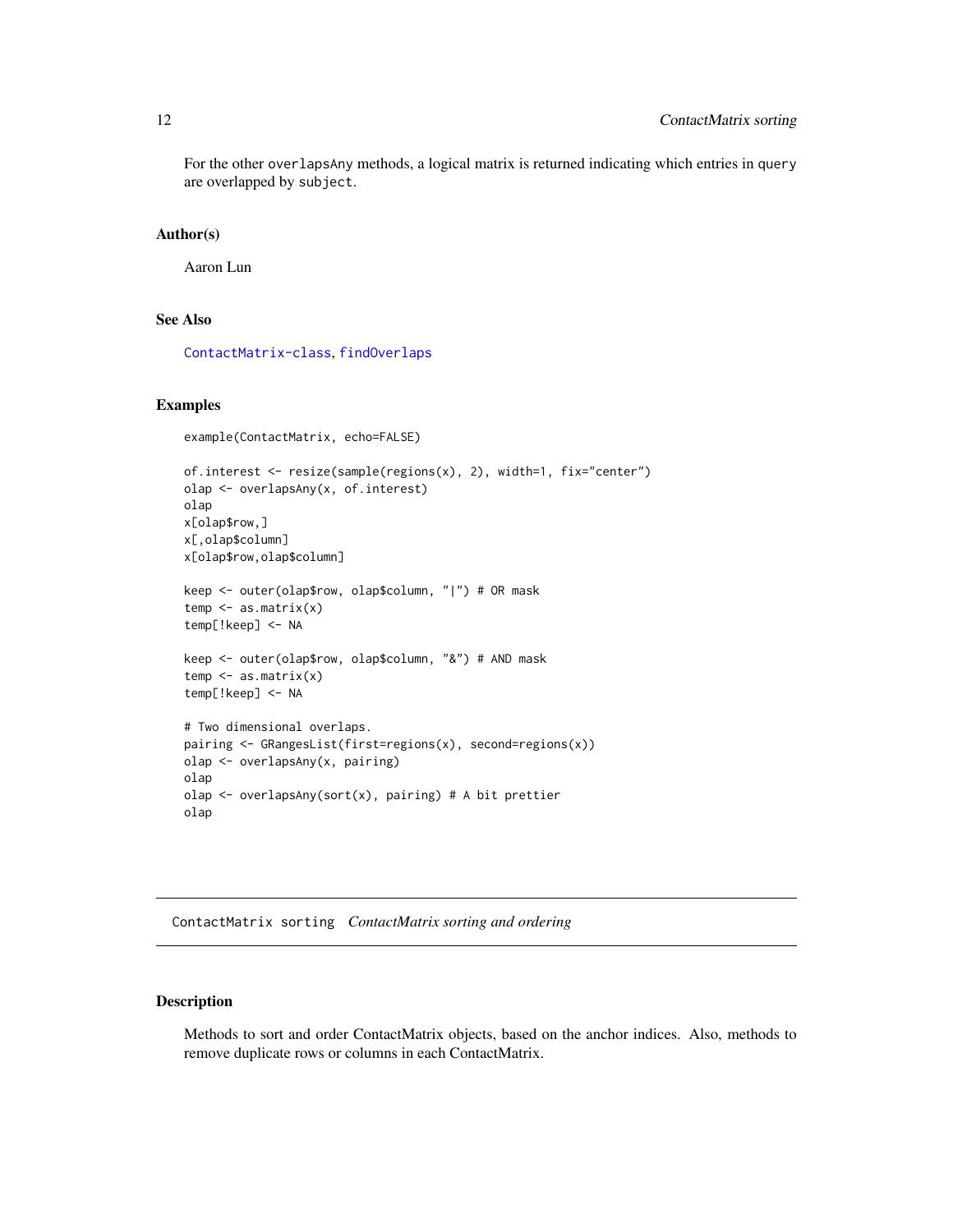#### ContactMatrix sorting 13

#### Usage

```
## S4 method for signature 'ContactMatrix'
order(..., na.last=TRUE, decreasing=FALSE)
## S4 method for signature 'ContactMatrix'
sort(x, decreasing=FALSE, ...)
## S4 method for signature 'ContactMatrix'
duplicated(x, incomparables=FALSE, fromLast=FALSE, ...)
## S4 method for signature 'ContactMatrix'
unique(x, incomparables=FALSE, fromLast=FALSE, ...)
```
### Arguments

| $\ddots$      | For sort, ContactMatrix-method, one or more ContactMatrix objects with the<br>same dimensions. Otherwise, ignored in all other methods.  |
|---------------|------------------------------------------------------------------------------------------------------------------------------------------|
| X             | A ContactMatrix object.                                                                                                                  |
| na.last       | A logical scalar indicating whether NA values should be ordered last. This should<br>not be relevant as anchor indices should be finite. |
| decreasing    | A logical scalar indicating whether sorting should be performed in decreasing<br>order.                                                  |
| incomparables | A logical scalar, ignored.                                                                                                               |
| fromLast      | A logical scalar indicating whether the last entry of a repeated set in x should be<br>considered as a non-duplicate.                    |

#### Details

Sorting is performed based on the anchor indices of the ContactMatrix object. Rows are ordered for increasing values of the anchor1 slot, while columns are ordered for increasing values of the anchor2 slot. This equates to ordering by the coordinates directly, as the GRanges in the regions slot is always sorted. Based on this, sort, ContactMatrix-method will return a sorted copy of x with permuted rows/columns in increasing order. This can be set to decreasing order by specifying decreasing=TRUE.

order,ContactMatrix-method returns a list of 2 integer vectors. The first vector contains the permutation to rearrange the rows of  $x$  in increasing order, while the second vector does the same for the columns of x. If multiple objects are supplied to order, ordering will be computed using anchor indices from successive objects. In other words, ordering will be performed using anchor indices from the first object; any rows with the same anchor1 or columns with the same anchor2 will be split using the corresponding indices in the second object; and so on.

duplicated, ContactMatrix-method returns a list of two logical vectors. The first vector indicates whether rows are duplicated, based on identical values in the anchor1 slot. The second does the same for columns based on the anchor2 slot. For a set of duplicated rows or columns, the first occurrence of that row/column is marked as the non-duplicate if fromLast=FALSE, and the last entry otherwise.

unique,ContactMatrix-method returns an ContactMatrix object where all duplicate rows and columns have been removed from x. This is equivalent to subsetting based on the non-duplicate rows and columns defined in duplicated,ContactMatrix-method.

Note that sorting and duplicate identification only use the anchor indices. The values of the matrix slot are *not* used in distinguishing between rows or columns with the same index.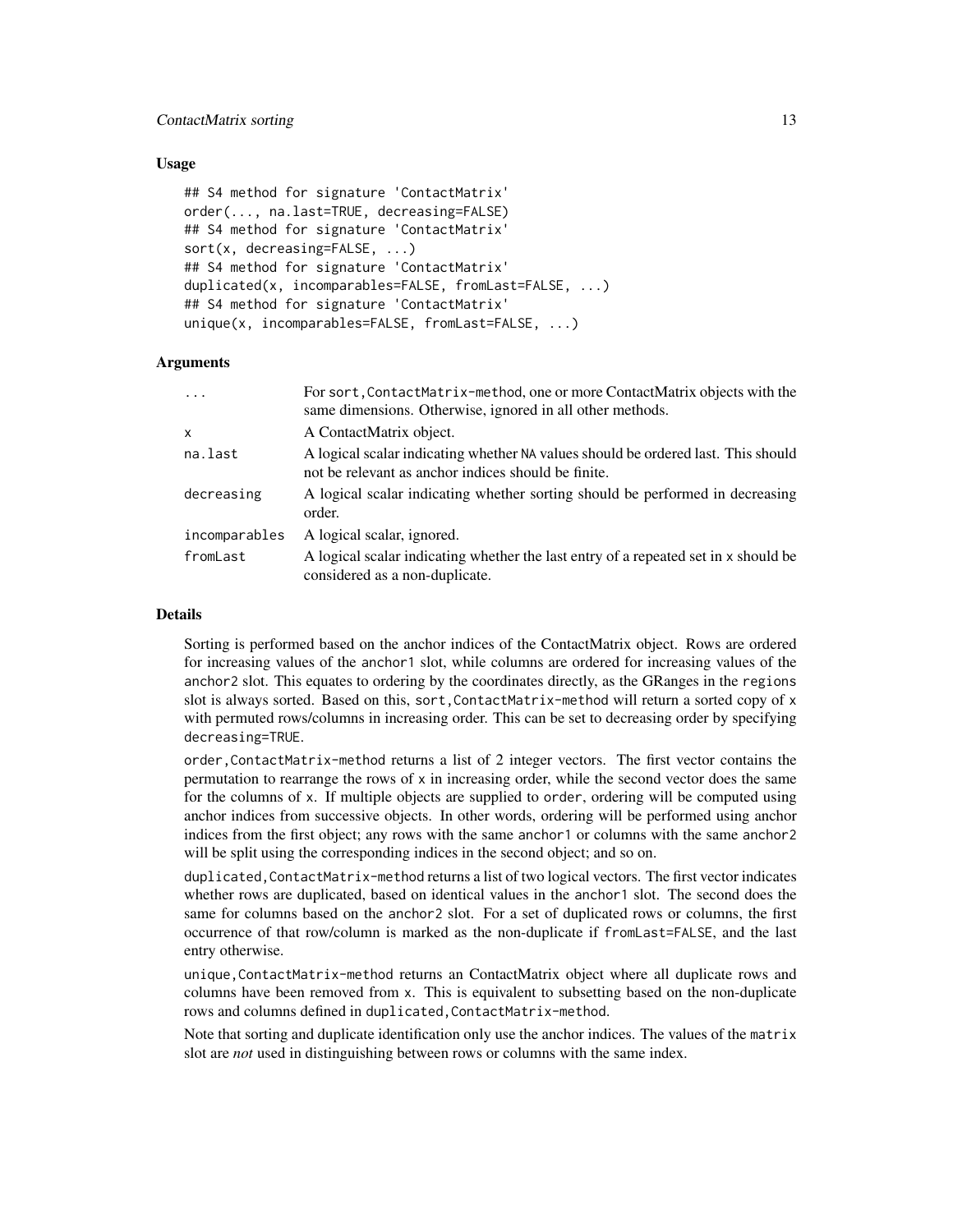## Value

For sort and unique, a ContactMatrix object is returned with sorted or unique rows/columns, respectively.

For order, a list of two integer vectors is returned containing row/column permutations.

For duplicated, a list of logical vectors is returned specifying which rows/columns are duplicated.

## Author(s)

Aaron Lun

## See Also

[ContactMatrix-class](#page-6-1)

## Examples

example(ContactMatrix, echo=FALSE)

```
anchors(x)
x2 \leftarrow sort(x)x2
anchors(x2)
# Can also order them.
o \leftarrow order(x)o
stopifnot(all.equal(x[o$row,o$column], x2))
# Checking duplication.
duplicated(x)
duplicated(rbind(x, x))
stopifnot(all.equal(unique(x), unique(rbind(x, x))))
```
ContactMatrix subsetting

*ContactMatrix subsetting and combining*

#### <span id="page-13-1"></span>Description

Methods to subset or combine ContactMatrix objects.

## Usage

```
### Subsetting
## S4 method for signature 'ContactMatrix,ANY,ANY'
x[i, j, ..., drop=TRUE]
## S4 replacement method for signature 'ContactMatrix,ANY,ANY,ContactMatrix'
```
<span id="page-13-0"></span>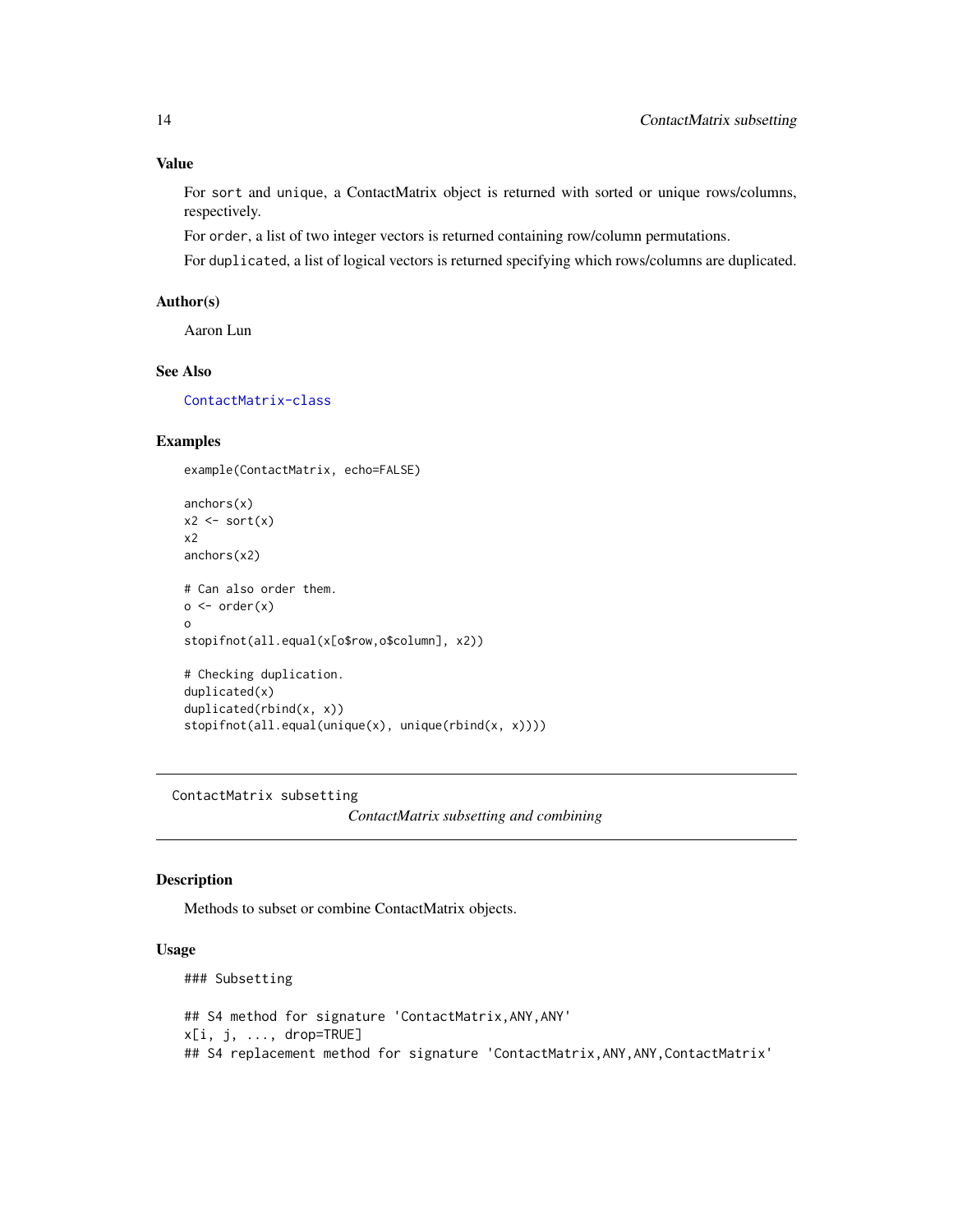## <span id="page-14-0"></span>ContactMatrix subsetting 15

 $x[i, j]$  <- value ## S4 method for signature 'ContactMatrix' subset(x, i, j)

### Combining

```
## S4 method for signature 'ContactMatrix'
cbind(..., deparse.level=1)
## S4 method for signature 'ContactMatrix'
rbind(..., deparse.level=1)
```
#### Arguments

| X             | A ContactMatrix object.                                                                                                                                         |
|---------------|-----------------------------------------------------------------------------------------------------------------------------------------------------------------|
| i, j          | A vector of subscripts, indicating the rows and columns to be subsetted for i<br>and j, respectively.                                                           |
| $\cdots$      | For chind, rbind and c,  contains ContactMatrix objects to be combined.<br>Otherwise, this argument is ignored during subsetting.                               |
| drop          | A logical scalar, ignored by [, ContactMatrix, ANY, ANY-method.                                                                                                 |
| value         | A ContactMatrix object with dimensions equal to the length of the two sub-<br>scripts (or the corresponding dimensions of $x$ , if either subscript is missing. |
| deparse.level | An integer scalar; see ?base:: cbind for a description of this argument.                                                                                        |

## Details

Subsetting of ContactMatrix objects behaves like that for standard matrices. Rows and columns can be selected and rearranged, with concomitant changes to the anchor1 and anchor2 slots. All subsetting operations will return an ContactMatrix with the specified rows and columns. However, note that the value of regions will not be modified by subsetting.

cbind will combines objects with the same rows but different columns. Errors will occur if the row regions are not identical between objects (i.e., must have same values in the slots for regions and anchor1). Conversely, rbind will combines objects with the same columns but different rows. Again, errors will occur if the columns are not identical (i.e., must have same values in the slots for regions and anchor2).

If subsetted anchors are required, see ?["interaction-subset"](#page-41-1) for why subsetting should be done before calling the [anchors](#page-23-1) method.

## Value

A subsetted or combined ContactMatrix object.

#### Author(s)

Aaron Lun

#### See Also

[ContactMatrix-class](#page-6-1)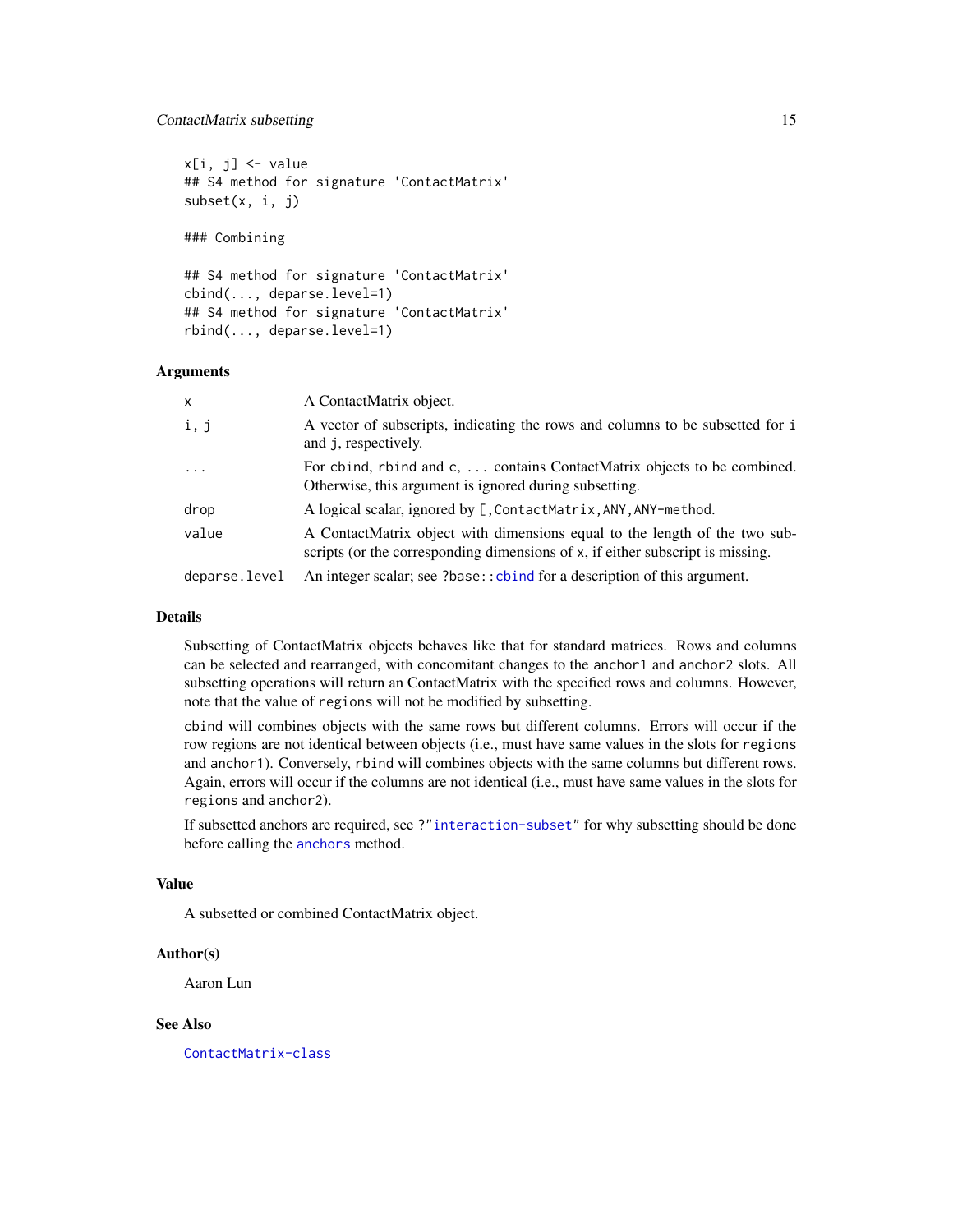#### Examples

example(ContactMatrix, echo=FALSE)

```
# Subsetting:
x[1:5,]
x[,10:15]
x[1:5,10:15]
x2 < - xx2[1:5, ] \leftarrow x[6:10, ]as.matrix(x2[,1]) <- 20
# Combining
cbind(x, x)
rbind(x, x)
```
Convert classes *Convert between classes*

## <span id="page-15-1"></span>Description

Inflate a GInteractions or InteractionSet into a ContactMatrix, or deflate a ContactMatrix to an InteractionSet.

## Usage

```
## S4 method for signature 'GInteractions'
inflate(x, rows, columns, fill=TRUE, swap=TRUE, sparse=FALSE, ...)
## S4 method for signature 'InteractionSet'
inflate(x, rows, columns, assay=1L, sample=1L, fill, swap=TRUE, sparse=FALSE, ...)
## S4 method for signature 'ContactMatrix'
deflate(x, collapse=TRUE, extract, use.zero, use.na, ...)
```
#### Arguments

| $\mathsf{x}$  | A GInteractions or Interaction Set object for inflate, or a ContactMatrix object<br>for deflate.                                                                 |
|---------------|------------------------------------------------------------------------------------------------------------------------------------------------------------------|
| rows, columns | An integer, logical or character vector, a GRanges object or NULL, indicating the<br>regions of interest to be used as the rows or columns of the ContactMatrix. |
| assay         | A numeric scalar indicating the assay of the InteractionSet object, from which<br>values are extracted to fill the ContactMatrix.                                |
| sample        | A numeric scalar indicating the sample (i.e., column) of the assay to extract<br>values to fill the ContactMatrix.                                               |

<span id="page-15-0"></span>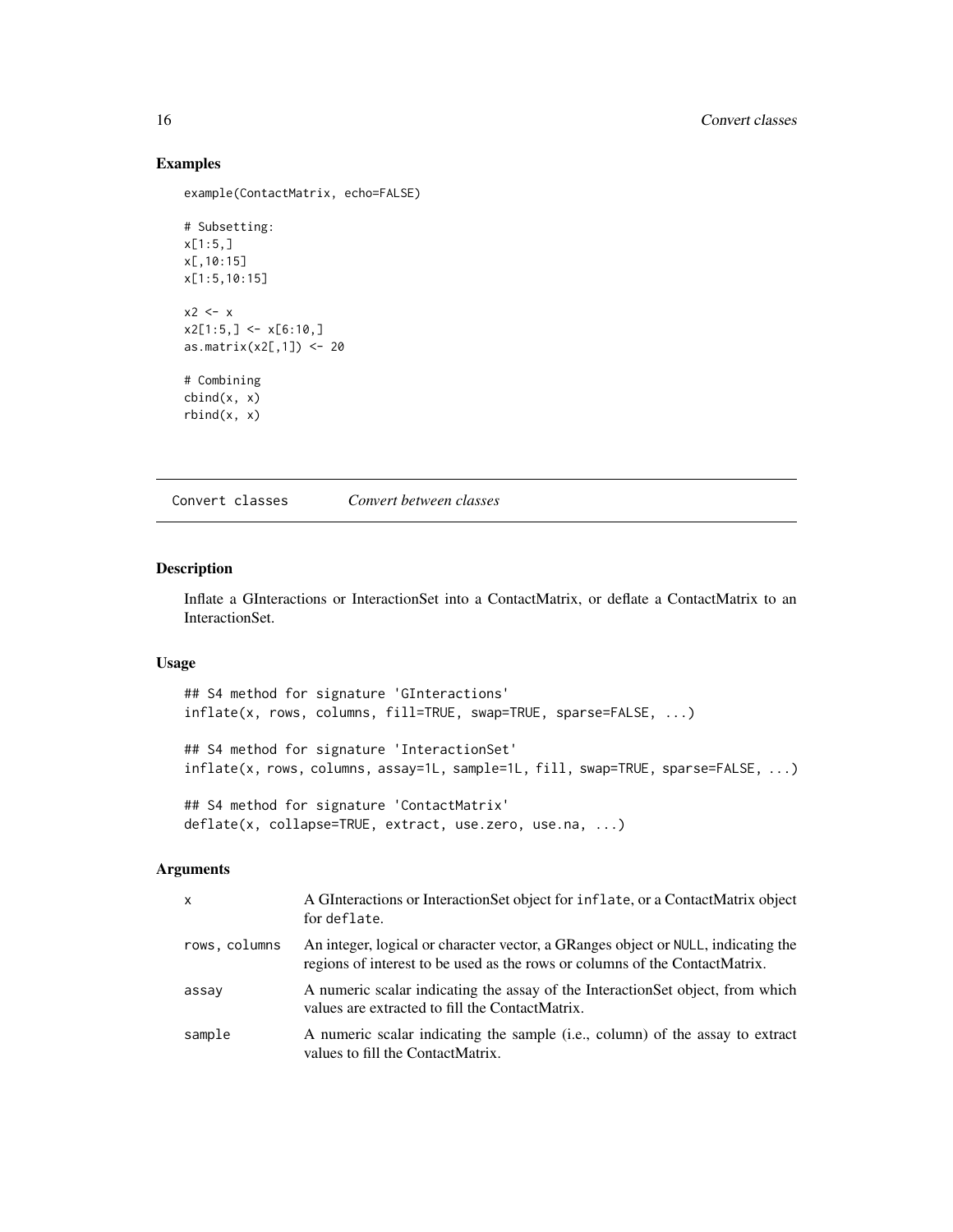<span id="page-16-0"></span>

| fill             | A vector (usually logical or numeric) of length equal to $nrow(x)$ , containing<br>values with which to fill the ContactMatrix. If specified, this overrides extraction<br>of assay values for inflate, Interaction Set-method. |
|------------------|---------------------------------------------------------------------------------------------------------------------------------------------------------------------------------------------------------------------------------|
| swap             | A logical scalar indicating whether filling should also be performed after swap-<br>ping anchor indices.                                                                                                                        |
| sparse           | A logical scalar indicating whether the inflated matrix should use a sparseMatrix<br>representation.                                                                                                                            |
| collapse         | A logical scalar indicating whether duplicated interactions should be removed<br>from x prior to deflation.                                                                                                                     |
| extract          | A logical vector or matrix indicating which entries of x to convert into pairwise<br>interactions.                                                                                                                              |
| use.zero, use.na |                                                                                                                                                                                                                                 |
|                  | A logical scalar indicating whether to convert zero or NA entries into pairwise<br>interactions.                                                                                                                                |
| $\ddotsc$        | For inflate, additional arguments to pass to overlaps Any when rows or columns<br>is a GRanges.                                                                                                                                 |
|                  | For deflate, additional arguments to pass to the InteractionSet constructor.                                                                                                                                                    |

## Value

For inflate, a ContactMatrix is returned.

For deflate, an InteractionSet object is returned.

#### Inflating to a ContactMatrix

The inflate method will return a ContactMatrix where the rows and columns correspond to specified regions of interest in rows and columns. Regions can be specified by supplying an object of various types:

- If it is an integer vector, it is assumed to refer to intervals in the regions slot of the input object x. Values of the vector need not be sorted or unique, but must lie within  $[1, \text{ regions}(x)]$ .
- If it is a logical vector, it will subset to retain intervals in regions(x) that are TRUE.
- If it is a character vector, it is assumed to contain the names of the reference sequences of interest (i.e., chromosome names).
- If it is a GRanges object, [overlapsAny](#page-37-1) will be called to identify the overlapping intervals of regions(x).
- If it is NULL, all regions in regions $(x)$  will be used to construct that dimension of the ContactMatrix.

For the GInteractions method, values in the matrix are filled based on user-supplied values in fill. Each element of fill corresponds to an interaction in x and is used to set the matrix entry at the matching row/column. Some entries of the matrix will correspond to pairwise interactions that are not present in x - these are filled with NA values.

By default, filling is repeated after swapping the anchor indices. This means that the value of the matrix at  $(1, 2)$  will be the same as that at  $(2, 1)$ , i.e., the matrix is symmetric around the diagonal of the interaction space. However, if swap=FALSE, filling is performed so that the first and second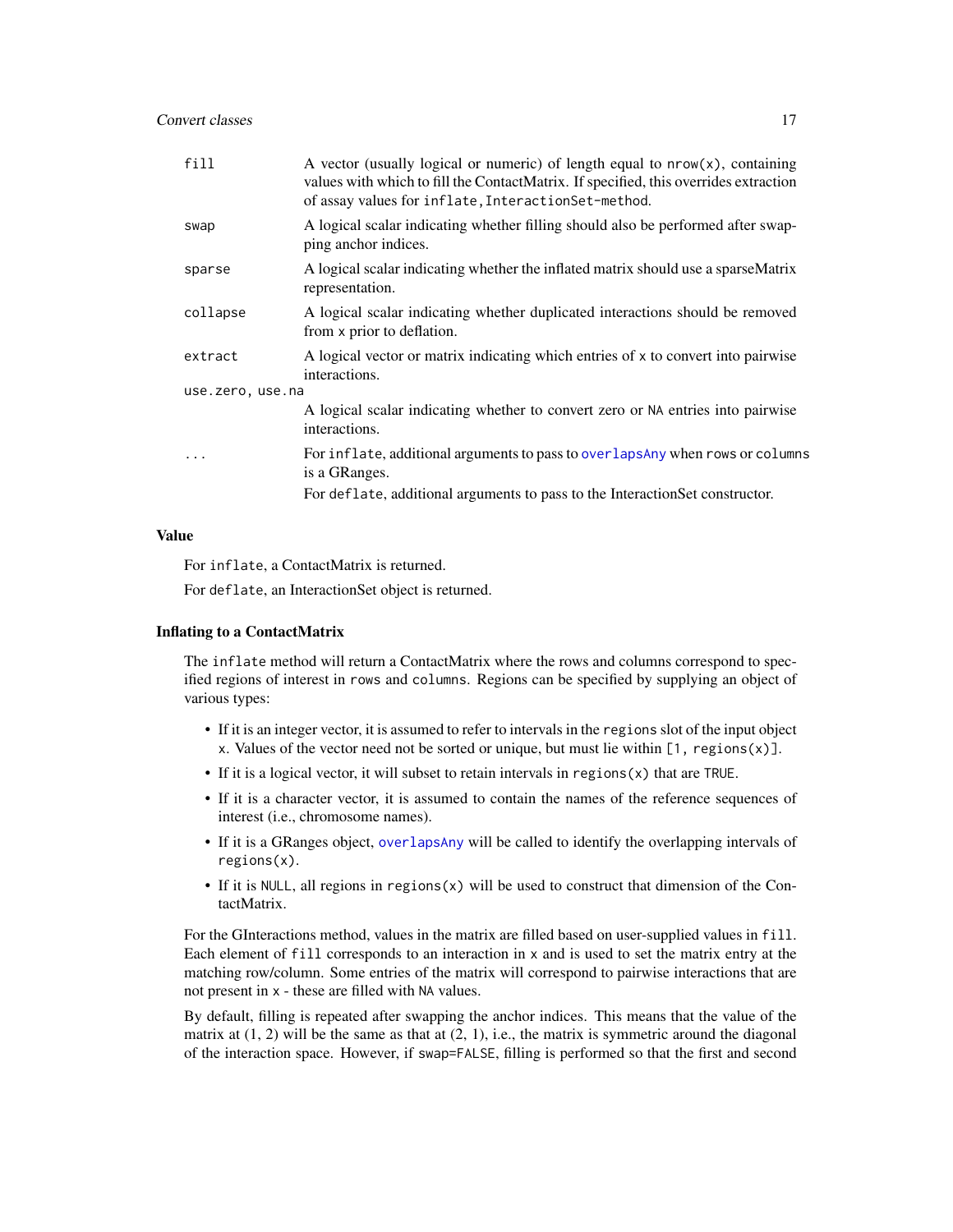<span id="page-17-0"></span>anchor indices correspond strictly to rows and columns, respectively. This may be preferable if the order of the anchors contains some relevant information. In all cases, if duplicated interactions are present in x (and redundant permutations, when swap=TRUE), one will be arbitrarily chosen to fill the matrix.

For the InteractionSet inflate method, entries in the matrix are filled in based on the values in the first sample of the first assay when fill is missing. For more complex x, values from different assays and samples can be extracted using the assay and sample arguments. Note that if fill is specified, it will override any extraction of values from the assays.

If sparse=TRUE, inflate will return a ContactMatrix containing a [sparseMatrix](#page-0-0) in the matrix slot. Here, entries without a corresponding interaction in x are set to zero, not NA. See below for some considerations when interpreting zeroes and NAs in contact matrices.

The default fill=TRUE has the effect of producing a logical sparse matrix in the output ContactMatrix, indicating which pairs of regions were present in x.

## Deflating from a ContactMatrix

The deflate method will return an InteractionSet where each relevant entry in the ContactMatrix is converted into a pairwise interaction. Relevant entries are defined as those that are non-zero, if use.zero is FALSE; and non-NA, if use.na is FALSE. If x contains a sparseMatrix representation, the former is set to FALSE while the latter is set to TRUE, if either are not specified. For all other matrices, use.zero=TRUE and use.na=FALSE by default.

If extract is specified, this overrides all values of use.zero and use.na. A typical application would be to deflate a number of ContactMatrix objects with the same extract matrix. This ensures that the resulting InteractionSet objects can be easily combined with cbind, as the interactions are guaranteed to be the same. Otherwise, different interactions may be extracted depending on the presence of zero or NA values.

The values of all matrix entries are stored as a one-sample assay, with each value corresponding to its pairwise interaction after conversion. Duplicate interactions are removed by default, along with redundant permutations of the anchor indices. These can be included in the returned object by setting collapse=FALSE. This setting will also store the pairs as a GInteractions object, rather than using the default StrictGInteractions object where duplicates are not stored.

Additional arguments can be used to specify the colData and metadata, which are stored in the ContactMatrix itself.

#### Interpreting zeroes in a sparse matrix

Storing data as a sparseMatrix may be helpful as it is more memory-efficient for sparse areas of the interaction space. However, users should keep in mind that the zero values in the sparseMatrix may not represent zeroes in fill. The majority of these values are likely to be zero just because there was no corresponding interaction in x to set it to a non-zero value.

Whether or not this is a problem depends on the application. For example, if fill represents count data and only interactions with non-zero counts are stored in x, then setting all other entries to zero is sensible. However, in other cases, it is not appropriate to fill entries corresponding to missing interactions with zero. If fill represents, e.g., log-fold changes, then setting missing entries to a value of zero will be misleading. One could simply ignore zeroes altogether, though this will also discard entries that are genuinely zero.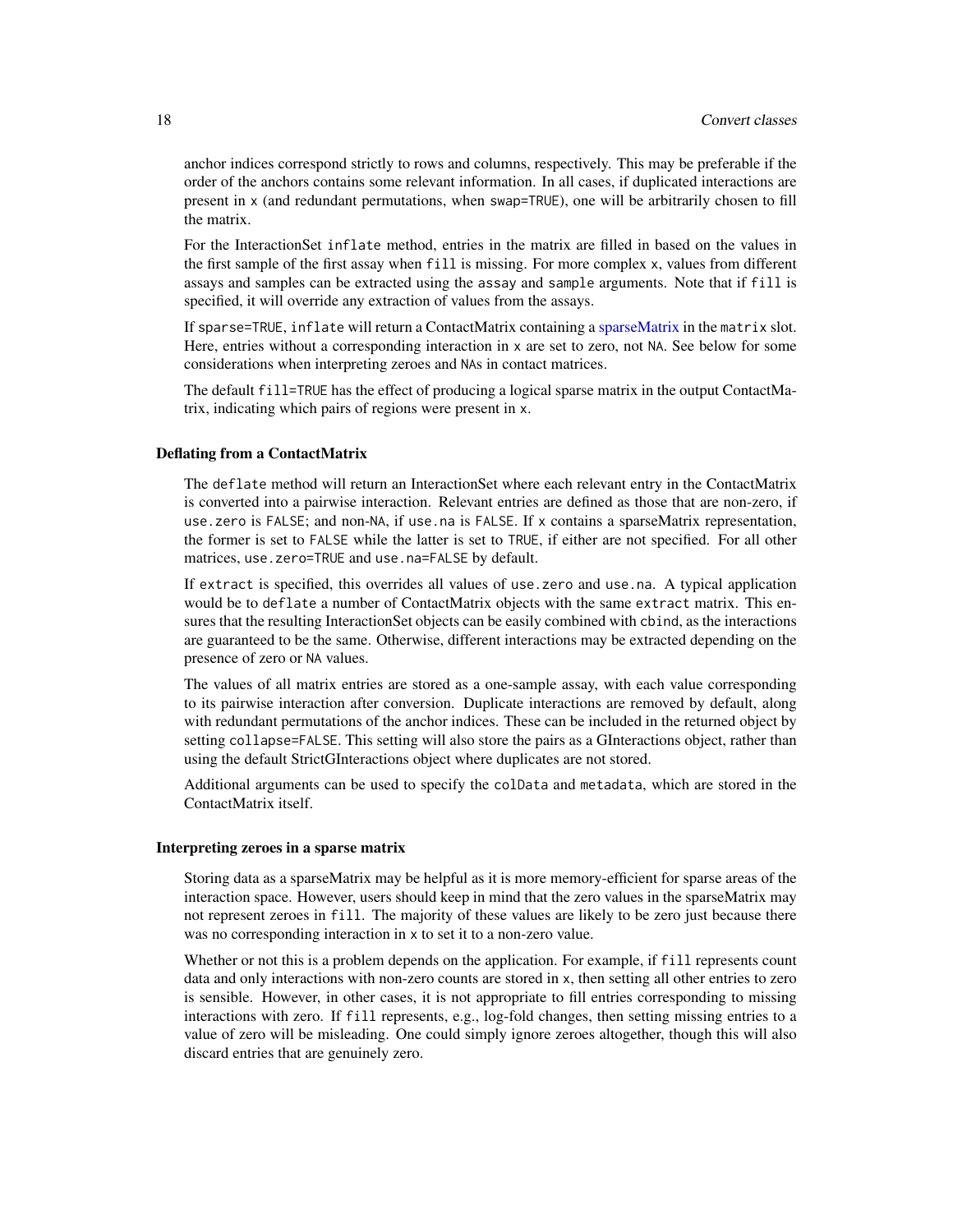## **Convert classes** 19

These problems are largely avoided with the default dense matrices, where missing entries are simply set to NA.

#### Author(s)

Aaron Lun

## See Also

[InteractionSet-class](#page-43-1), [GInteractions-class](#page-19-1), [ContactMatrix-class](#page-6-1), [sparseMatrix-class](#page-0-0)

#### Examples

```
example(InteractionSet, echo=FALSE)
inflate(iset, 1:10, 1:10)
inflate(iset, 1:10, 1:10, sparse=TRUE)
inflate(iset, 1:10, 1:5+10)
inflate(iset, "chrA", 1:5+10)
inflate(iset, "chrA", "chrB")
inflate(iset, "chrA", GRanges("chrB", IRanges(1, 10)))
y <- inflate(iset, 1:10, 1:10)
iset2 <- deflate(y)
iset2
assay(iset2)
y <- inflate(iset, 1:10, 1:10, swap=FALSE)
iset2 <- deflate(y)
iset2
assay(iset2)
# Testing with different fillings:
y <- inflate(iset, 1:10, 1:10, sample=2)
iset2 <- deflate(y)
assay(iset2)
y <- inflate(iset, 1:10, 1:10, fill=rowSums(assay(iset)))
iset2 <- deflate(y)
assay(iset2)
y2 <- inflate(interactions(iset), 1:10, 1:10, rowSums(assay(iset)))
identical(y, y2) # should be TRUE
# Effect of 'collapse'
y <- inflate(iset, c(8, 1:10), 1:10)
deflate(y)
deflate(y, collapse=FALSE)
```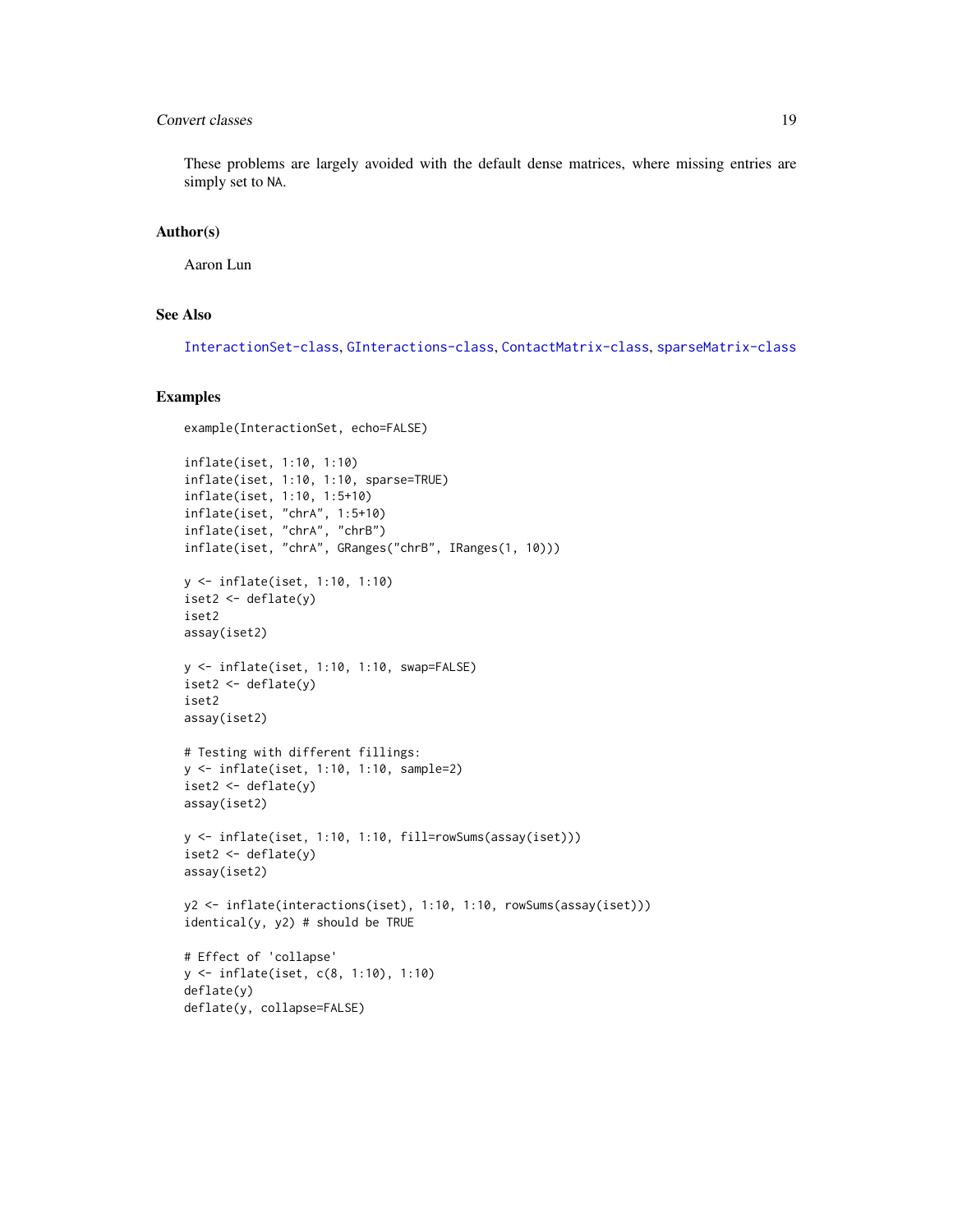<span id="page-19-0"></span>GInteractions class *GInteractions class and constructors*

#### <span id="page-19-1"></span>Description

The GInteractions class stores pairwise genomic interactions, and is intended for use in data analysis from Hi-C or ChIA-PET experiments. Each row of the GInteractions corresponds to a pairwise interaction between two loci, with indexing to improve computational efficiency.

#### Usage

```
## S4 method for signature 'numeric,numeric, GRanges'
GInteractions(anchor1, anchor2, regions, metadata=list(), mode="normal", ...)
```
## S4 method for signature 'GRanges,GRanges,GenomicRanges\_OR\_missing' GInteractions(anchor1, anchor2, regions, metadata=list(), mode="normal", ...)

## S4 method for signature 'missing,missing,GenomicRanges\_OR\_missing' GInteractions(anchor1, anchor2, regions, metadata=list(), mode="normal", ...)

## **Arguments**

| anchor1, anchor2 |                                                                                                                                                                                        |
|------------------|----------------------------------------------------------------------------------------------------------------------------------------------------------------------------------------|
|                  | Either a pair of numeric vectors containing indices to regions, or a pair of<br>GRanges objects specifying the interacting loci. Lengths of both anchor1 and<br>anchor2 must be equal. |
| regions          | A GRanges object containing the coordinates of the interacting regions. This is<br>only mandatory if anchor1 and anchor2 are numeric vectors.                                          |
| metadata         | An optional list of arbitrary content describing the overall experiment.                                                                                                               |
| mode             | A string indicating what type of GInteractions object should be constructed.                                                                                                           |
| $\cdot$          | Optional metadata columns.                                                                                                                                                             |
|                  |                                                                                                                                                                                        |

#### Value

For the constructors, a GInteractions (or StrictGInteractions, or ReverseStrictGInteractions) object is returned.

#### Description of the class

The GInteractions class inherits from the Vector class and has access to all of its data members and methods (e.g, metadata and elementMetadata - see [Vector-class](#page-0-0) for more details). It also contains several additional slots:

anchor1: An integer vector specifying the index of the first interacting region.

anchor2: An integer vector specifying the index of the second interacting region.

regions: A sorted GRanges object containing the coordinates of all interacting regions.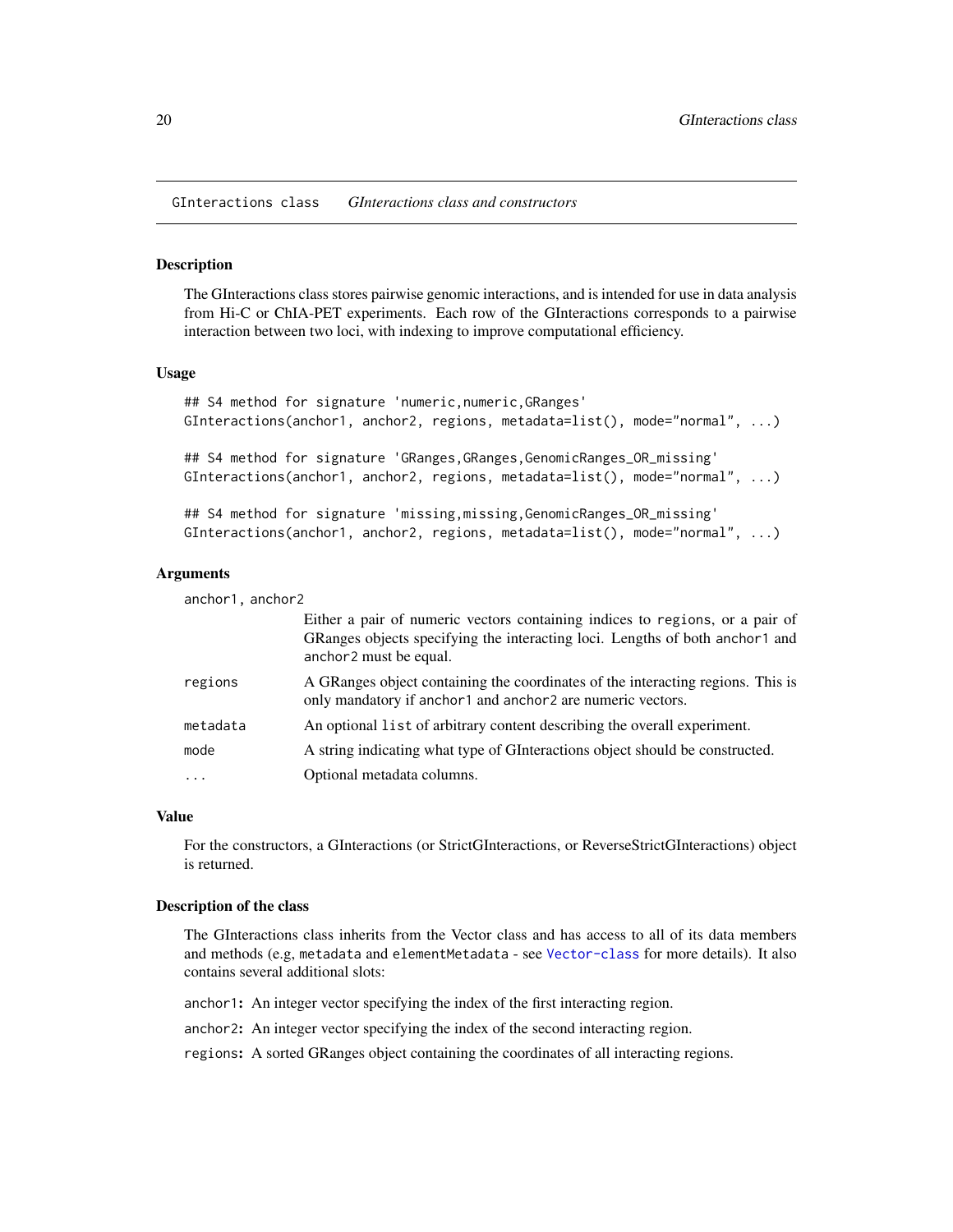#### GInteractions class 21

Each interaction is defined by the corresponding entries in the anchor1 and anchor2 slots, which point to the relevant coordinates in regions for each locus.

The StrictGInteractions class inherits from the GInteractions class and has the same slots. The only difference is that, for each interaction, anchor1 must be less than or equal to anchor2. This means that the first interacting region has a start position that is "lower" than the second interacting region. This condition is useful for comparing interactions within and between objects, as it ensures that redundant permutations of the same interaction are not being overlooked. However, it is not used by default as there may conceivably be instances where the order of interactions is informative. The ReverseStrictGInteractions class has the opposite behaviour, where anchor1 must be greater than or equal to anchor2.

#### Class construction

GInteractions objects can be constructed by specifying integer vectors to define the pairwise interactions in the GInteractions call. For entry x, the corresponding interaction is defined between regions[anchor1[x]] and regions[anchor2[x]]. Obviously, coordinates of all of the interacting loci must be specified in the regions argument. Any metadata in regions will be preserved. Note that regions will be resorted in the returned object, so the anchor indices may not be equal to the input anchor1 and anchor2.

Alternatively, GInteractions objects can be constructed by directly supplying the GRanges of the interacting loci to the GInteractions function. If regions is not specified, this will be constructed automatically from the two sets of supplied GRanges. If regions is supplied, exact matching will be performed to identify the indices in regions corresponding to the regions in the supplied anchor GRanges. Missing values are not tolerated and will cause an error to be raised. In both cases, any metadata in the input GRanges will be transferred to the mcols of the output GInteractions object.

All constructors will return a GInteractions object containing all of the specified information. Sorting of regions is performed automatically, with re-indexing of all anchor indices to preserve the correct pairings between regions. If mode="strict", a StrictGInterctions object is returned with anchor indices swapped such that anchor1 <= anchor2 for all interactions. If mode="reverse", a ReverseStrictGInterctions object is returned with anchor indices swapped such that anchor1 >= anchor2. If both anchors are missing, the constructor will return an empty GInteractions object.

#### Author(s)

Aaron Lun, with contributions from Malcolm Perry and Liz Ing-Simmons.

#### See Also

[interaction-access](#page-23-1), [interaction-subset](#page-41-1), [interaction-compare](#page-31-1), [Vector-class](#page-0-0)

## Examples

```
set.seed(1000)
N < -30all.starts <- sample(1000, N)
all.ends <- all.starts + round(runif(N, 5, 20))
all.regions <- GRanges(rep(c("chrA", "chrB"), c(N-10, 10)),
    IRanges(all.starts, all.ends))
```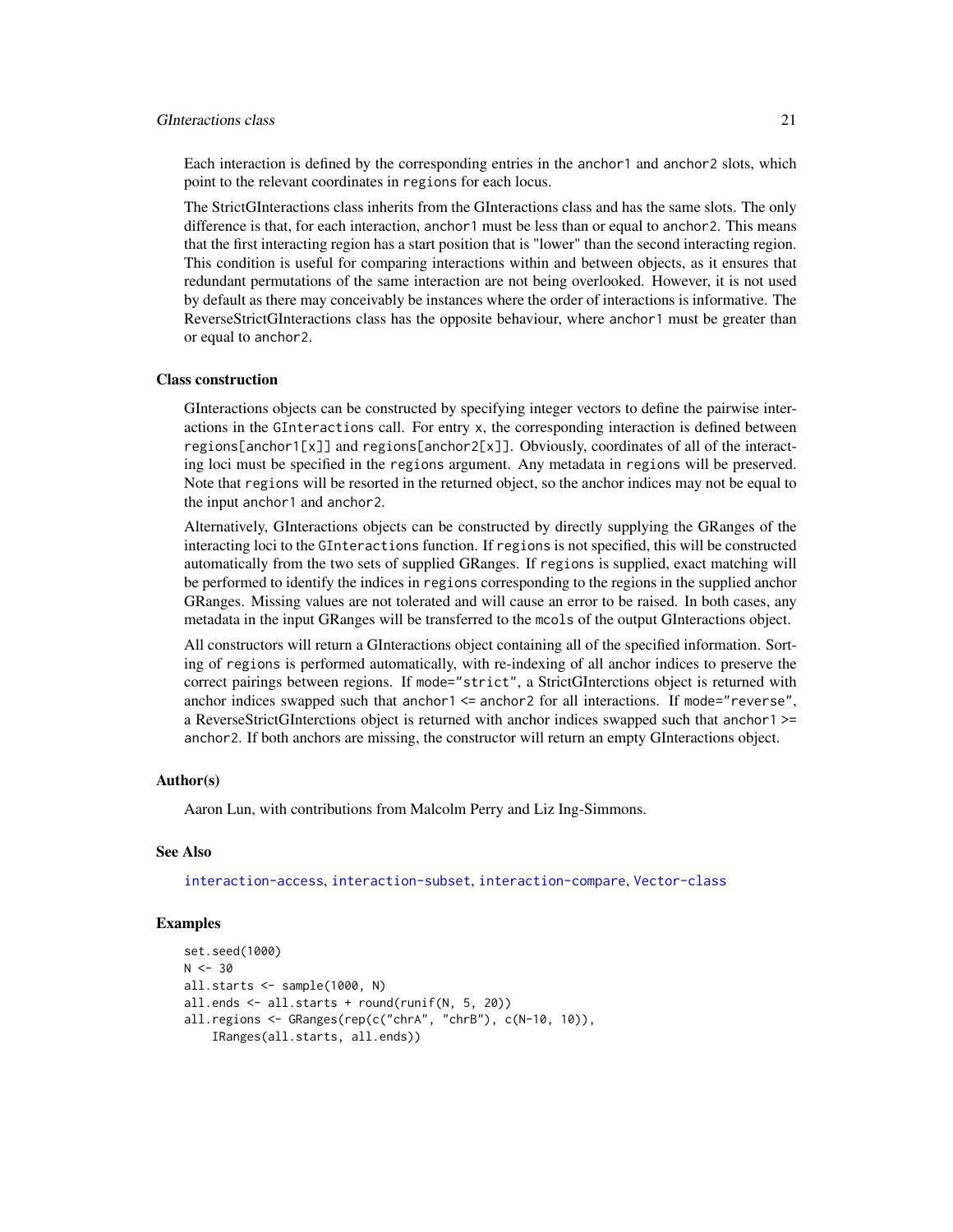```
Np < -20all.anchor1 <- sample(N, Np)
all.anchor2 <- sample(N, Np)
gi <- GInteractions(all.anchor1, all.anchor2, all.regions)
# Equivalent construction:
GInteractions(all.regions[all.anchor1], all.regions[all.anchor2])
GInteractions(all.regions[all.anchor1], all.regions[all.anchor2],
    all.regions)
# Putting in metadata, elementMetadata
temp.gi <- gi
metadata(temp.gi)$name <- "My GI object"
mcols(temp.gi)$score <- runif(Np)
# Strict construction
sgi <- GInteractions(all.regions[all.anchor1], all.regions[all.anchor2],
        all.regions, mode="strict")
rsgi <- GInteractions(all.regions[all.anchor1], all.regions[all.anchor2],
       all.regions, mode="reverse")
```
GRanges methods *Equivalents of GRanges methods*

#### **Description**

Methods for GInteractions, InteractionSet and ContactMatrix that operate on the internal GenomicRanges.

#### Usage

```
## S4 method for signature 'GInteractions'
shift(x, shift=0L, use.names=TRUE)
## S4 method for signature 'InteractionSet'
shift(x, shift=0L, use.names=TRUE)
## S4 method for signature 'ContactMatrix'
shift(x, shift=0L, use.names=TRUE)
```

```
## S4 method for signature 'GInteractions'
narrow(x, start=NA, end=NA, width=NA, use.names=TRUE)
## S4 method for signature 'InteractionSet'
narrow(x, start=NA, end=NA, width=NA, use.names=TRUE)
## S4 method for signature 'ContactMatrix'
narrow(x, start=NA, end=NA, width=NA, use.names=TRUE)
```

```
## S4 method for signature 'GInteractions'
resize(x, width, fix="start", use.names=TRUE, ...)
## S4 method for signature 'InteractionSet'
resize(x, width, fix="start", use.names=TRUE, ...)
```
<span id="page-21-0"></span>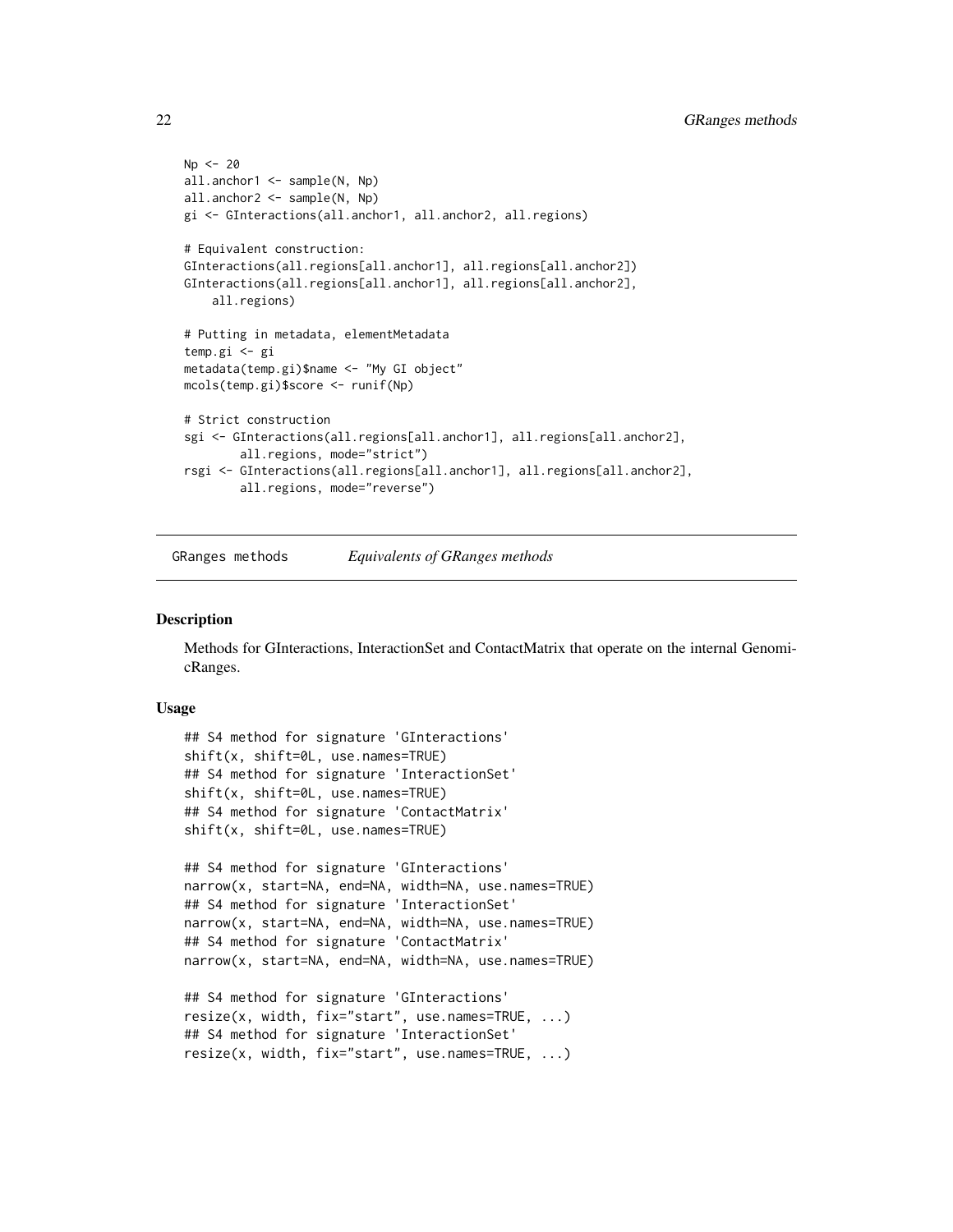```
## S4 method for signature 'ContactMatrix'
resize(x, width, fix="start", use.names=TRUE, ...)
## S4 method for signature 'GInteractions'
flank(x, width, start=TRUE, both=FALSE, use.names=TRUE, ignore.strand=FALSE)
## S4 method for signature 'InteractionSet'
flank(x, width, start=TRUE, both=FALSE, use.names=TRUE, ignore.strand=FALSE)
## S4 method for signature 'ContactMatrix'
flank(x, width, start=TRUE, both=FALSE, use.names=TRUE, ignore.strand=FALSE)
## S4 method for signature 'GInteractions'
trim(x, use.names=FALSE)
## S4 method for signature 'InteractionSet'
trim(x, use.names=FALSE)
## S4 method for signature 'ContactMatrix'
trim(x, use.names=FALSE)
## S4 method for signature 'GInteractions'
width(x)
## S4 method for signature 'InteractionSet'
width(x)
## S4 method for signature 'ContactMatrix'
width(x)
```
#### Arguments

| <b>X</b> | A GInteractions, InteractionSet or ContactMatrix object.                                              |
|----------|-------------------------------------------------------------------------------------------------------|
|          | shift, start, end, width, fix, both                                                                   |
|          | Further interaction-specific arguments to pass to the relevant GenomicRanges<br>methods, see details. |
|          | use.names, ignore.strand,                                                                             |
|          | Further overall arguments to pass to the relevant GenomicRanges methods.                              |

### Details

The trim, resize, narrow and shift methods will apply the GenomicRanges methods with the same name to the anchor regions of x. For example,  $resize(x, width)$  will produce an object that is equivalent to running resize on the first and second anchor regions directly. This is *not* the same as running the methods on the regions slot of x, which is an important distinction when the arguments are vectors.

The interaction-specific arguments can be scalars, vectors or a list of two scalars/vectors. Scalars and vectors will be recycled across the length of the first and second anchor regions. For lists, the first element will be applied to the first anchor regions, and the second element will be applied to the second anchor regions.

After any modifications are applied, resorting may be performed to ensure that the entries in the regions slot of the output object are ordered. This means that the order of the ranges in the regions slot may change between the input and output object. However, the number and order of the *interactions* will not change.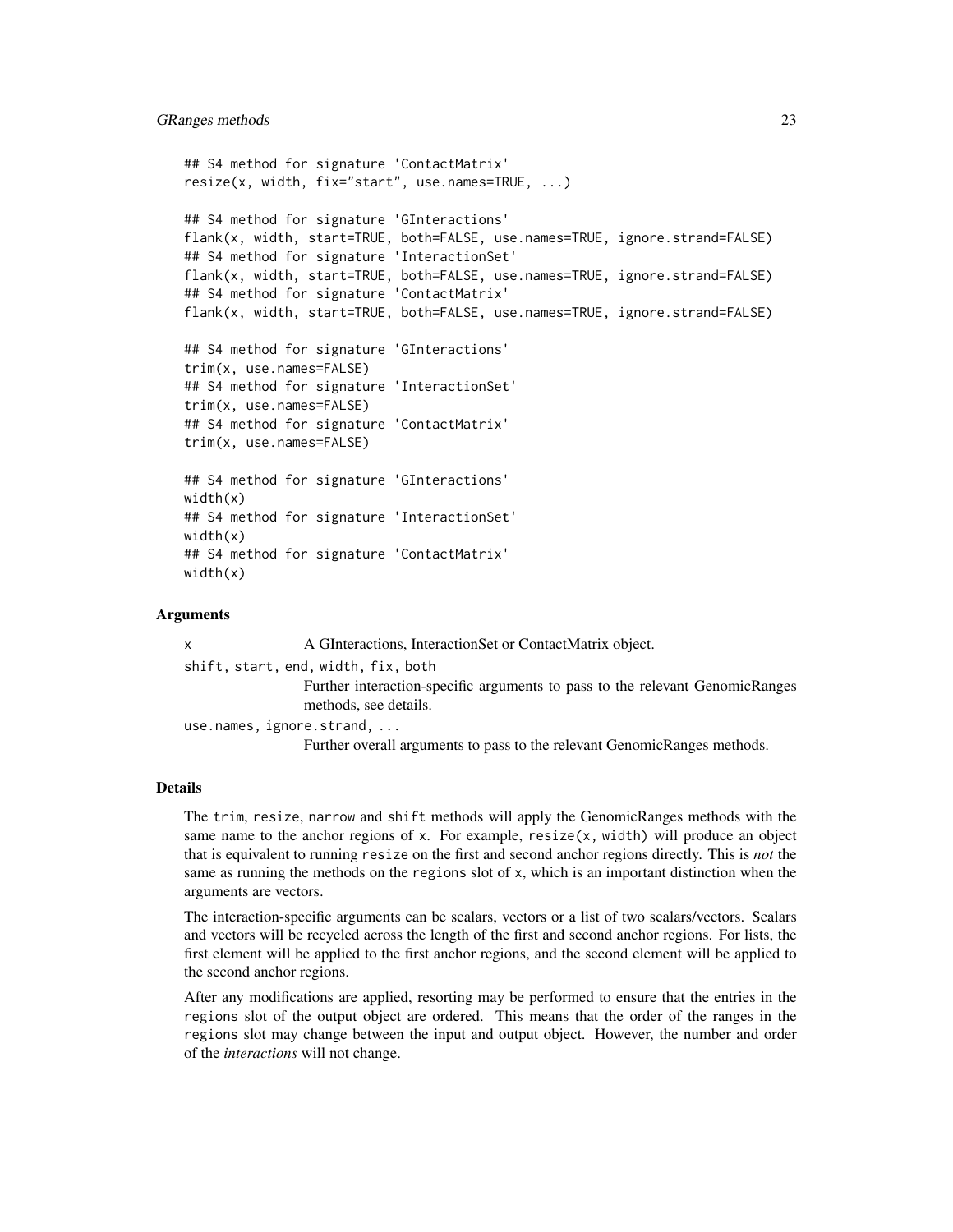<span id="page-23-0"></span>For GInteractions and InteractionSet objects, the width method will return a list with two integer vectors first and second with the same length as x. These contain the widths of the first or second anchor regions corresponding to each interaction. For ContactMatrix objects, the method will return a list with the vectors row and column, with lengths equal to the number of rows and column respectively.

#### Value

Depending on the method, an object of the same class as x, or information regarding the genomic regions – see Details.

#### Author(s)

Aaron Lun, based on suggestions from Liz Ing-Simmons.

## See Also

[trim,GenomicRanges-method](#page-0-0), [resize,GenomicRanges-method](#page-0-0), [narrow,GenomicRanges-method](#page-0-0), [shift,GenomicRanges-method](#page-0-0), [flank,GenomicRanges-method](#page-0-0), [width,IRanges-method](#page-0-0)

#### Examples

example(GInteractions, echo=FALSE)

trim(gi) width(gi)

```
# Functions are applied along the length of 'gi':
new.sizes <- round(runif(length(gi), 10, 50))
gi2 <- resize(gi, width=new.sizes)
gi2
resize(first(gi), width=new.sizes)
resize(second(gi), width=new.sizes)
```

```
# ... not along the length of 'regions(gi)': note the difference!
mod.regions <- suppressWarnings(resize(regions(gi), width=new.sizes))
mod.regions[anchors(gi, type="first", id=TRUE)] # not the same as first(gi2)!
mod. regions[anchors(gi, type="second", id=TRUE)] # not the same second(gi2)!
```

```
example(ContactMatrix, echo=FALSE)
trim(x)
width(x)
```
Interaction accessors *Interaction accessors*

#### <span id="page-23-1"></span>**Description**

Methods to get and set fields in an InteractionSet or GInteractions object.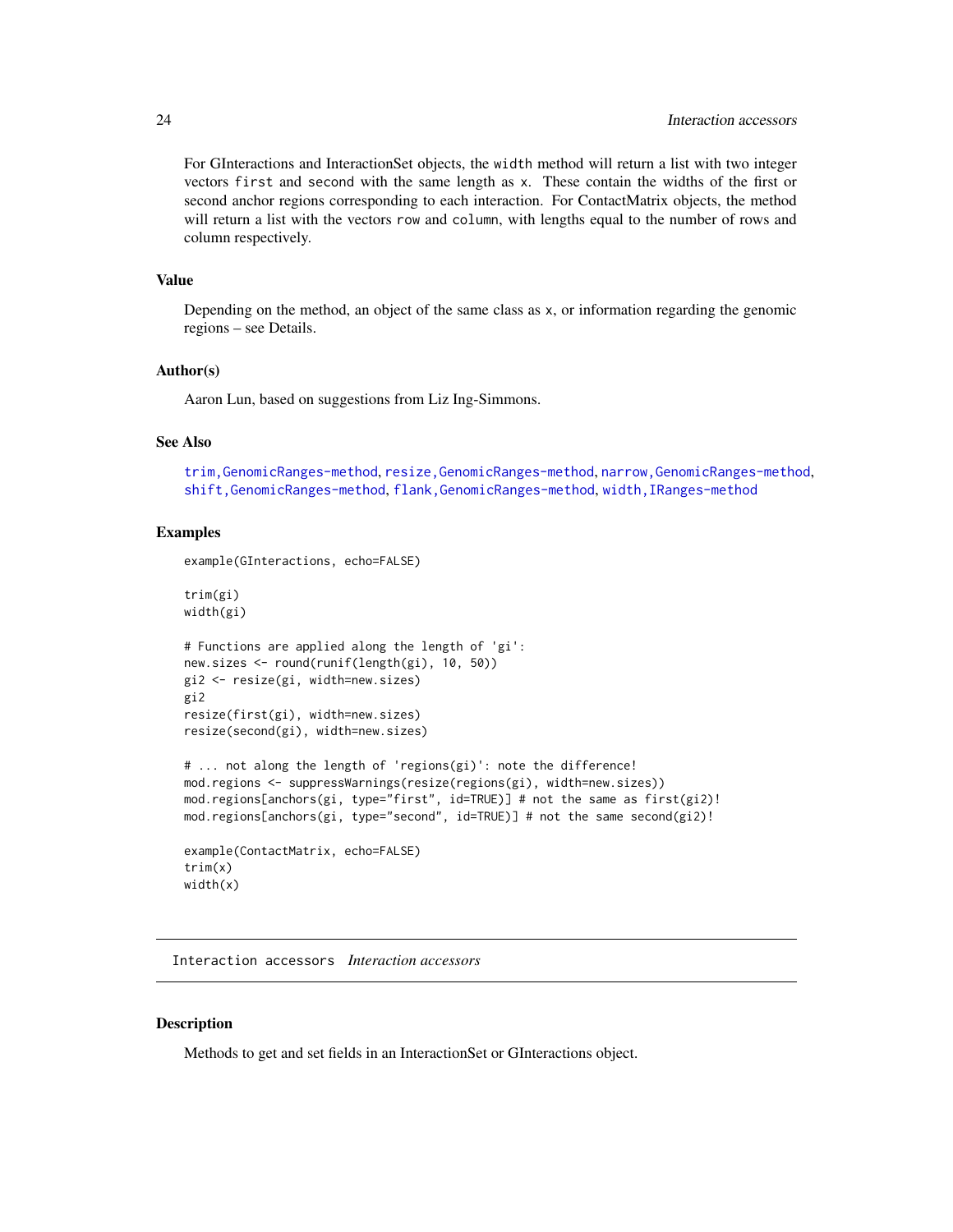## Interaction accessors 25

#### Usage

```
## S4 method for signature 'GInteractions'
anchors(x, type="both", id=FALSE)
## S4 method for signature 'InteractionSet'
anchors(x, type="both", id=FALSE)
## S4 method for signature 'GInteractions'
anchorIds(x, type="both")
## S4 method for signature 'InteractionSet'
anchorIds(x, type="both")
## S4 method for signature 'GInteractions'
first(x)
## S4 method for signature 'InteractionSet'
first(x)
## S4 method for signature 'GInteractions'
second(x)
## S4 method for signature 'InteractionSet'
second(x)
## S4 method for signature 'GInteractions'
regions(x)
## S4 method for signature 'InteractionSet'
regions(x)
## S4 method for signature 'GInteractions'
seqinfo(x)
## S4 method for signature 'InteractionSet'
seqinfo(x)
## S4 method for signature 'GInteractions'
show(x)
## S4 method for signature 'InteractionSet'
show(x)
## S4 replacement method for signature 'GInteractions'
anchorIds(x, type="both") \leftarrow value## S4 replacement method for signature 'InteractionSet'
anchorIds(x, type="both") \leftarrow value## S4 replacement method for signature 'GInteractions'
regions(x) < - value
## S4 replacement method for signature 'InteractionSet'
regions(x) < - value
## S4 replacement method for signature 'GInteractions'
```
 $seqinfo(x, new2old = NULL,$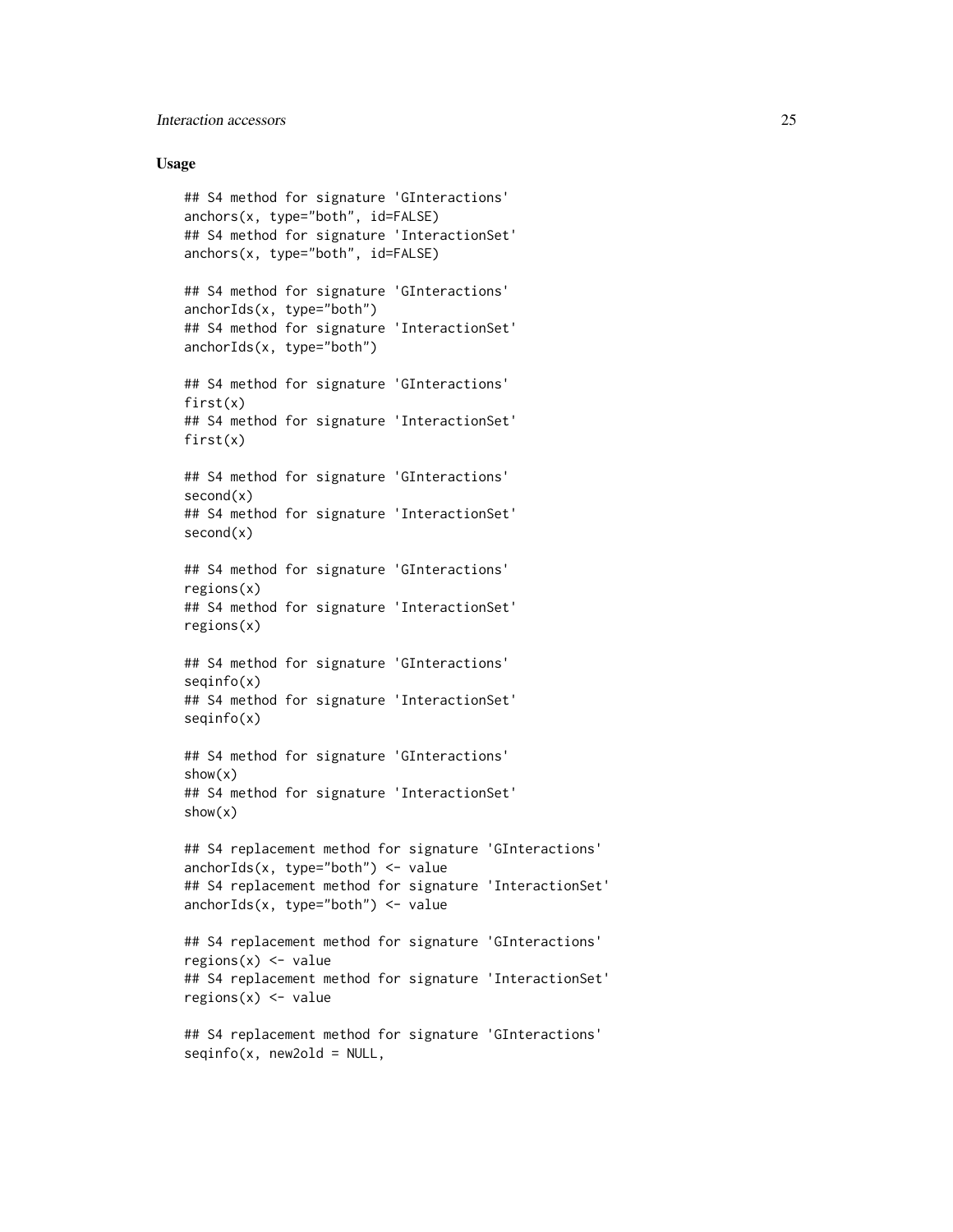```
pruning.mode = c("error", "coarse", "fine", "tidy")) <- value
## S4 replacement method for signature 'InteractionSet'
seqinfo(x, new2old = NULL,pruning.mode = c("error", "coarse", "fine", "tidy")) <- value
## S4 replacement method for signature 'GInteractions'
replaceRegions(x) <- value
## S4 replacement method for signature 'InteractionSet'
replaceRegions(x) <- value
## S4 replacement method for signature 'GInteractions'
appendRegions(x) < - value## S4 replacement method for signature 'InteractionSet'
appendRegions(x) <- value
## S4 method for signature 'GInteractions'
reduceRegions(x)
## S4 method for signature 'InteractionSet'
reduceRegions(x)
## S4 method for signature 'GInteractions'
names(x)
## S4 method for signature 'InteractionSet'
names(x)
## S4 replacement method for signature 'GInteractions'
names(x) <- value
## S4 replacement method for signature 'InteractionSet'
names(x) <- value
## S4 replacement method for signature 'StrictGInteractions'
anchors(x, type="both") < - value## S4 replacement method for signature 'ReverseStrictGInteractions'
anchors(x, type="both") < - value## S4 method for signature 'GInteractions'
length(x)## S4 method for signature 'GInteractions'
as.data.frame(x, row.names=NULL, optional=FALSE, ...)
## S4 method for signature 'GInteractions'
x$name
## S4 replacement method for signature 'GInteractions'
x$name <- value
## S4 method for signature 'InteractionSet'
interactions(x)
## S4 replacement method for signature 'InteractionSet'
interactions(x) < - value
```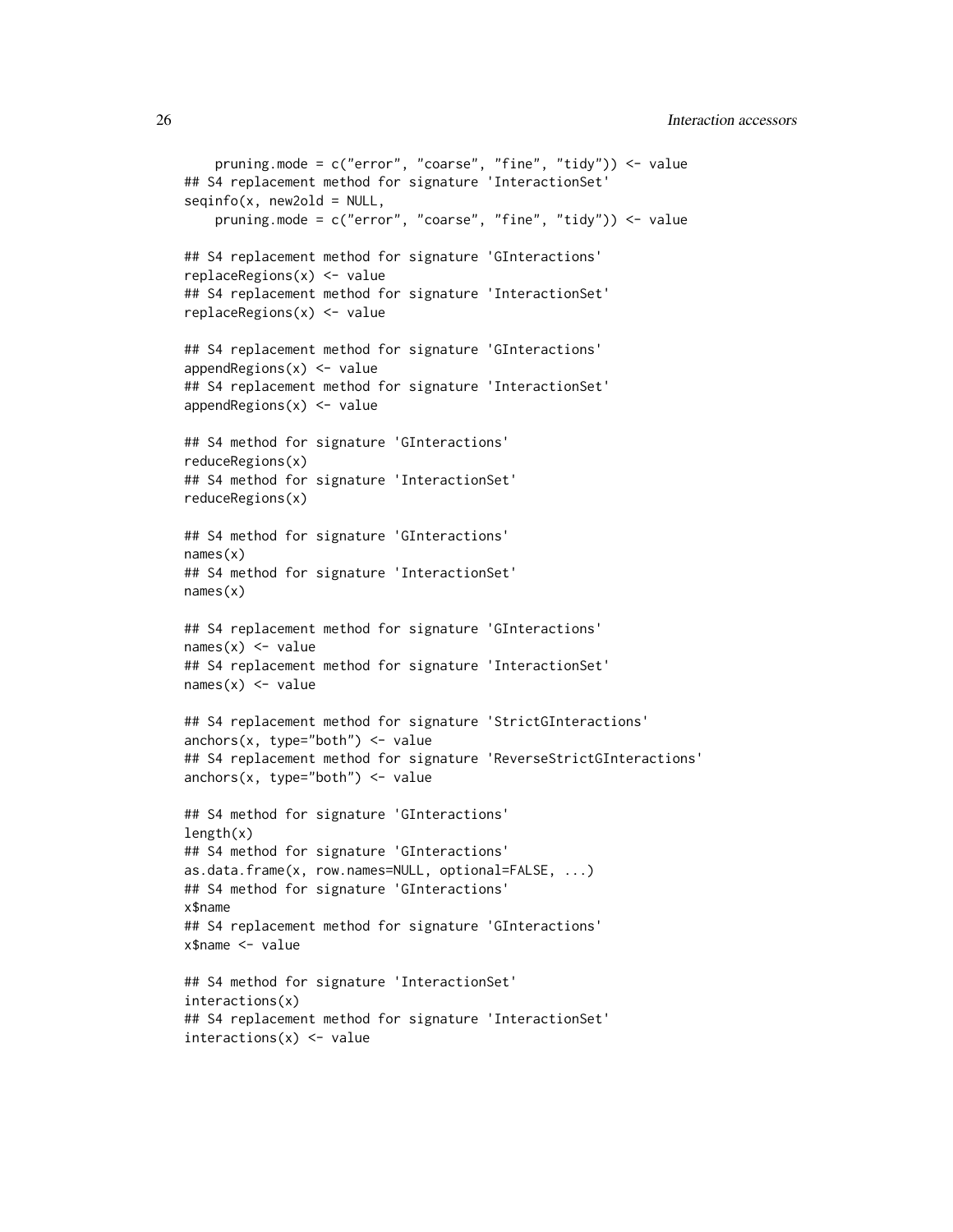```
## S4 method for signature 'InteractionSet'
mcols(x, use.names=FALSE)
## S4 replacement method for signature 'InteractionSet'
mcols(x) < - value
```
#### **Arguments**

| x                     | An InteractionSet or GInteractions object.                                                                                                                                                                                                                                                                                  |
|-----------------------|-----------------------------------------------------------------------------------------------------------------------------------------------------------------------------------------------------------------------------------------------------------------------------------------------------------------------------|
| type                  | a string specifying which anchors are to be extracted or replaced.                                                                                                                                                                                                                                                          |
| id                    | a scalar logical indicating whether indices or GRanges should be returned.                                                                                                                                                                                                                                                  |
| new2old, pruning.mode |                                                                                                                                                                                                                                                                                                                             |
|                       | Additional arguments to pass to seqinfo, GRanges-method.                                                                                                                                                                                                                                                                    |
| name                  | a string indicating the field of mools to be accessed or modified for a GInterac-<br>tions object.                                                                                                                                                                                                                          |
| value                 | For anchorIds<- and type="first" or "second", an integer vector of length<br>equal to the number of rows in x. For type="both", a list of two such vectors<br>must be supplied.                                                                                                                                             |
|                       | For regions $\leftarrow$ , a GRanges object of length equal to that of regions $(x)$ . For<br>replaceRegions<-, a GRanges object that is a superset of all entries in regions $(x)$<br>involved in interactions. For append Regions <-, a GRanges of any length con-<br>taining additional regions.                         |
|                       | For seqinfo<-, a SeqInfo object containing chromosome length data for all<br>regions. For interactions<-, a GInteractions object of length equal to that of<br>$interactions(x)$ . For mcols<-, a DataFrame with number of rows equal to<br>the length of x. For names <-, a character vector of length equal to that of x. |
| row.names, optional,  |                                                                                                                                                                                                                                                                                                                             |
|                       | Additional arguments, see ?as.data.frame for more details.                                                                                                                                                                                                                                                                  |
| use.names             | A logical scalar, see ?mols for more details.                                                                                                                                                                                                                                                                               |

## Value

For the getters, values in various slots of  $x$  are returned, while for the setters, the slots of  $x$  are modified accordingly – see Details.

#### Anchor manipulations for GInteractions

The return value of anchors varies depending on type and id:

- If id=FALSE, a GRanges object is returned containing the regions specified by the anchor1 or anchor2 slots in x, for type=="first" or "second", respectively. The first and second methods are synonyms for anchors in these respective cases.
- If id=FALSE and type="both", a list is returned with two entries first and second, containing regions specified by anchor1 and anchor2 respectively.
- If id=TRUE and type="both", a list is returned containing the two integer vectors in the anchor1 or anchor2 slots of x. Otherwise, each vector is returned corresponding to the requested value of type.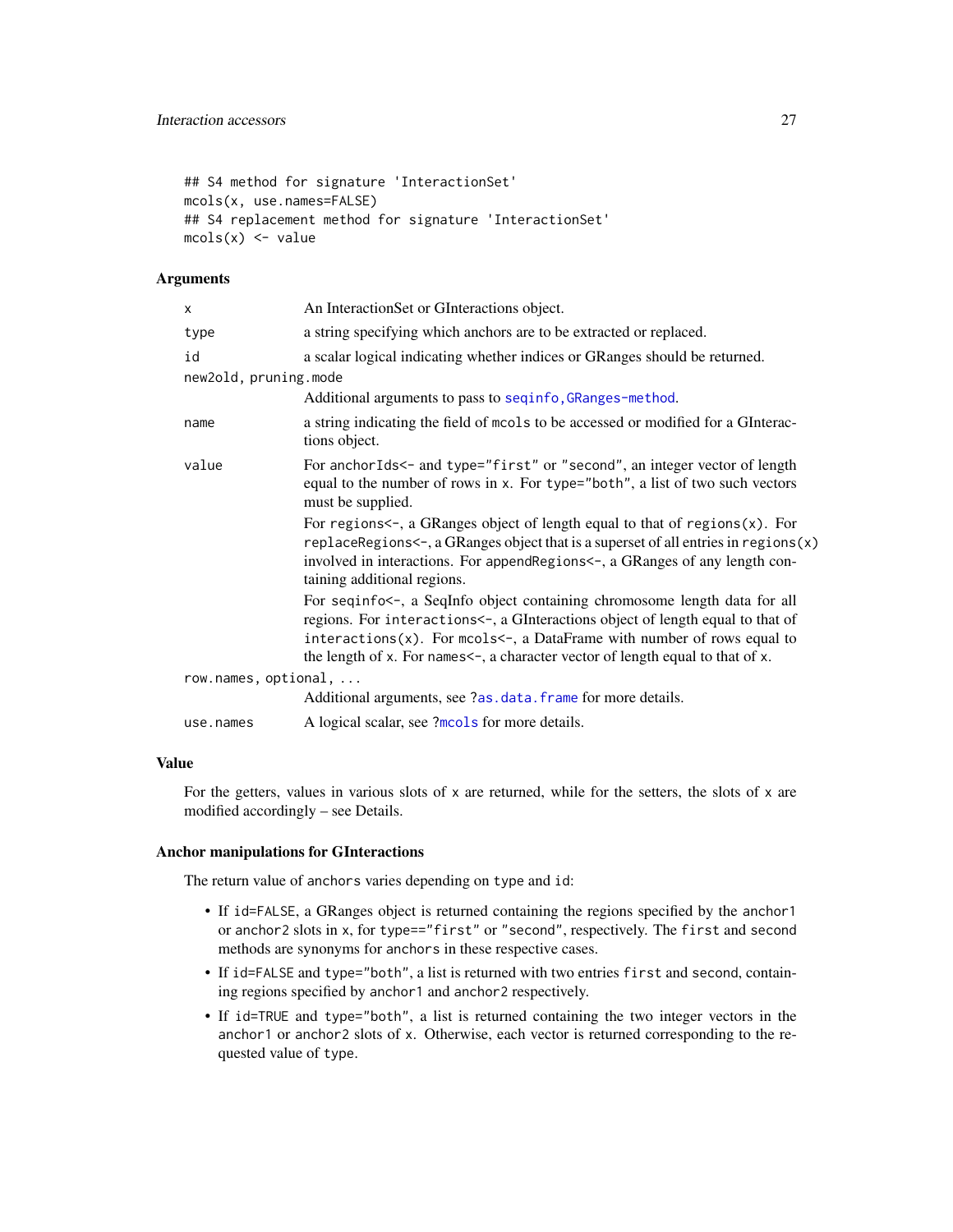Note that anchorIds is the same as calling anchors with id=TRUE.

Replacement in anchorIds<- requires anchor indices rather than a GRanges object. If type="both", a list of two integer vectors is required in value, specifying the indices of the interacting regions in regions(x). If type="first" or "second", an integer vector is required to replace the existing values in the anchor1 or anchor2 slot, respectively. If the object is a StrictGInteractions, indices are automatically swapped so that anchor1 >= anchor2 for each interaction. The opposite applies if the object is a ReverseStrictGInteractions.

#### Region manipulations for GInteractions

For regions, a GRanges is returned equal to the regions slot in x. For regions<-, the GRanges in value is used to replace the regions slot. Resorting of the replacement GRanges is performed automatically, along with re-indexing of the anchors. In addition, the replacement must be of the same length as the existing object in the regions slot.

The replaceRegions replacement method can take variable length GRanges, but requires that the replacement contain (at least) all ranges contained in anchors $(x)$ . The appendRegions replacement method appends extra intervals to the existing regions slot of x. This is more efficient than calling replaceRegions on a concatenated object with regions $(x)$  and the extra intervals.

The reduceRegions method will return a GInteractions object where the regions slot is reduced to only those entries used in anchors $(x)$ . This may save some memory in each object by removing unused regions. However, this is not recommended for large workflows with many GInteractions objects. R uses a copy-on-write memory management scheme, so only one copy of the GRanges in regions should be stored so long as it is not modified in different objects.

#### Other methods for GInteractions

For access and setting of all other slots, see [Vector-class](#page-0-0) for details on the appropriate methods. This includes mcols or metadata, to store interactions-specific or experiment-wide metadata, respectively. The length method will return the number of interactions stored in x.

The show method will print out the class, the number of pairwise interactions, and the total number of regions in the GInteractions object. The number and names of the various metadata fields will also be printed. The as.data.frame method will return a data.frame object containing the coordinates for the two anchor regions as well as any element-wise metadata.

The seqinfo method will return the sequence information of the GRanges in the regions slot. This can be replaced with the seqinfo<- method – see [?Seqinfo](#page-0-0) for more details.

#### Details for InteractionSet

Almost all InteractionSet methods operate by calling the equivalent method for the GInteractions object, and returning the resulting value. The only exception is interactions, which returns the GInteractions object in the interactions slot of the InteractionSet object. This slot can also be set by supplying a valid GInteractions object in interactions<-.

The show method will print information equivalent to that done for a SummarizedExperiment object. An additional line is added indicating the number of regions in the regions slot of the object.

For access and setting of all other slots, see [SummarizedExperiment-class](#page-0-0) for details on the appropriate methods. This includes assays, colData, mcols or metadata, which can all be applied to InteractionSet objects.

<span id="page-27-0"></span>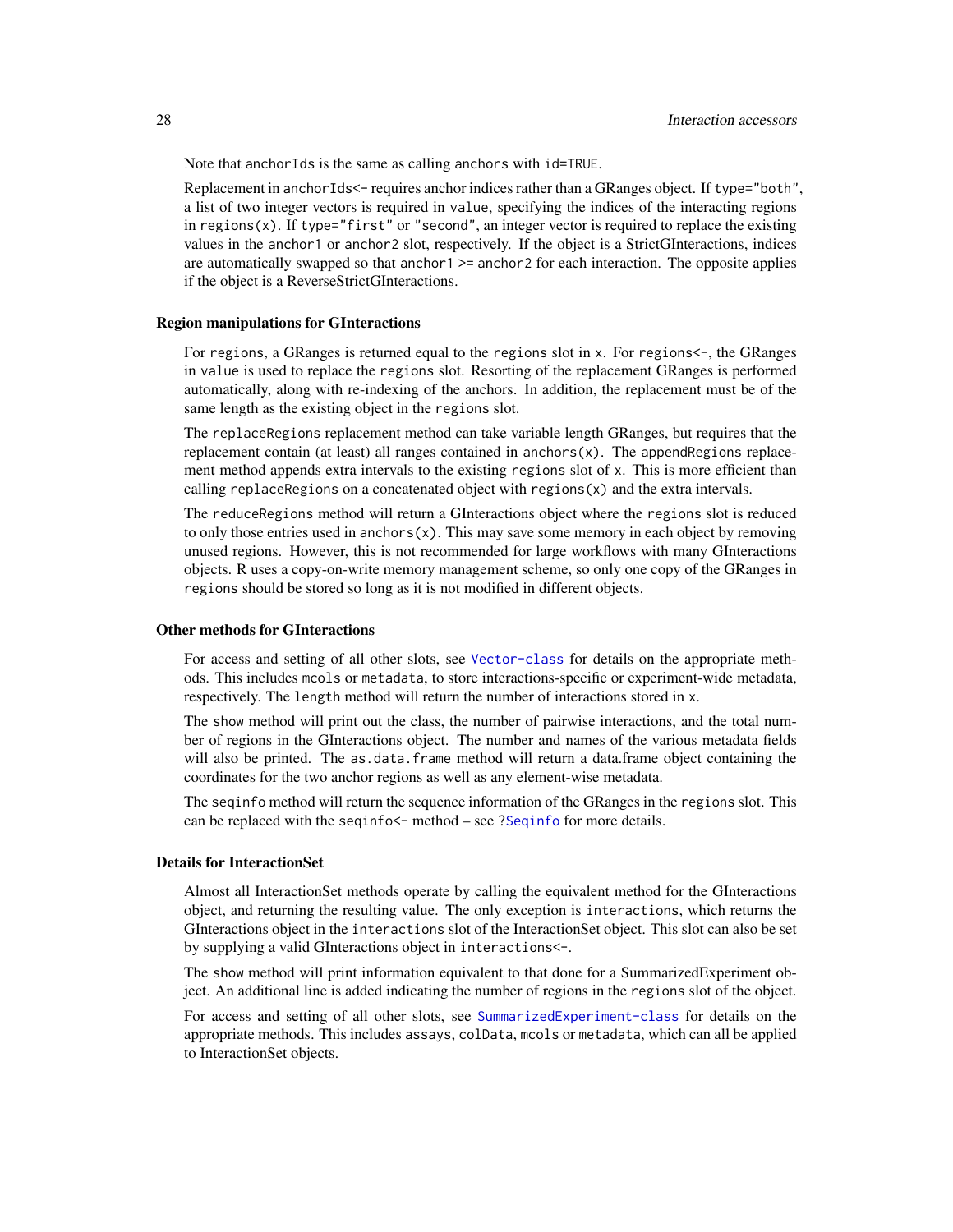#### Interaction accessors 29

#### Handling different metadata

Note that there are several options for metadata - experiment-wide metadata, which goes into metadata(x)<-; region-specific metadata (e.g., adjacent genes, promoter/enhancer identity, GC content), which goes into  $\text{mcols}(\text{regions}(x)) \leq \cdot$ ; and interaction-specific metadata (e.g., interaction distance, interaction type), which goes directly into  ${mods(x) < -}$ . This is applicable to both GInteractions and InteractionSet objects. In addition, library-specific data (e.g., library size) should be placed into  $\text{colData}(x)$  <- for InteractionSet objects.

Users should take care with the differences in the \$ and \$<- operators between these two classes. For GInteractions objects, this will access or modify fields in the mcols slot, i.e., for interactionspecific metadata. For InteractionSet objects, this will access or modify fields in the colData slot, i.e., for library-specific data. The difference in behaviour is due to the concept of libraries in the InteractionSet, which is lacking in the GInteractions class.

For InteractionSet objects, the mcols getter and setter functions operate on the GInteractions object stored in interactions slot, rather than accessing the elementMetadata slot of the Summarized-Experiment base class. This makes no difference for practical usage in the vast majority of cases, except that any metadata stored in this manner is carried over when the GInteractions object is extracted with interactions $(x)$ . Similarly, the names getter and setter will operate the names of the internal GInteractions object. However, the metadata getter and setter will operate on the SummarizedExperiment base class, *not* on the internal GInteractions object.

#### Author(s)

Aaron Lun

#### See Also

[GInteractions-class](#page-19-1), [InteractionSet-class](#page-43-1), [Vector-class](#page-0-0), [SummarizedExperiment-class](#page-0-0)

#### Examples

```
example(GInteractions, echo=FALSE) # Generate a nice object.
show(gi)
# Accessing anchor ranges or indices:
anchors(gi)
anchors(gi, type="first")
anchors(gi, id=TRUE)
anchors(gi, id=TRUE, type="first")
anchors(gi, id=TRUE, type="second")
# Modifying anchor indices:
nregs <- length(regions(gi))
mod <- list(sample(nregs, length(gi), replace=TRUE),
            sample(nregs, length(gi), replace=TRUE))
anchorIds(gi) <- mod
anchors(gi, id=TRUE, type="first")
anchors(gi, id=TRUE, type="second")
anchorIds(gi, type="both") <- mod
```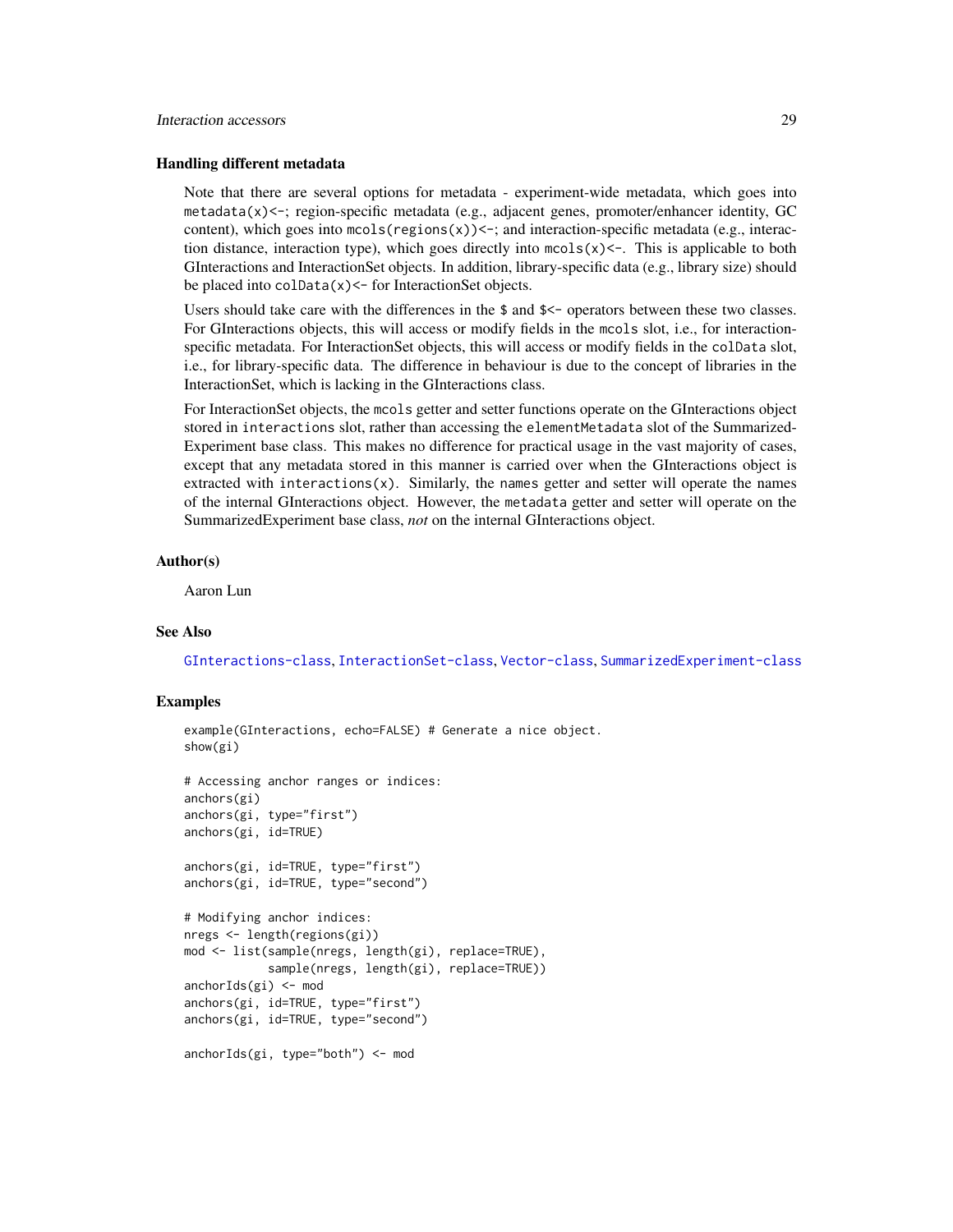```
anchorIds(gi, type="first") <- mod[[1]]
anchorIds(gi, type="first") <- mod[[2]]
# Accessing or modifying regions:
regions(gi)
reduceRegions(gi)
regions(gi)$score <- runif(length(regions(gi)))
new.ranges <- c(regions(gi), resize(regions(gi), fix="center", width=50))
try(regions(gi) <- new.ranges) # Fails
replaceRegions(gi) <- new.ranges # Succeeds
length(regions(gi))
appendRegions(gi) <- GRanges("chrA", IRanges(5:10+1000, 1100+5:10), score=runif(6))
length(regions(gi))
seqinfo(gi)
seqinfo(gi) <- Seqinfo(seqnames=c("chrA", "chrB"), seqlengths=c(1000, 2000))
# Accessing or modifying metadata.
gi$score <- runif(length(gi))
mcols(gi)
as.data.frame(gi)
#################
# Same can be done for an InteractionSet object:
example(InteractionSet, echo=FALSE)
anchors(iset)
regions(iset)
reduceRegions(iset)
regions(iset)$score <- regions(gi)$score
replaceRegions(iset) <- new.ranges
seqinfo(iset)
seqinfo(iset) <- Seqinfo(seqnames=c("chrA", "chrB"), seqlengths=c(1000, 2000))
# Standard SE methods also available:
colData(iset)
metadata(iset)
mcols(iset)
# Note the differences in metadata storage:
metadata(iset)$name <- "metadata for SE0"
metadata(interactions(iset))$name <- "metadata for GI"
iset$lib.size <- runif(ncol(iset))*1e6
colData(iset)
mcols(iset) # untouched by "$" operator
mcols(iset)$whee <- runif(nrow(iset))
mcols(iset)
```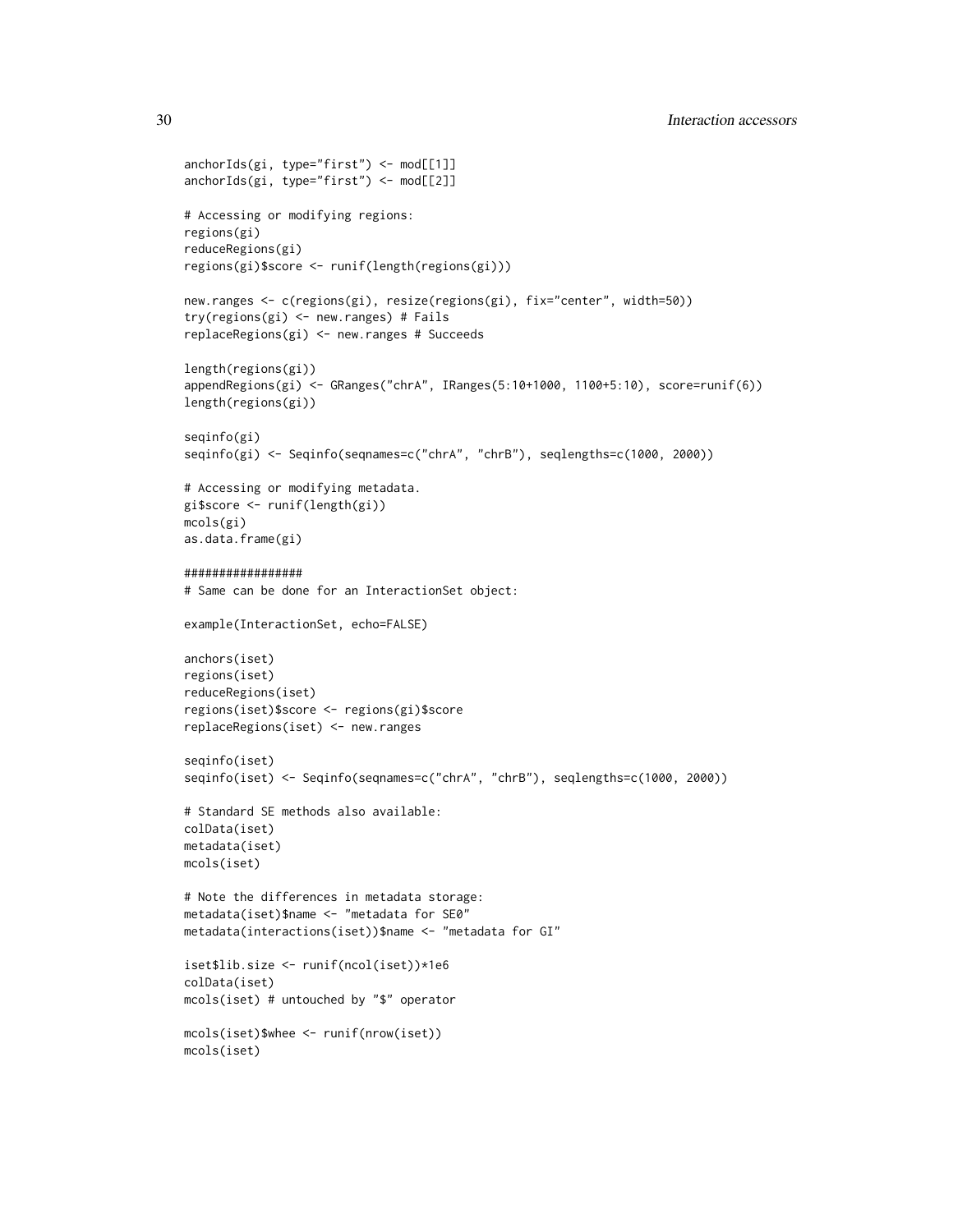## <span id="page-30-0"></span>Interaction binding 31

```
mcols(interactions(iset)) # preserved
names(iset) <- paste0("X", seq_along(iset))
names(iset)
names(interactions(iset))
```
Interaction binding *Interaction combining*

#### **Description**

Methods to combine InteractionSet or GInteractions objects.

#### Usage

```
## S4 method for signature 'GInteractions'
c(x, ..., recursive=FALSE)
## S4 method for signature 'InteractionSet'
rbind(..., deparse.level=1)
## S4 method for signature 'InteractionSet'
cbind(..., deparse.level=1)
```
#### **Arguments**

| x             | A GInteractions or Interaction Set object.                                                                                                                                                                                                                                               |
|---------------|------------------------------------------------------------------------------------------------------------------------------------------------------------------------------------------------------------------------------------------------------------------------------------------|
| $\cdots$      | For rbind and c,  contains GInteractions or Interaction Set objects to be com-<br>bined row-wise. All objects must be of the same class. For c, any objects are<br>additional to that already specified in x. For cbind,  contains InteractionSet<br>objects to be combined column-wise. |
| deparse.level | An integer scalar; see ?base:: cbind for a description of this argument.                                                                                                                                                                                                                 |
| recursive     | An integer scalar, ignored.                                                                                                                                                                                                                                                              |

#### Value

A combined object of the same class as x.

#### Details for GInteractions

c will concatenate GInteractions objects. It will check whether the regions slot of all supplied objects are the same, in which case the regions and anchor indices are used directly. Otherwise, the regions slot is set to a new GRanges object consisting of the (sorted) union of all regions across the input objects. Anchor indices in each object are refactored appropriately to refer to the relevant entries in the new GRanges.

Note that the column names in mcols must be identical across all supplied objects. The column names of mcols for the regions slot must also be identical across objects. If GInteractions objects of different strictness (i.e., StrictGInteractions and ReverseGInteractions) are concatenated, the returned object will be of the same class as the first supplied object.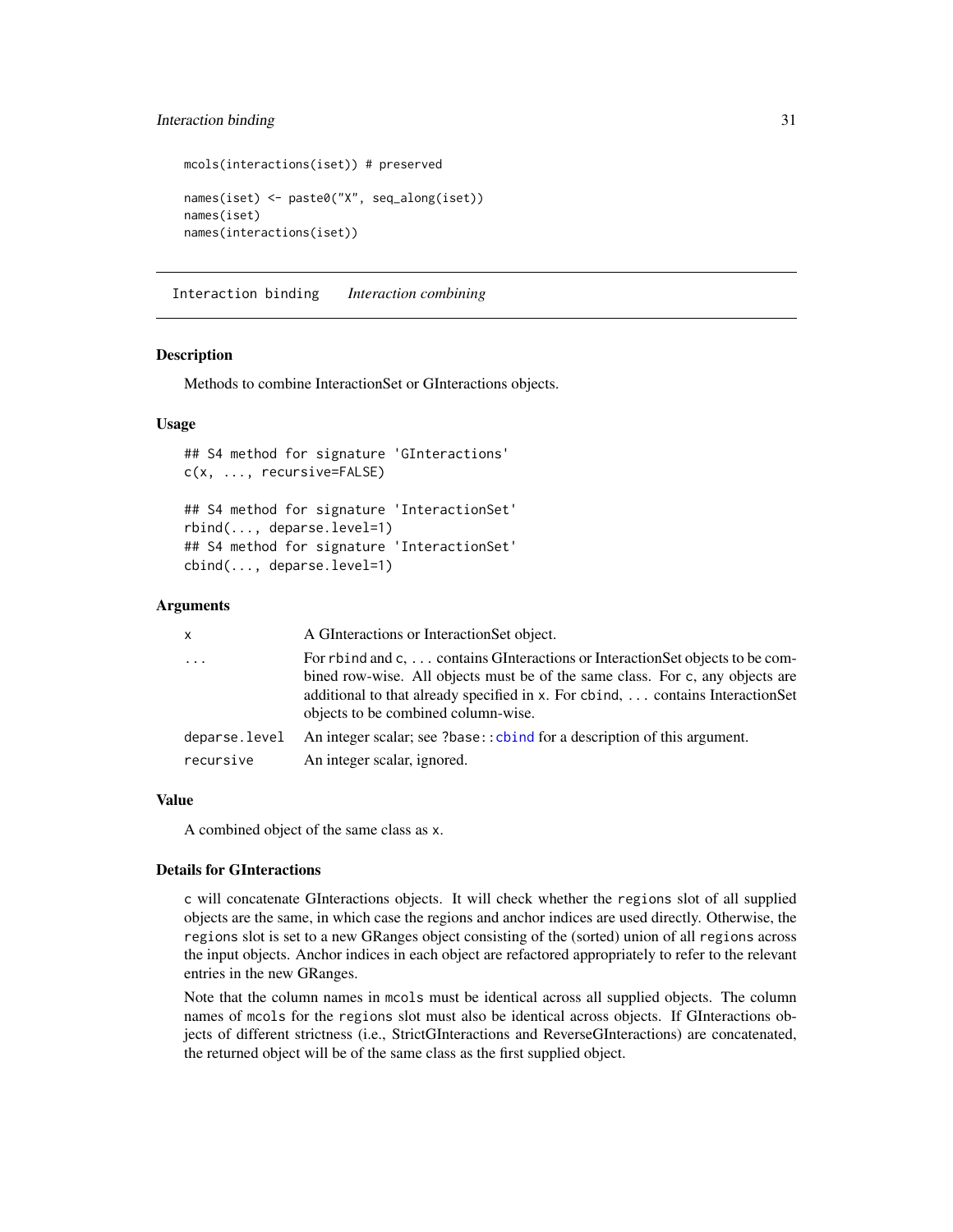#### <span id="page-31-0"></span>Details for InteractionSet

cbind will combine objects with the same interactions but different samples. Errors will occur if the interactions are not identical between objects (i.e., must have same values in the interactions slots). Additional restrictions apply on the column and assay names - see cbind, SummarizedExperiment-method for details.

rbind will combine objects with the same samples but different interactions. In this case, the interactions need not be identical, and will be concatenated using the methods described above for GInteractions objects. Again, additional restrictions apply - see rbind, SummarizedExperiment-method for details.

#### Author(s)

Aaron Lun

## See Also

[InteractionSet-class](#page-43-1) [GInteractions-class](#page-19-1)

#### Examples

```
example(GInteractions, echo=FALSE)
c(gi, gi)
new.gi <- gi
regions(new.gi) <- resize(regions(new.gi), width=20, fix="start")
c(gi, new.gi)
#################
# Same can be done for an InteractionSet object:
example(InteractionSet, echo=FALSE)
cbind(iset, iset)
rbind(iset, iset)
new.iset <- iset
regions(new.iset) <- resize(regions(new.iset), width=20, fix="start")
rbind(iset, new.iset)
```
Interaction compare *Interaction comparisons*

#### <span id="page-31-1"></span>Description

Methods to order, compare and de-duplicate GInteractions or InteractionSet objects, based on the anchor indices.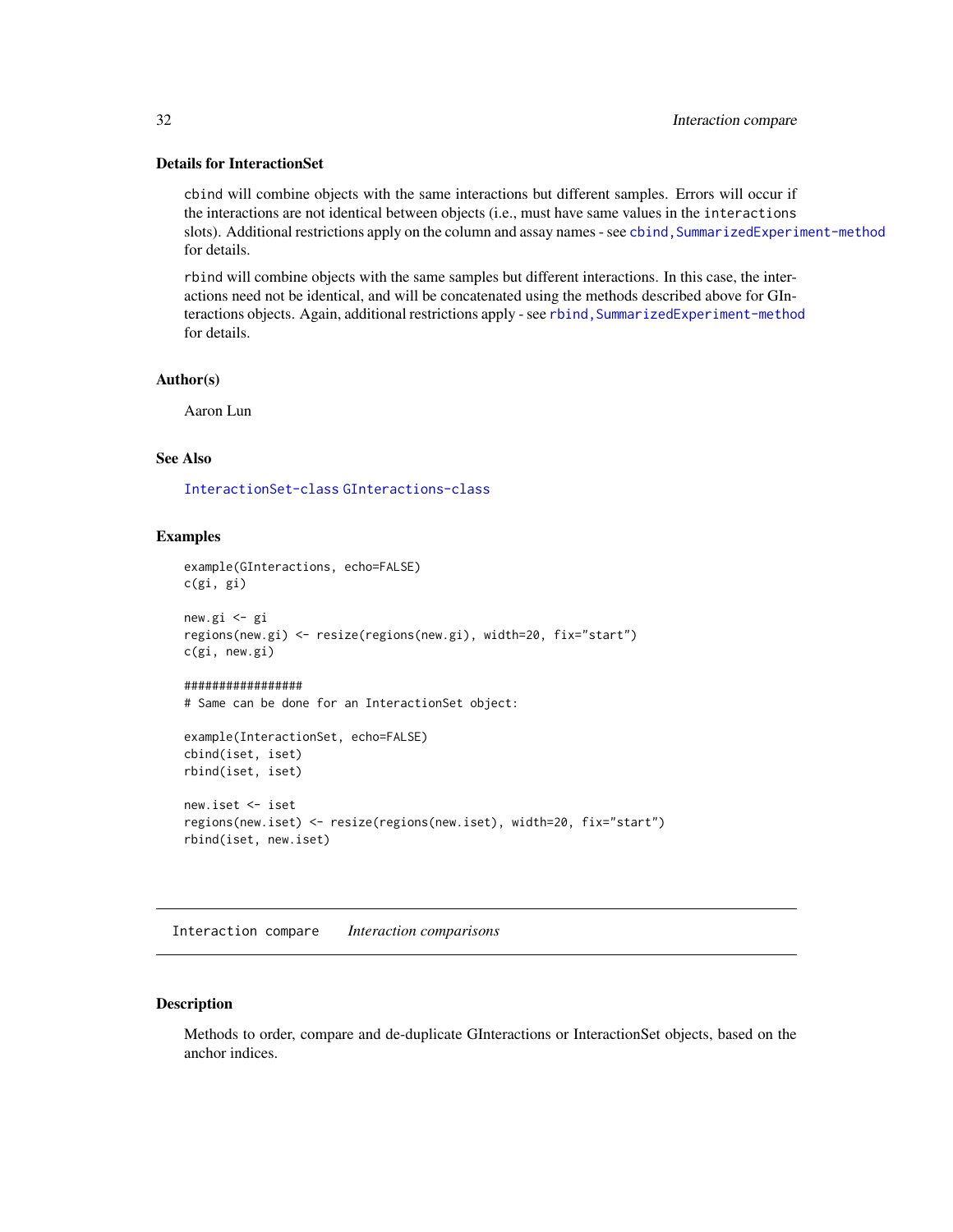#### <span id="page-32-0"></span>Interaction compare 33

#### Usage

```
## S4 method for signature 'GInteractions'
order(..., na.last=TRUE, decreasing=FALSE)
## S4 method for signature 'GInteractions'
sort(x, decreasing=FALSE, ...)
## S4 method for signature 'GInteractions'
duplicated(x, incomparables=FALSE, fromLast=FALSE, ...)
## S4 method for signature 'GInteractions'
unique(x, incomparables=FALSE, fromLast=FALSE, ...)
## S4 method for signature 'GInteractions'
swapAnchors(x, mode=c("order", "reverse", "all"))
## Each of the above methods has an identical equivalent for
## InteractionSet objects (not shown for brevity).
## S4 method for signature 'GInteractions, GInteractions'
match(x, table, nomatch=NA_integer_, incomparables=NULL, ...)
## S4 method for signature 'GInteractions, InteractionSet'
match(x, table, nomatch=NA_integer_, incomparables=NULL, ...)
## S4 method for signature 'InteractionSet,GInteractions'
match(x, table, nomatch=NA_integer_, incomparables=NULL, ...)
## S4 method for signature 'InteractionSet, InteractionSet'
match(x, table, nomatch=NA_integer_, incomparables=NULL, ...)
```

```
## S4 method for signature 'GInteractions,GInteractions'
pcompare(x, y)
```
## Arguments

| $\ddots$ .    | For order, one or more InteractionSet or GInteractions objects with the same<br>number of rows. Otherwise, ignored in all other methods. |
|---------------|------------------------------------------------------------------------------------------------------------------------------------------|
| X             | An Interaction Set or GInteractions object. For prompare, a GInteractions object<br>only.                                                |
| na.last       | A logical scalar indicating whether NA values should be ordered last. This should<br>not be relevant as anchor indices should be finite. |
| decreasing    | A logical scalar indicating whether rows should be sorted in decreasing order.                                                           |
| incomparables | A logical scalar. See ?match for a description of this in match. Otherwise, it is<br>ignored.                                            |
| fromLast      | A logical scalar indicating whether the last entry of a repeated set in x should be<br>considered as a non-duplicate.                    |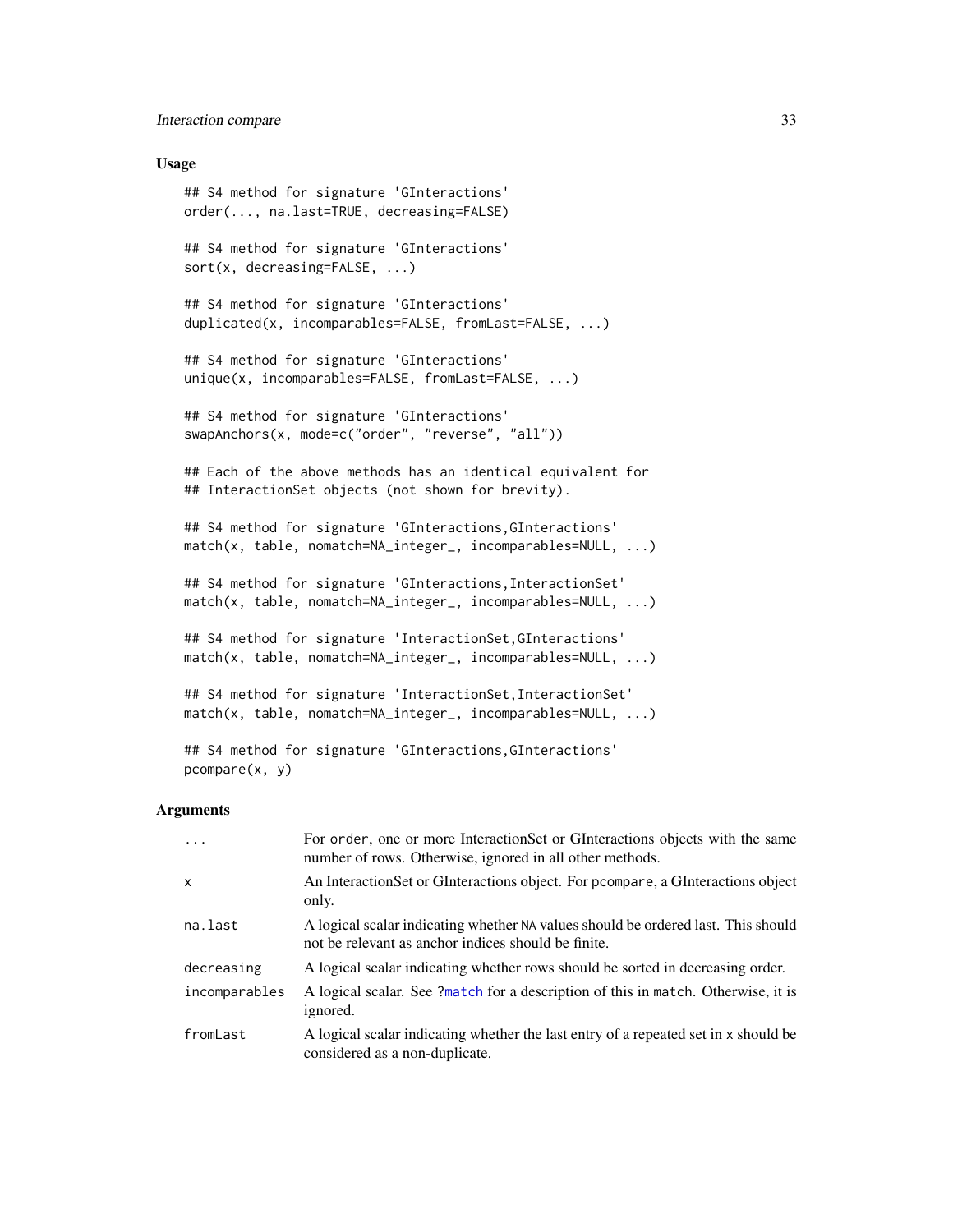<span id="page-33-0"></span>

| mode    | A string indicating what type of swapping should be performed in swapAnchors. |
|---------|-------------------------------------------------------------------------------|
| table   | A GInteractions or Interaction Set object.                                    |
| nomatch | An integer scalar indicating the value to use for unmatched entries.          |
| v       | A GInteractions object, of the same length as x.                              |

#### Value

For sort and unique, a GInteractions or InteractionSet object is returned, depending on the class of x.

For order and duplicated, an integer vector of permutations or a logical vector of duplicate specifications is returned, respectively.

#### Sorting and ordering

Sorting is performed based on the anchor indices of the GInteraction object. Rows are ordered for increasing values of the anchor1 slot - if these are equal, ordering is performed with values of the anchor2 slot. This equates to ordering by the coordinates directly, as the GRanges in the regions slot is always sorted. Based on this, sort will return a sorted copy of x with permuted rows in increasing order.

The order method returns an integer vector indicating the permutation to rearrange  $x$  in increasing order. If multiple objects are supplied to order, ordering will be computed using anchor indices from successive objects. For example, ordering is first performed using anchor indices from the first object; any rows with the same anchor1 and anchor2 will be split using the second object; and so on.

For both of these methods, the sorting can be reversed by setting decreasing=TRUE. This will sort or order for decreasing values of anchor1 and anchor2, rather than for increasing values.

#### Removing duplicates

The duplicated method returns a logical vector indicating whether the rows of x are duplicated. Duplicated rows are identified on the basis of identical entries in the anchor1 and anchor2 slots. Values in other slots (e.g., in mcols) are ignored. For a set of duplicated rows, the first occurrence in x is marked as the non-duplicate if fromLast=FALSE, and the last entry otherwise.

unique returns a GInteractions object where all duplicate rows have been removed from x. This is equivalent to  $x$ [!duplicated(x), ], with any additional arguments passed to duplicated as specified.

#### Matching and comparing

The match function will return an integer vector of length equal to that of x. Each entry of the vector corresponds to an interaction in x and contains the index of the first interaction table with the same anchor regions. Interactions in x without any matches are assigned NA values by default. If the regions slot is not the same between x and table, match will call [findOverlaps](#page-37-1) to identify exact two-dimensional overlaps.

The pcompare function will return an integer vector of length equal to x and y. This performs parallel comparisons between corresponding entries in two GInteractions objects, based on the values of the anchor indices (anchor1 first, and then anchor2 if anchor1 is tied). Negative, zero and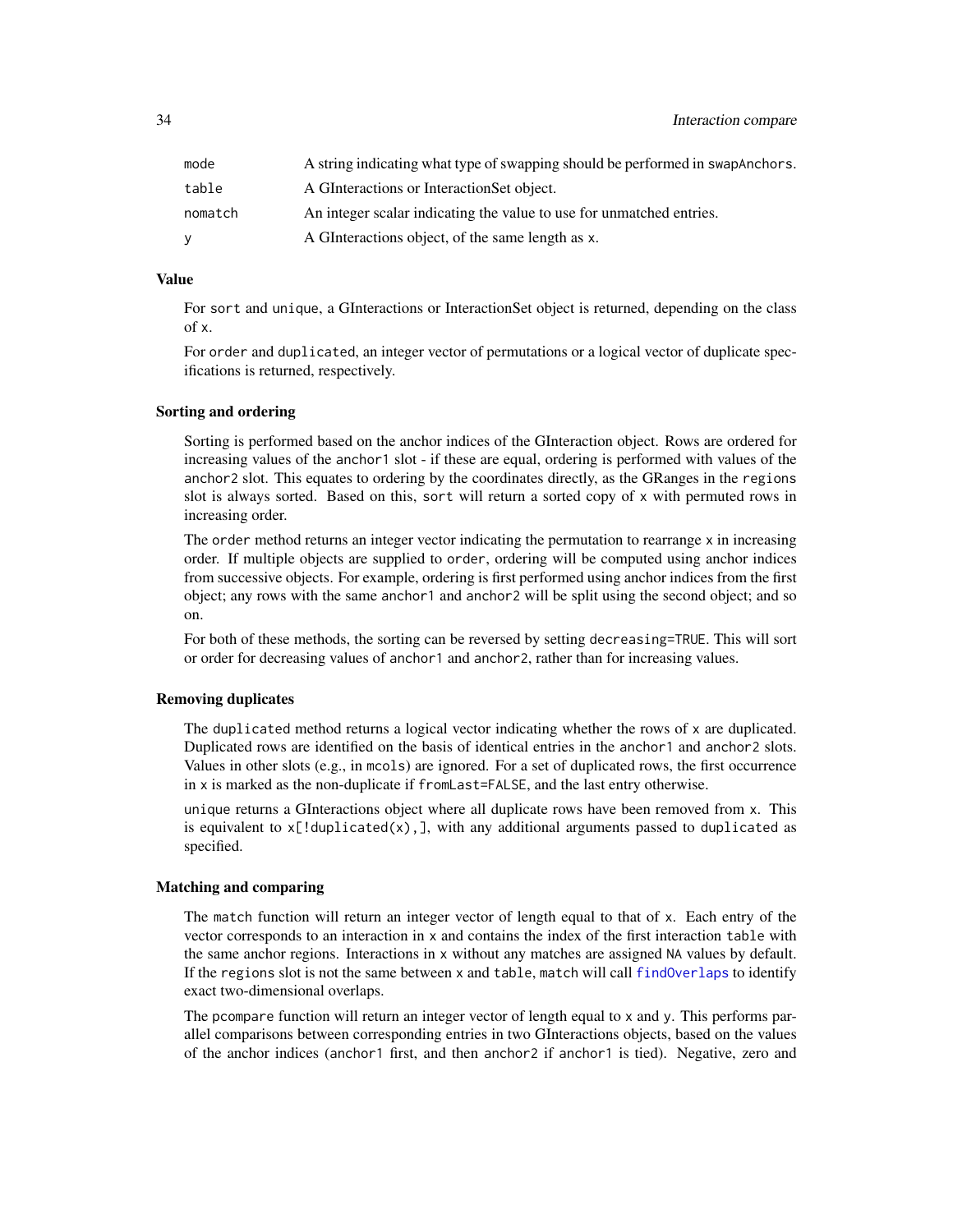#### <span id="page-34-0"></span>Interaction compare 35

positive values indicate that the corresponding interaction in x is "lesser", equal or "greater" than the corresponding interaction in y. If the regions slot is not the same between the two objects, the union of regions for both objects will be used to obtain comparable indices.

#### Swapping anchors

For GInteractions objects, swapAnchors returns a GInteractions object where anchor1 and anchor2 values are swapped. If mode="order", this is done so that all values in the anchor2 slot are not less than values in anchor1 in the returned object. If mode="reverse", all values in anchor1 are not less than all values in anchor2. If mode="all", the anchor indices in x are directly swapped without consideration of ordering.

It is recommended to apply this method before running methods like order or duplicated. This ensures that redundant permutations are coerced into the same format for a valid comparison. In many applications, permutations of pairwise interactions are not of interest, i.e., an interaction between regions 1 and 2 is the same as that between 2 and 1. Application of swapAnchors with mode="order" ensures that all indices are arranged in a comparable manner. Alternatively, users can use a (Reverse)StrictGInteractions object which enforces a consistent arrangement of indices across interactions.

#### Methods for InteractionSet objects

For all InteractionSet methods, the corresponding method is called on the GInteractions object in the interactions slot of the InteractionSet object. Return values for each InteractionSet method is the same as those for the corresponding GInteractions method - except for sort and unique, which return a row-permuted or row-subsetted InteractionSet, respectively, instead of a GInteractions object; and swapAnchors, which returns an InteractionSet object where the internal GInteractions has its anchor indices swapped around.

Note that no additional information from the InteractionSet (beyond that in interactions) is used for sorting or duplicate marking, i.e., the assay or metadata values for each interaction are *not* used in distinguishing rows with the same interaction. For this reason, the pcompare method is not implemented for InteractionSet objects. It makes little sense to do a parallel comparison in an InteractionSet without examining the data.

## Author(s)

Aaron Lun

#### See Also

[GInteractions-class](#page-19-1), [InteractionSet-class](#page-43-1), [match](#page-0-0), [pcompare](#page-0-0)

#### Examples

```
example(GInteractions, echo=FALSE)
```

```
anchors(gi, id=TRUE)
anchors(swapAnchors(gi, mode="all"), id=TRUE)
gi <- swapAnchors(gi)
```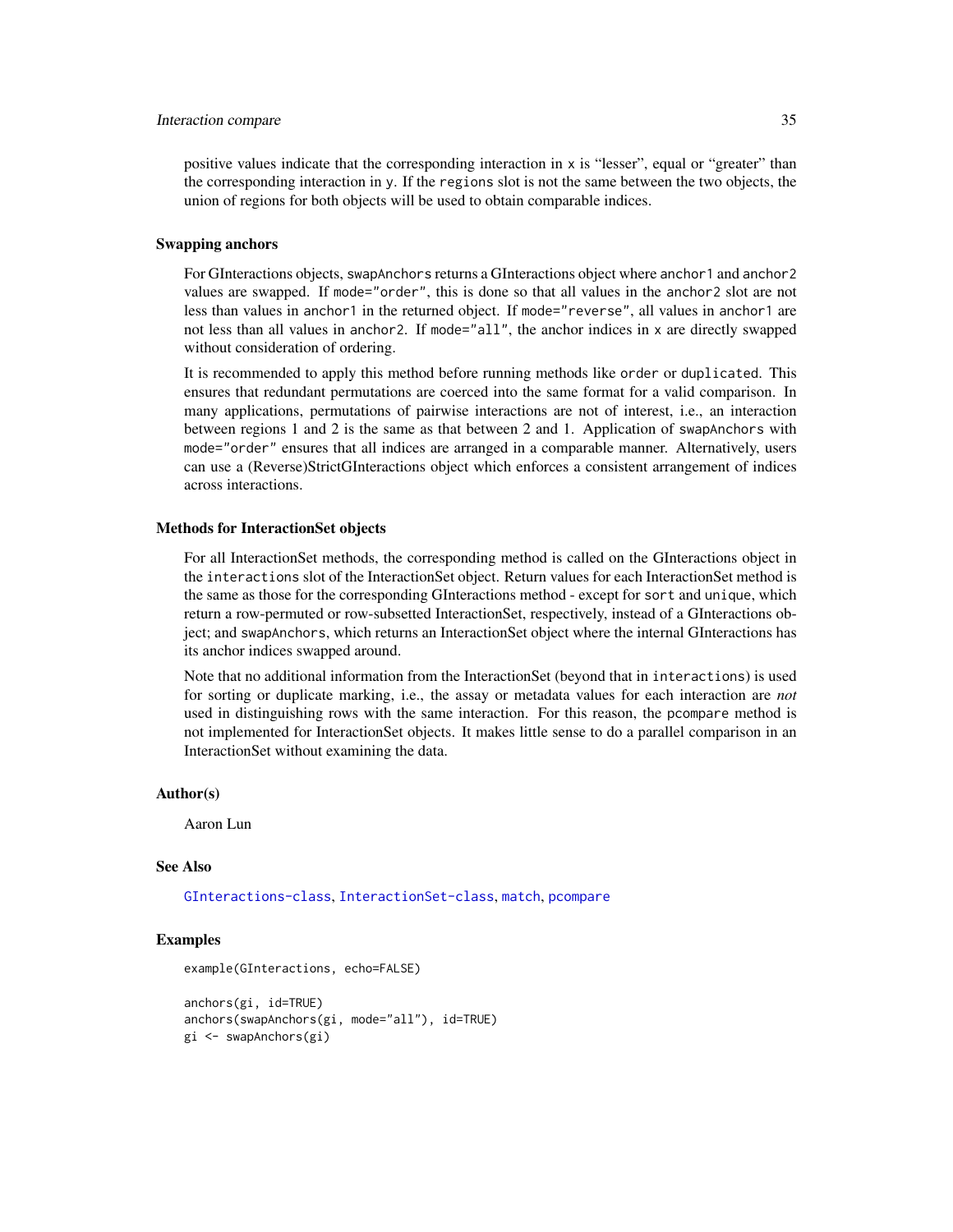```
anchors(gi)
gi2 <- sort(gi)
gi2
anchors(gi2)
# Can also order them.
o <- order(gi)
o
stopifnot(all.equal(gi[o], gi2))
# Checking duplication.
summary(duplicated(gi))
summary(duplicated(c(gi, gi)))
stopifnot(all.equal(unique(gi), unique(c(gi, gi))))
# Matching and comparing.
another.gi <- gi[sample(length(gi))]
match(gi, another.gi)
match(gi, another.gi[1:5])
pcompare(gi, another.gi)
#################
# Same can be done for an InteractionSet object:
example(InteractionSet, echo=FALSE)
iset <- swapAnchors(iset)
anchors(iset)
anchors(sort(iset))
order(iset)
summary(duplicated(iset))
unique(iset)
```
Interaction distances *Get the linear distance for each interaction*

#### Description

Compute the distance between interacting regions on the linear genome, for each pairwise interaction contained in a GInteractions or InteractionSet object.

#### Usage

```
## S4 method for signature 'GInteractions'
pairdist(x, type="mid")
## S4 method for signature 'InteractionSet'
pairdist(x, type="mid")
## S4 method for signature 'GInteractions'
```
<span id="page-35-0"></span>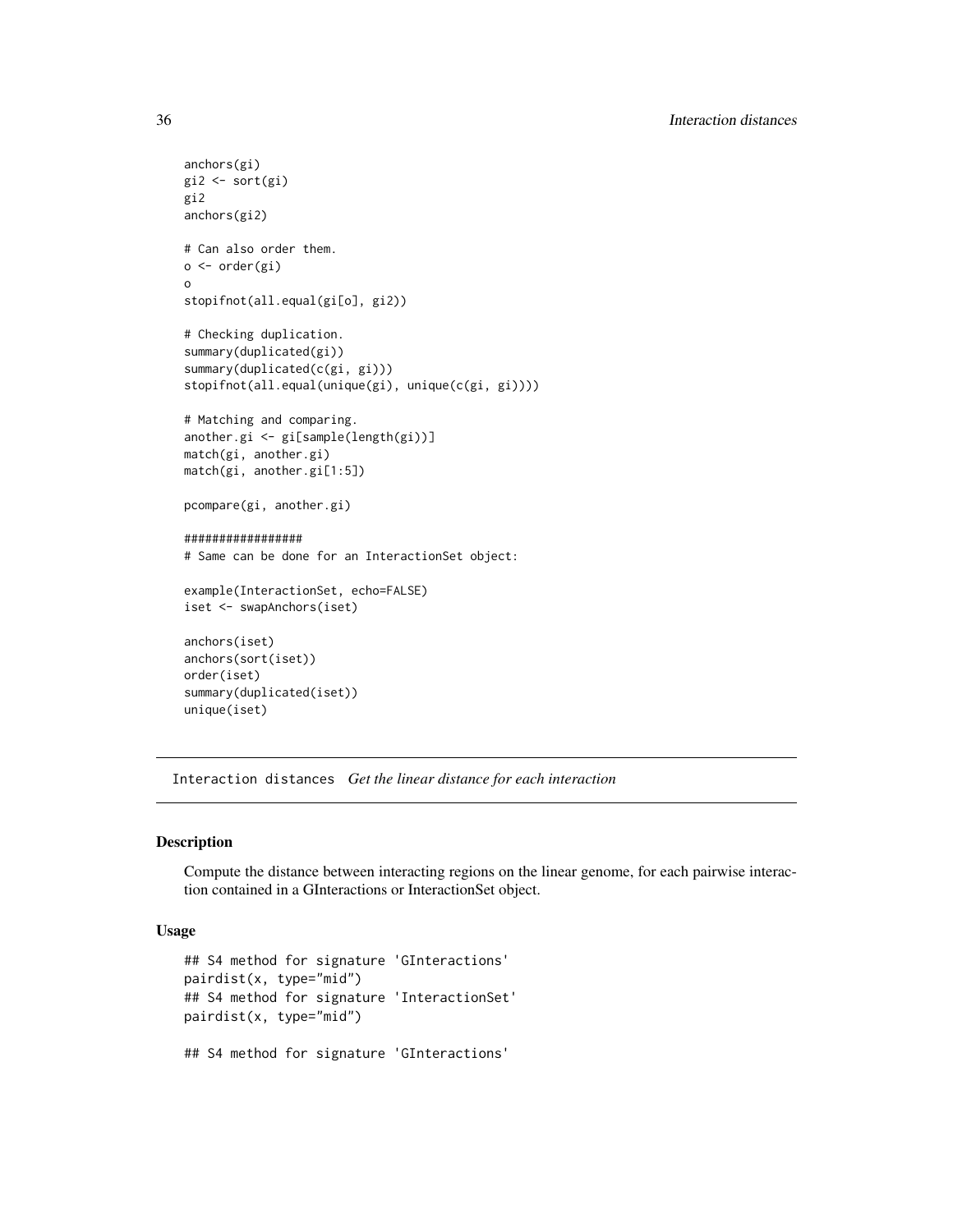## Interaction distances 37

intrachr(x) ## S4 method for signature 'InteractionSet' intrachr(x)

#### Arguments

| A GInteractions or InteractionSet object.                                                                                     |
|-------------------------------------------------------------------------------------------------------------------------------|
| A character string specifying the type of distance to compute. Can take values<br>of "mid", "gap", "span", "diag" or "intra". |
|                                                                                                                               |

## Details

For each interaction in x, the pairdist method computes the distance between the two interacting regions. An integer vector is returned, with values computed according to the specified value of type:

- "mid": The distance between the midpoints of the two regions (rounded down to the nearest integer) is returned.
- "gap": The length of the gap between the closest points of the two regions is computed negative lengths are returned for overlapping regions, indicating the length of the overlap.
- "span": The distance between the furthermost points of the two regions is computed.
- "diag": The difference between the anchor indices is returned. This corresponds to a diagonal on the interaction space when bins are used in the regions slot of x.

Interchromosomal interactions are marked with NA. Alternatively, if type="intra", a logical vector is returned indicating whether the interaction occurs between two regions on the same chromosome.  $intract(x)$  is an alias for pairdist(x, type="intra").

The return values of the assorted methods are the same for both GInteractions and InteractionSet objects. Methods for the latter operate on the GInteractions object in the interactions slot.

#### Value

An integer or logical vector of distances.

#### Author(s)

Aaron Lun

## See Also

[GInteractions-class](#page-19-1), [InteractionSet-class](#page-43-1)

## Examples

example(GInteractions, echo=FALSE)

```
pairdist(gi)
pairdist(gi, type="gap")
pairdist(gi, type="span")
```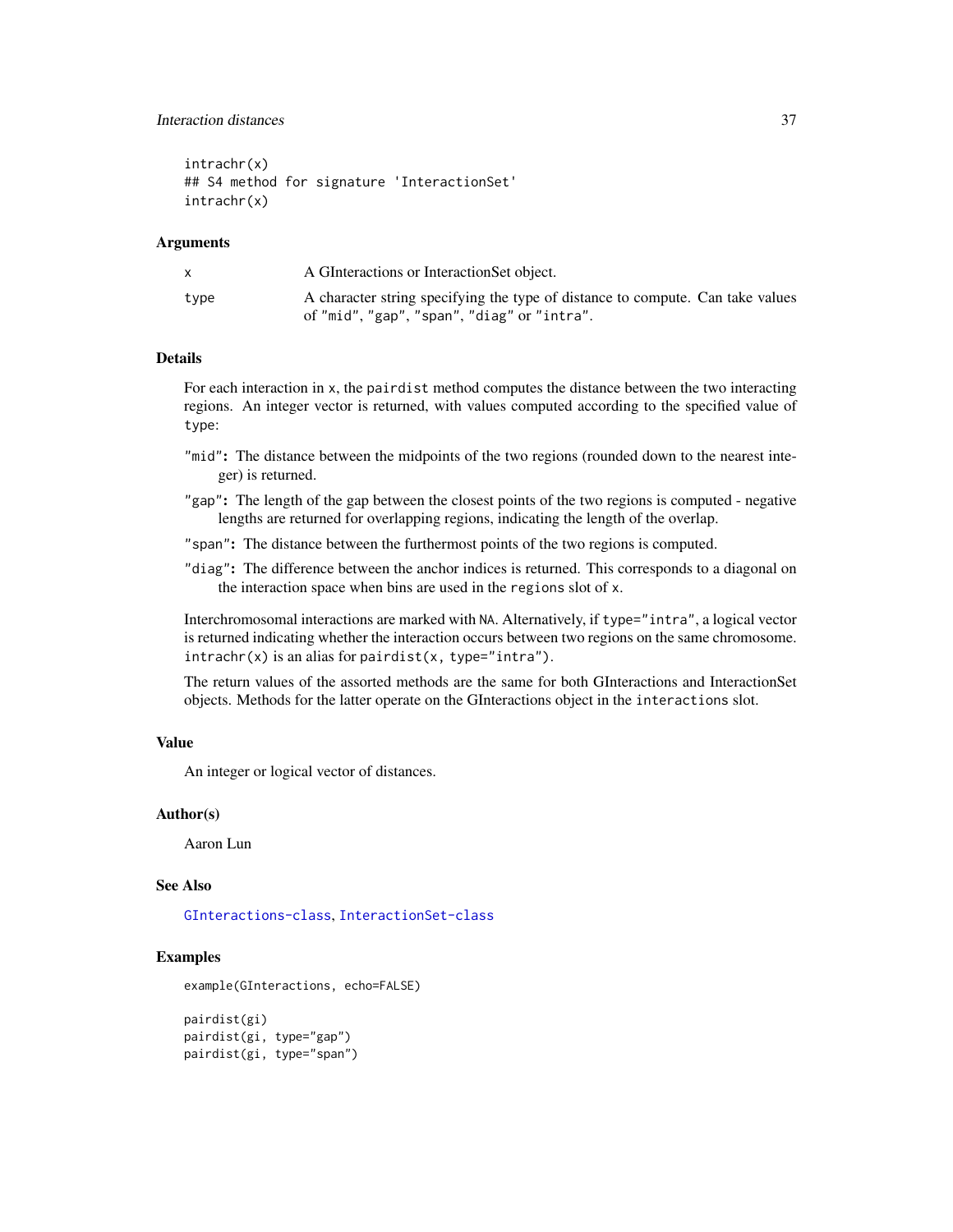```
pairdist(gi, type="diag")
intrachr(gi)
example(InteractionSet, echo=FALSE)
pairdist(iset)
pairdist(iset, type="gap")
pairdist(iset, type="span")
pairdist(iset, type="diag")
intrachr(iset)
```
Interaction overlaps *Find overlaps between interactions in one or two dimensions*

#### <span id="page-37-1"></span>**Description**

Find overlaps between interactions and linear intervals, between interactions and pairs of intervals, and between interactions and other interactions in a GInteractions or InteractionSet object.

#### Usage

```
## S4 method for signature 'GInteractions,GInteractions'
findOverlaps(query, subject, maxgap=-1L, minoverlap=0L,
   type=c("any", "start", "end", "within", "equal"),
   select=c("all", "first", "last", "arbitrary"),
   ignore.strand=TRUE, ..., use.region="both")
## S4 method for signature 'GInteractions,GInteractions'
overlapsAny(query, subject, maxgap=-1L, minoverlap=0L,
    type=c("any", "start", "end", "within", "equal"),
    ignore.strand=TRUE, ..., use.region="both")
## S4 method for signature 'GInteractions,GInteractions'
countOverlaps(query, subject, maxgap=-1L, minoverlap=0L,
   type=c("any", "start", "end", "within", "equal"),
    ignore.strand=TRUE, ..., use.region="both")
## S4 method for signature 'GInteractions,GInteractions'
subsetByOverlaps(query, subject, maxgap=-1L, minoverlap=0L,
   type=c("any", "start", "end", "within", "equal"),
   ignore.strand=TRUE, ..., use.region="both")
```
#### Arguments

query, subject A Vector, GInteractions or InteractionSet object, depending on the specified method. At least one of these must be a GInteractions or InteractionSet object. Also, subject can be missing if query is a GInteractions or InteractionSet object.

<span id="page-37-0"></span>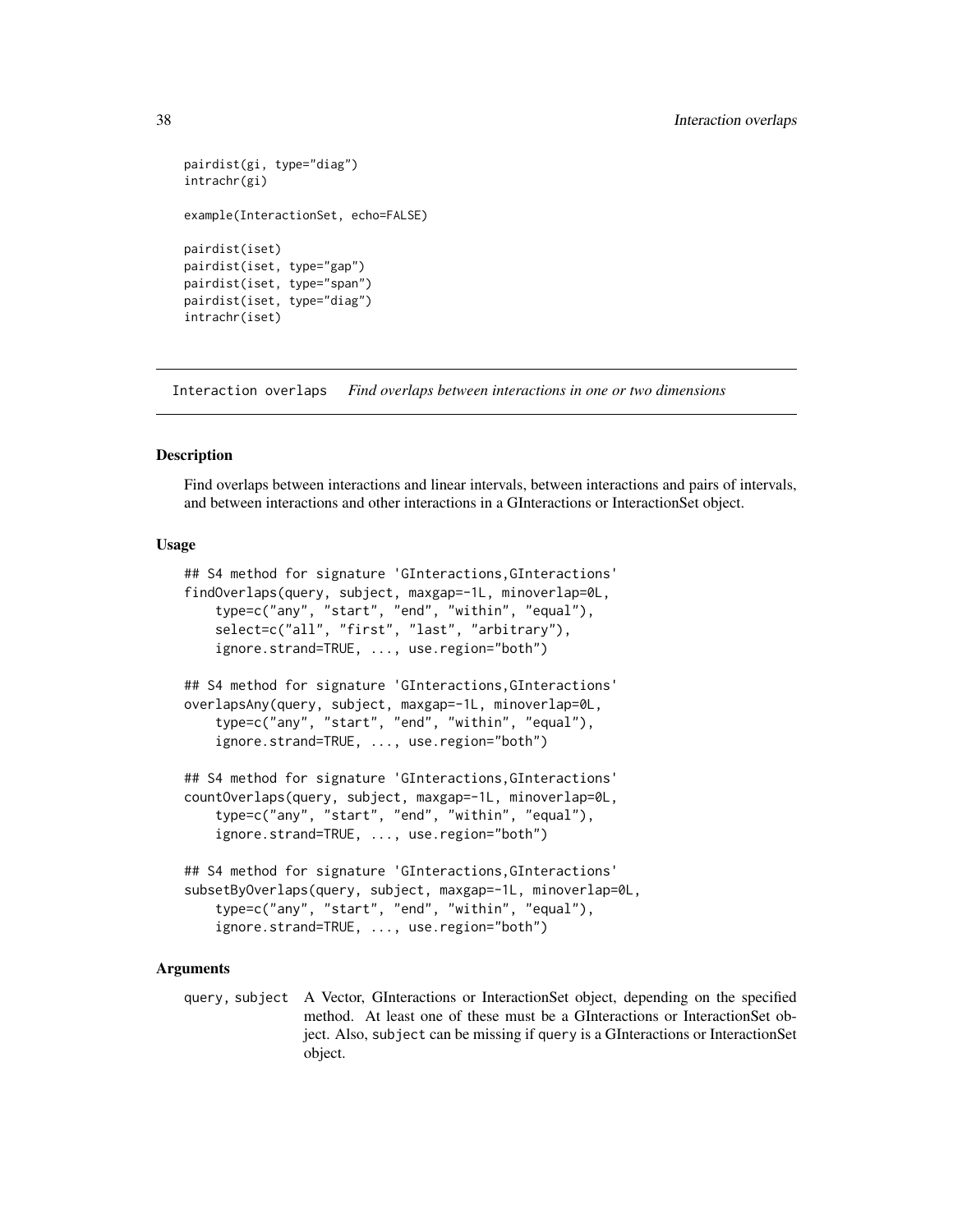<span id="page-38-0"></span>

|               | maxgap, minoverlap, type, select<br>See ?find0verlaps in the GenomicRanges package.                                                                                                                                         |
|---------------|-----------------------------------------------------------------------------------------------------------------------------------------------------------------------------------------------------------------------------|
| ignore.strand | A logical scalar indicating whether strand information in query or subject<br>should be ignored. Note that the default setting here is different to that in<br>findOverlaps as genomic interactions are usually unstranded. |
| $\ddots$ .    | Further arguments to pass to find Overlaps. This includes drop self and<br>drop. redundant when subject is missing.                                                                                                         |
| use.region    | A string specifying the regions to be used to identify overlaps.                                                                                                                                                            |

#### Value

For findOverlaps, a Hits object is returned if select="all", and an integer vector of subject indices otherwise.

For countOverlaps and overlapsAny, an integer or logical vector is returned, respectively.

For subsetByOverlaps, a subsetted object of the same class as query is returned.

#### Overview of overlaps for GInteractions

All methods can be applied using a GInteractions as either the query or subject, and a Vector as the other argument. In such cases, the Vector is assumed to represent some region on the linear genome (e.g., GRanges) or set of such regions (GRangesList). An overlap will be defined between the interval and an GInteractions interaction if either anchor region of the latter overlaps the former. This is considered to be a one-dimensional overlap, i.e., on the linear genome.

The same methods can be applied using two GInteractions objects as the query and subject. In such cases, a two-dimensional overlap will be computed between the anchor regions of the two objects. An overlap is defined if each anchor region of the first object overlaps at least one anchor region of the second object, and each anchor region of the second object overlaps at least one anchor region of the first object, i.e., there are overlapping areas in the two-dimensional interaction space. If subject is missing, overlaps will be computed between interactions in query.

#### Description of overlap methods

When select="all", findOverlaps returns a Hits object containing overlapping pairs of queries and subjects (or more specifically, their indices in the supplied objects - see [?findOverlaps](#page-37-1) for more details). For other values of select, an integer vector is returned with one entry for each element of query, which specifies the index of the chosen (first, last or arbitrary) overlapping feature in subject for that query. Queries with no overlaps at all are assigned NA values.

For the other methods, countOverlaps returns an integer vector indicating the number of elements in subject that were overlapped by each element in query. overlapsAny returns a logical vector indicating which elements in query were overlapped by at least one element in subject. subsetByOverlaps returns a subsetted query containing only those elements overlapped by at least one element in subject.

#### Choice of regions to define overlaps

For one-dimensional overlaps, use.region="both" by default such that overlaps with either anchor region are considered. If use.region="first", overlaps are only considered between the interval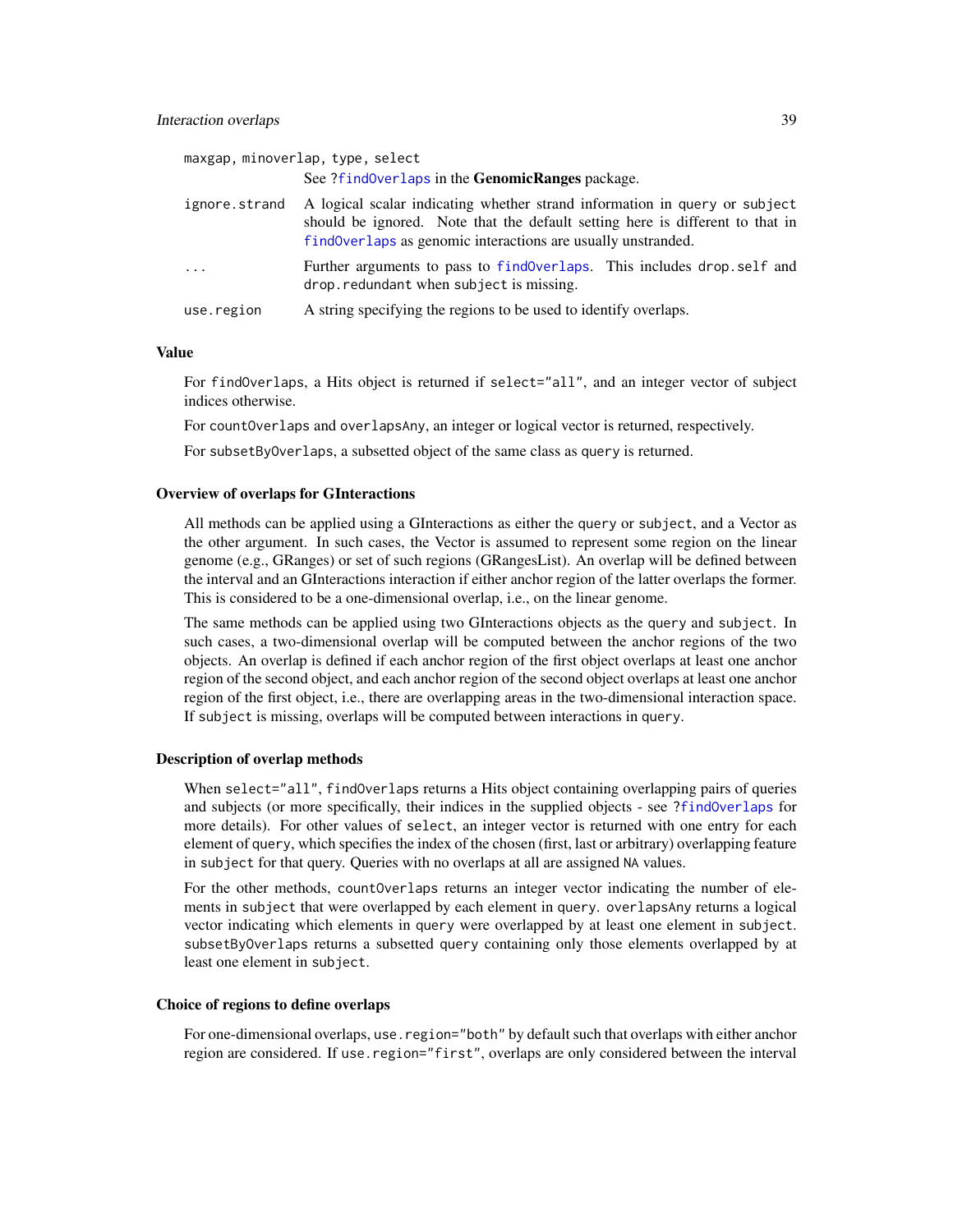<span id="page-39-0"></span>and the first anchor region. Similarly, if use.region="second", only the second anchor region is used.

Equivalent choices are available for two-dimensional overlaps:

- By default, use.region="both" such that the order of first/second anchor regions in the query and subject is ignored. This means that the first anchor region in the query can overlap both the first *or* second anchor regions in the subject. Similarly, the second anchor region in the query can overlap both the first *or* ssecond anchor regions in the subject.
- If use.region="same", overlaps are only considered between the first anchor regions for the query and the subject, or between the second anchor regions for the query and subject. Overlaps between the first query region and the second subject region, or the second query region and the first subject region, are ignored.
- If use.region="reverse", overlaps are only considered between the first anchor regions for the query and the second anchor regions for the subject, and vice versa. Overlaps between the first query/subject regions or between the second query/subject regions are ignored.

The latter two options tend only to be useful if the order of first/second regions is informative.

#### Details for InteractionSet

Each method can also be applied with InteractionSet objects, and the behaviour is largely the same as that described for GInteractions objects. For a given InteractionSet object x, the corresponding method is called on the GInteractions object in the interactions slot of x. The return value is identical to that from calling the method on interactions(x), except for subsetByOverlaps for InteractionSet queries (which returns a subsetted InteractionSet object, containing only those rows/interactions overlapping the subject).

#### Author(s)

Aaron Lun

### See Also

[InteractionSet-class](#page-43-1), [findOverlaps](#page-37-1), [linkOverlaps](#page-46-1)

#### Examples

```
example(GInteractions, echo=FALSE)
```

```
# Making a larger object, for more overlaps.
Np <- 100
N <- length(regions(gi))
all.anchor1 <- sample(N, Np, replace=TRUE)
all.anchor2 <- sample(N, Np, replace=TRUE)
gi <- GInteractions(all.anchor1, all.anchor2, regions(gi))
# GRanges overlaps:
of.interest <- resize(sample(regions(gi), 2), width=1, fix="center")
findOverlaps(of.interest, gi)
findOverlaps(gi, of.interest)
```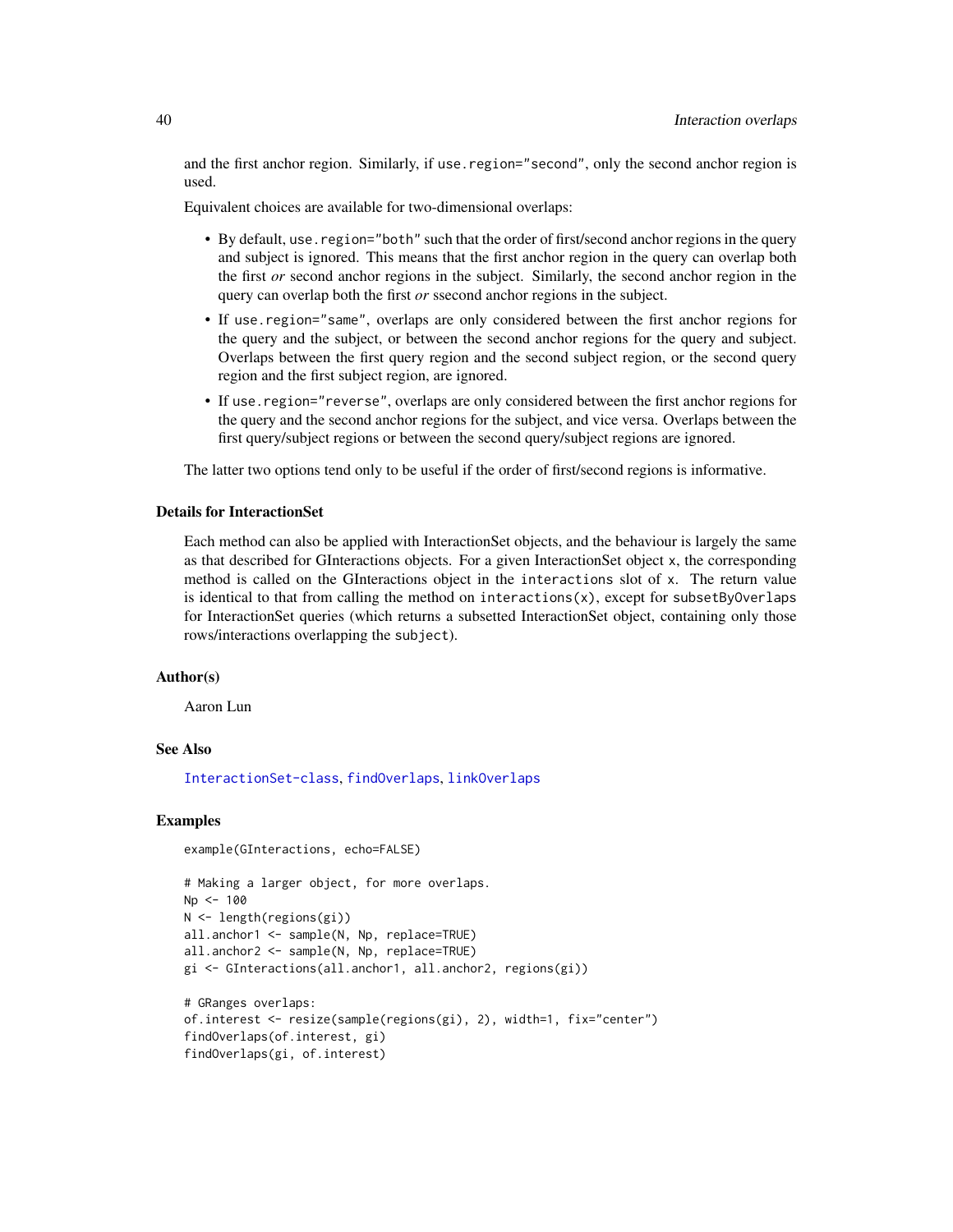```
findOverlaps(gi, of.interest, select="first")
overlapsAny(gi, of.interest)
overlapsAny(of.interest, gi)
countOverlaps(gi, of.interest)
countOverlaps(of.interest, gi)
subsetByOverlaps(gi, of.interest)
subsetByOverlaps(of.interest, gi)
# GRangesList overlaps:
pairing <- GRangesList(first=regions(gi)[1:3], second=regions(gi)[4:6],
    third=regions(gi)[7:10], fourth=regions(gi)[15:17])
findOverlaps(pairing, gi)
findOverlaps(gi, pairing)
findOverlaps(gi, pairing, select="last")
overlapsAny(gi, pairing)
overlapsAny(pairing, gi)
countOverlaps(gi, pairing)
countOverlaps(pairing, gi)
subsetByOverlaps(gi, pairing)
subsetByOverlaps(pairing, gi)
# GInteractions overlaps (split into two):
first.half \leq gi[1:(Np/2)]
second.half <- gi[Np/2+1:(Np/2)]
findOverlaps(first.half, second.half)
findOverlaps(first.half, second.half, select="arbitrary")
overlapsAny(first.half, second.half)
countOverlaps(first.half, second.half)
subsetByOverlaps(first.half, second.half)
findOverlaps(gi)
countOverlaps(gi)
overlapsAny(gi) # trivial result
#################
# Same can be done for an InteractionSet object:
Nlibs < -4counts <- matrix(rpois(Nlibs*Np, lambda=10), ncol=Nlibs)
colnames(counts) <- seq_len(Nlibs)
iset <- InteractionSet(counts, gi)
findOverlaps(of.interest, iset)
findOverlaps(iset, pairing)
findOverlaps(iset[1:(Np/2),], iset[Np/2+1:(Np/2),])
# Obviously returns InteractionSet objects instead
subsetByOverlaps(of.interest, iset)
subsetByOverlaps(iset, pairing)
subsetByOverlaps(iset[1:(Np/2),], iset[Np/2+1:(Np/2),])
# Self-overlaps
findOverlaps(iset)
```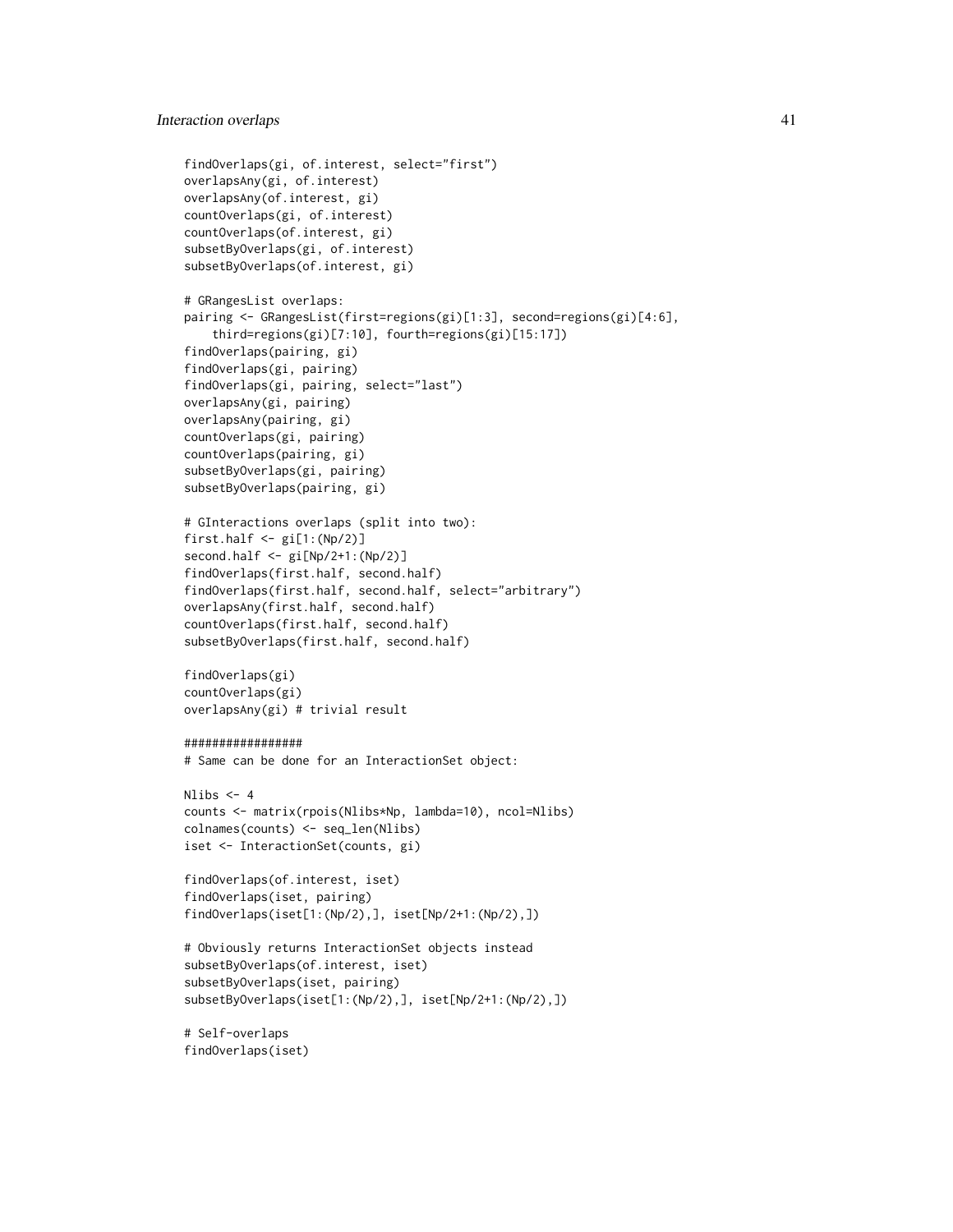```
countOverlaps(iset)
overlapsAny(iset) # trivial result
```
Interaction subsetting

*Interaction subsetting and combining*

## <span id="page-41-1"></span>Description

Methods to subset or combine InteractionSet or GInteractions objects.

## Usage

## S4 method for signature 'InteractionSet,ANY,ANY' x[i, j, ..., drop=TRUE]

## S4 replacement method for signature 'InteractionSet, ANY, ANY, InteractionSet' x[i, j] <- value

## S4 method for signature 'InteractionSet' subset(x, i, j)

## S4 replacement method for signature 'GInteractions, ANY, GInteractions' x[i] <- value

## Arguments

| x               | A GInteractions or InteractionSet object.                                                                                                                                                                                                                                                                                                                                                       |
|-----------------|-------------------------------------------------------------------------------------------------------------------------------------------------------------------------------------------------------------------------------------------------------------------------------------------------------------------------------------------------------------------------------------------------|
| i, j            | A vector of logical or integer subscripts. For InteractionSet objects, these in-<br>dicate the rows and columns to be subsetted for i and j, respectively. Rows<br>correspond to pairwise interactions while columns correspond to samples. For<br>GInteractions objects, i indicates the genomic interactions to be retained. j is<br>ignored as there is no concept of samples in this class. |
| $\ldots$ , drop | Additional arguments that are ignored.                                                                                                                                                                                                                                                                                                                                                          |
| value           | A GInteractions or Interaction Set object with length or number of rows equal to<br>length of i (or that of x, if i is not specified). For InteractionSet objects, the<br>number of columns must be equal to the length of j (or number of columns in<br>$x$ , if j is not specified).                                                                                                          |

#### Value

A subsetted object of the same class as x.

<span id="page-41-0"></span>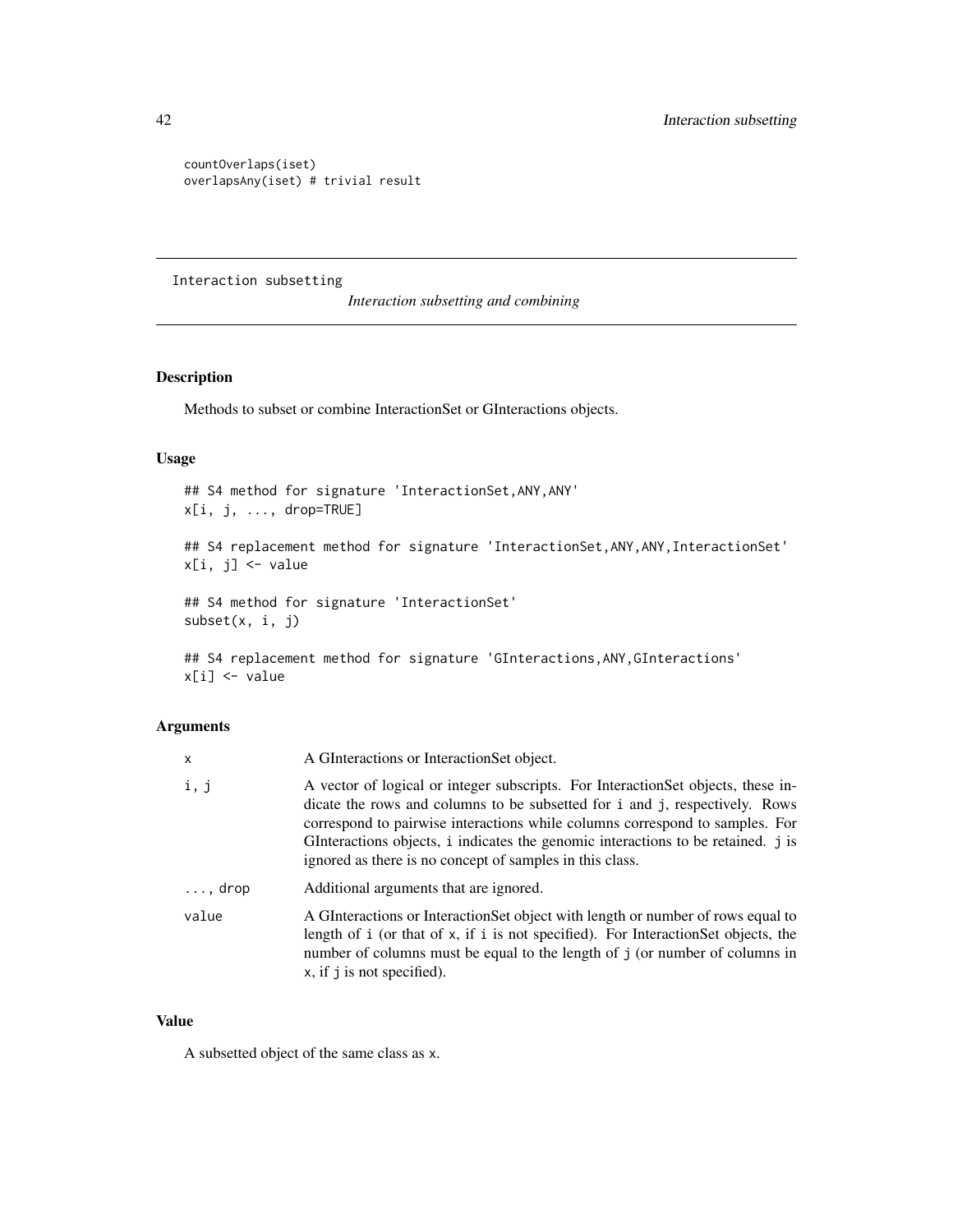#### <span id="page-42-0"></span>Details for GInteractions

Subsetting operations are not explicitly listed above as they inherit from the [Vector](#page-0-0) class. They will return a GInteractions object containing the specified interactions. Values of the anchor1 and anchor2 slots will be appropriately subsetted in the returned object, along with any metadata in mcols. However, note that the value of regions will not be modified by subsetting.

For short index vectors, subsetting a GInteractions object prior to calling [anchors](#page-23-1) may be much faster than the reverse procedure. This is because the [anchors](#page-23-1) getter will construct a GRanges(List) containing the genomic loci for all pairwise interactions. Subsetting beforehand ensures that only loci for the desired interactions are included. This avoids constructing the entire object just to subset it later.

Subset assignment will check if the regions are identical between x and value. If not, the regions slot in the output object will be set to a sorted union of all regions from x and value. Indices are refactored appropriately to point to the entries in the new regions.

#### Details for InteractionSet

Subsetting behaves in much the same way as that for the SummarizedExperiment class. Interactions are treated as rows and will be subsetted as such. All subsetting operations will return an InteractionSet with the specified interactions (rows) or samples (columns). Again, note that the value of regions will not be modified by subsetting.

#### Author(s)

Aaron Lun

#### See Also

[InteractionSet-class](#page-43-1) [GInteractions-class](#page-19-1)

#### Examples

example(GInteractions, echo=FALSE)

```
# Subsetting:
gi[1,]g1[1:2,]gi[3]
gi[3:4]
```
temp.gi <- gi temp.gi[3:4] <- gi[1:2]

```
# Splitting:
f <- sample(4, length(gi), replace=TRUE)
out <- split(gi, f)
out[[1]]
```
#### #################

# Same can be done for an InteractionSet object: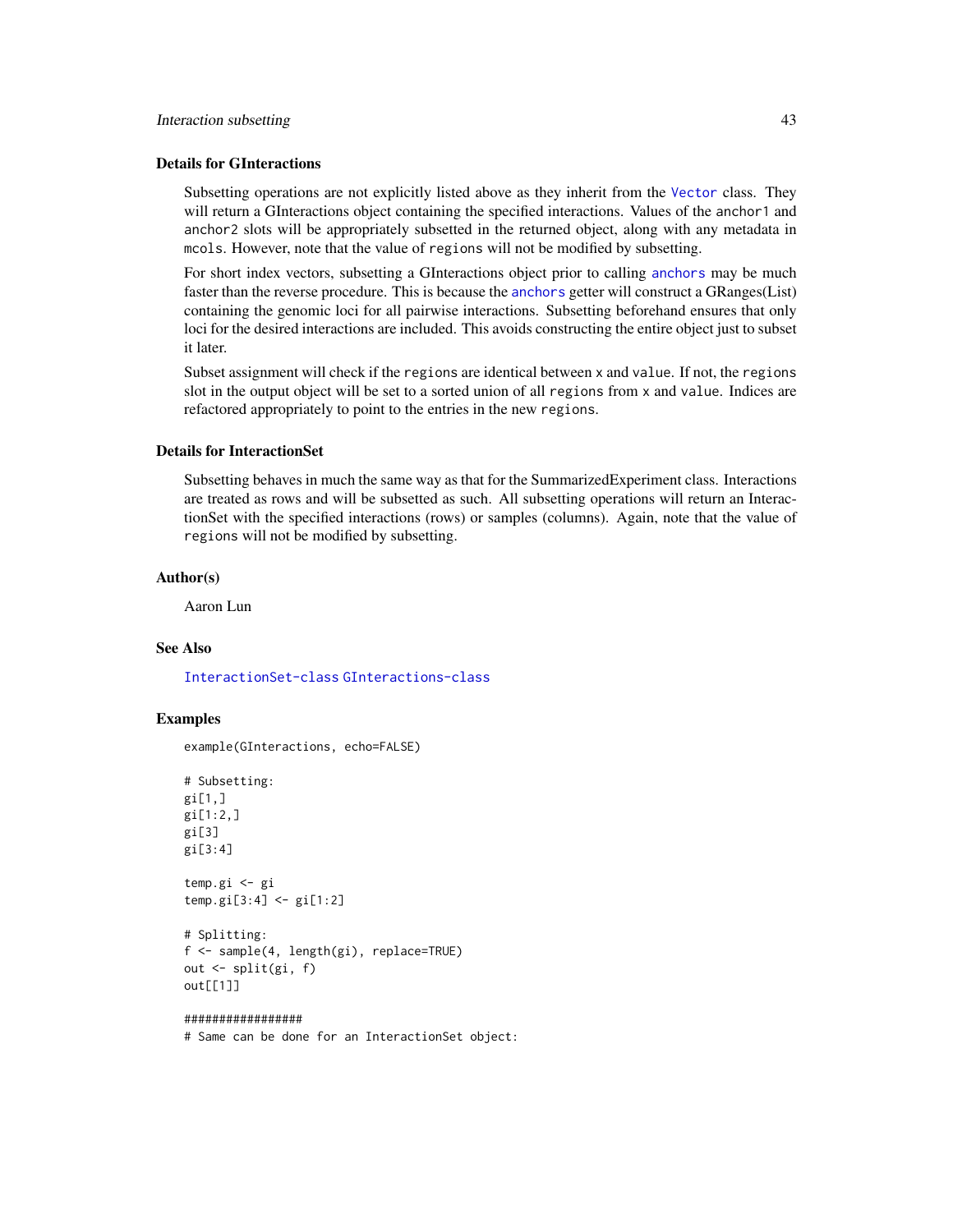```
example(InteractionSet, echo=FALSE)
# Subsetting:
iset[1,]
iset[1:2,]
iset[,1]
iset[,1:2]
iset[3,3]
iset[3:4,3:4]
# Splitting:
out <- split(iset, f)
out[[1]]
```
InteractionSet class *InteractionSet class and constructors*

#### <span id="page-43-1"></span>Description

The InteractionSet class stores information about pairwise genomic interactions, and is intended for use in data analysis from Hi-C or ChIA-PET experiments. Each row of the InteractionSet corresponds to a pairwise interaction between two loci, as defined in the GInteractions object. Each column corresponds to a library or sample. Each InteractionSet also contains one or more assays, intended to hold experimental data about interaction frequencies for each interaction in each sample.

#### Usage

## S4 method for signature 'ANY,GInteractions' InteractionSet(assays, interactions, ...)

## S4 method for signature 'missing,missing' InteractionSet(assays, interactions, ...)

#### Arguments

| assays       | A numeric matrix or a list or Simple List of matrices, containing data for each<br>interaction. |
|--------------|-------------------------------------------------------------------------------------------------|
| interactions | A GInteractions object of length equal to the number of rows in assays.                         |
| .            | Other arguments to be passed to Summarized Experiment.                                          |

## Details

The InteractionSet class inherits from the SummarizedExperiment class and has access to all of its data members and methods (see [?SummarizedExperiment-class](#page-0-0) for more details). It also contains an additional interactions slot which holds a GInteractions object (or an object from any derived classes, e.g., StrictGInteractions). Each row of the InteractionSet object corresponds to a pairwise interaction between two genomic loci in interactions.

<span id="page-43-0"></span>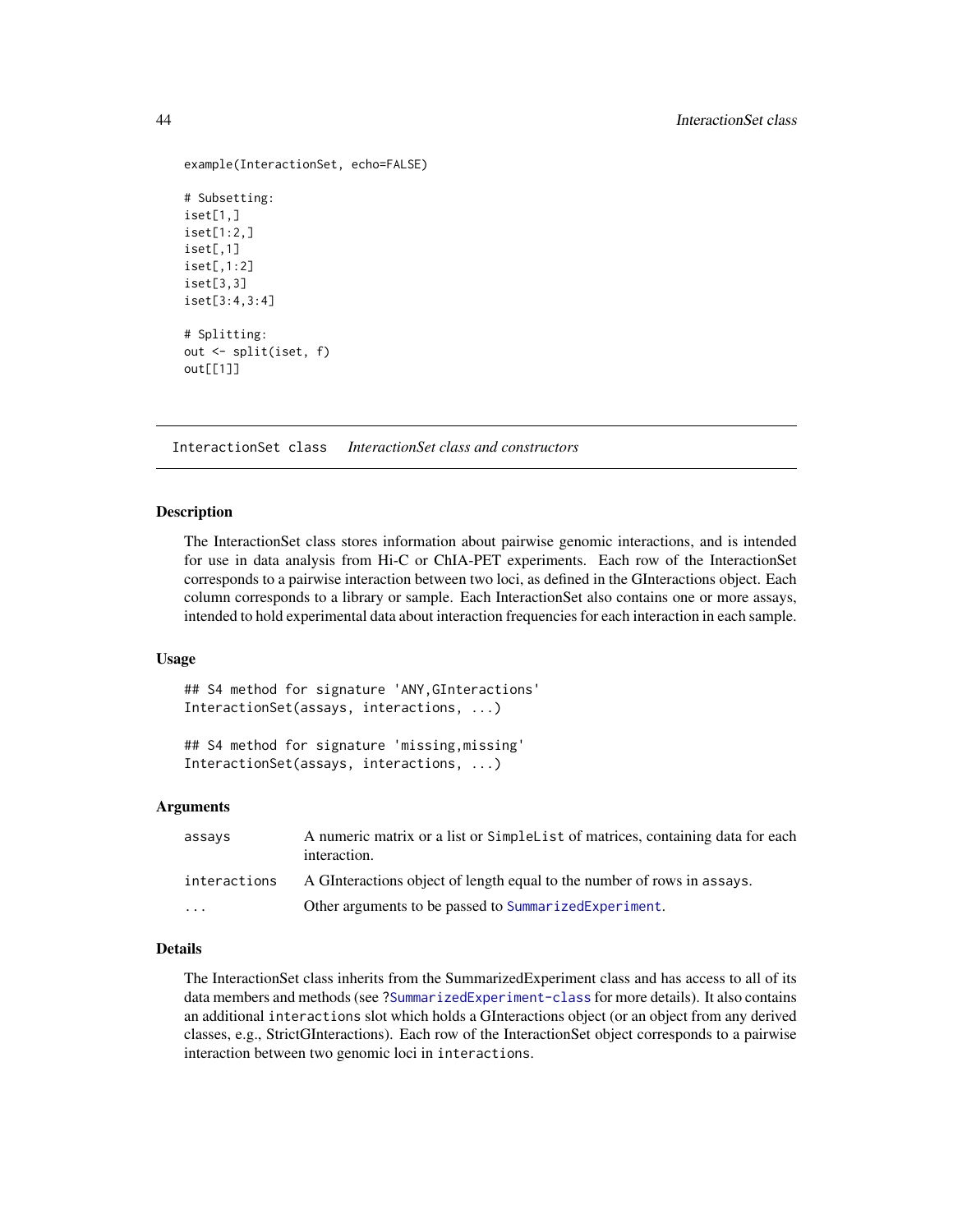## <span id="page-44-0"></span>Linearize interactions 45

The constructor will return an InteractionSet object containing all of the specified information for InteractionSet,missing,missing-method, an empty InteractionSet object is returned. Note that any metadata arguments will be placed in the metadata of the internal SummarizedExperiment object, *not* the metadata of the internal GInteractions object. This is consistent with the behaviour of similar classes like RangedSummarizedExperiment.

#### Value

For the constructors, an InteractionSet object is returned.

## Author(s)

Aaron Lun

## See Also

[SummarizedExperiment](#page-0-0), [interaction-access](#page-23-1), [interaction-subset](#page-41-1), [interaction-compare](#page-31-1), [SummarizedExperiment-class](#page-0-0)

#### Examples

```
example(GInteractions, echo=FALSE)
Nlibs <-4counts <- matrix(rpois(Np*Nlibs, lambda=10), ncol=Nlibs)
colnames(counts) <- seq_len(Nlibs)
iset <- InteractionSet(counts, gi)
iset <- InteractionSet(counts, gi, colData=DataFrame(lib.size=1:Nlibs*1000))
iset <- InteractionSet(counts, gi, metadata=list(name="My Hi-C data"))
# Note differences in metadata storage:
metadata(iset)
metadata(interactions(iset))
```
Linearize interactions

*Linearize 2D interactions into 1D ranges*

#### **Description**

Convert interactions in two-dimensional space to one-dimensional ranges on the linear genome.

#### Usage

```
## S4 method for signature 'GInteractions,numeric'
linearize(x, ref, internal=TRUE)
## S4 method for signature 'GInteractions,GRanges'
linearize(x, ref, ..., internal=TRUE)
```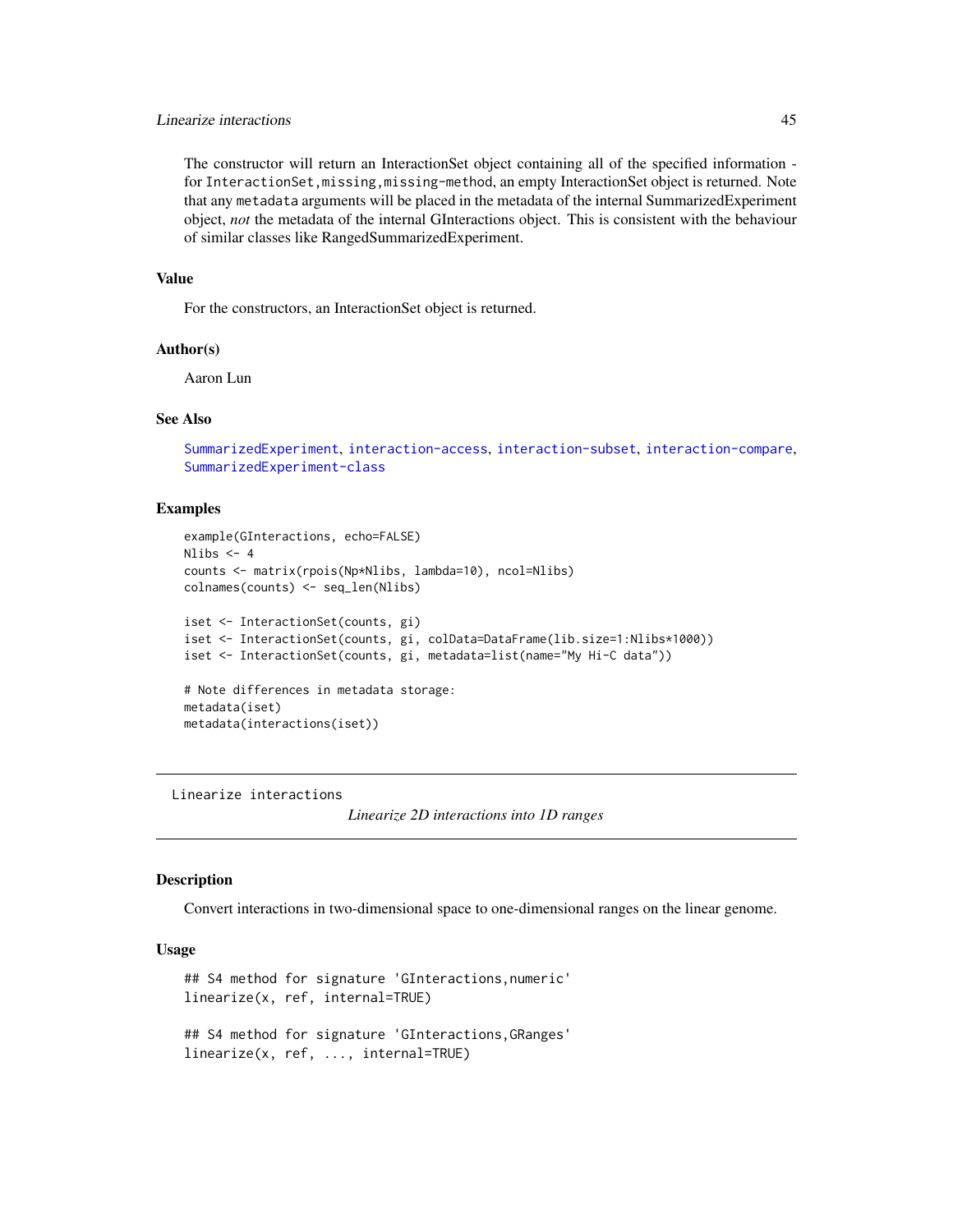<span id="page-45-0"></span># Equivalent calls for InteractionSet objects.

#### Arguments

| $\mathsf{x}$            | A GInteractions or InteractionSet object                                                                                                                                                             |
|-------------------------|------------------------------------------------------------------------------------------------------------------------------------------------------------------------------------------------------|
| ref                     | A numeric vector or a GRanges object, specifying the reference region(s) to use<br>for linearization. If numeric, the entries should be indices pointing to a genomic<br>interval in regions $(x)$ . |
| internal                | A logical scalar specifying whether interactions within ref should be reported.                                                                                                                      |
| $\cdot$ $\cdot$ $\cdot$ | Other arguments, passed to overlaps Any in the GRanges methods.                                                                                                                                      |

## Details

This method identifies all interactions with at least one anchor region overlapping the specified region(s) in ref. When x is a GInteractions object, the method returns a GRanges object with one entry per identified interaction, where the coordinates are defined as the *other* anchor region, i.e., the one that does *not* overlap the reference region.

If both of the anchor regions for an interaction overlap the reference regions, the genomic interval spanned by both anchor regions is returned. This is because it is not clear which region should be defined as the "other" anchor in such circumstances. Note that this will fail if the reference regions occur across multiple chromosomes. If internal=FALSE, interactions with both overlapping anchor regions are removed from the output.

When x is an InteractionSet object, a RangedSummarizedExperiment object is returned. Each entry corresponds to an identified interaction with the non-overlapping anchor region stored in the rowRanges. Experimental data associated with each identified interaction is stored in the various assays.

This method effectively converts two-dimesional interaction data into one-dimensional coverage across the linear genome. It is useful when a particular genomic region is of interest - this can be used as ref, to examine the behaviour of all other regions relative to it. For example, Hi-C data in x can be converted into pseudo-4C contact frequencies after linearization.

Disjoint ranges across multiple chromosomes are supported when ref is a GRanges object. However, it usually only makes sense to use continguous ranges as a single bait region. Similarly, if ref is numeric, it should refer to consecutive entries in regions(x) to specify the bait region.

#### Value

A GRanges when x is a GInteractions object, and a RangedSummarizedExperiment when x is an InteractionSet object.

#### Examples

```
example(InteractionSet, echo=FALSE)
```

```
# With integers
out <- linearize(iset, 1)
linearize(iset, 10)
linearize(iset, 20)
```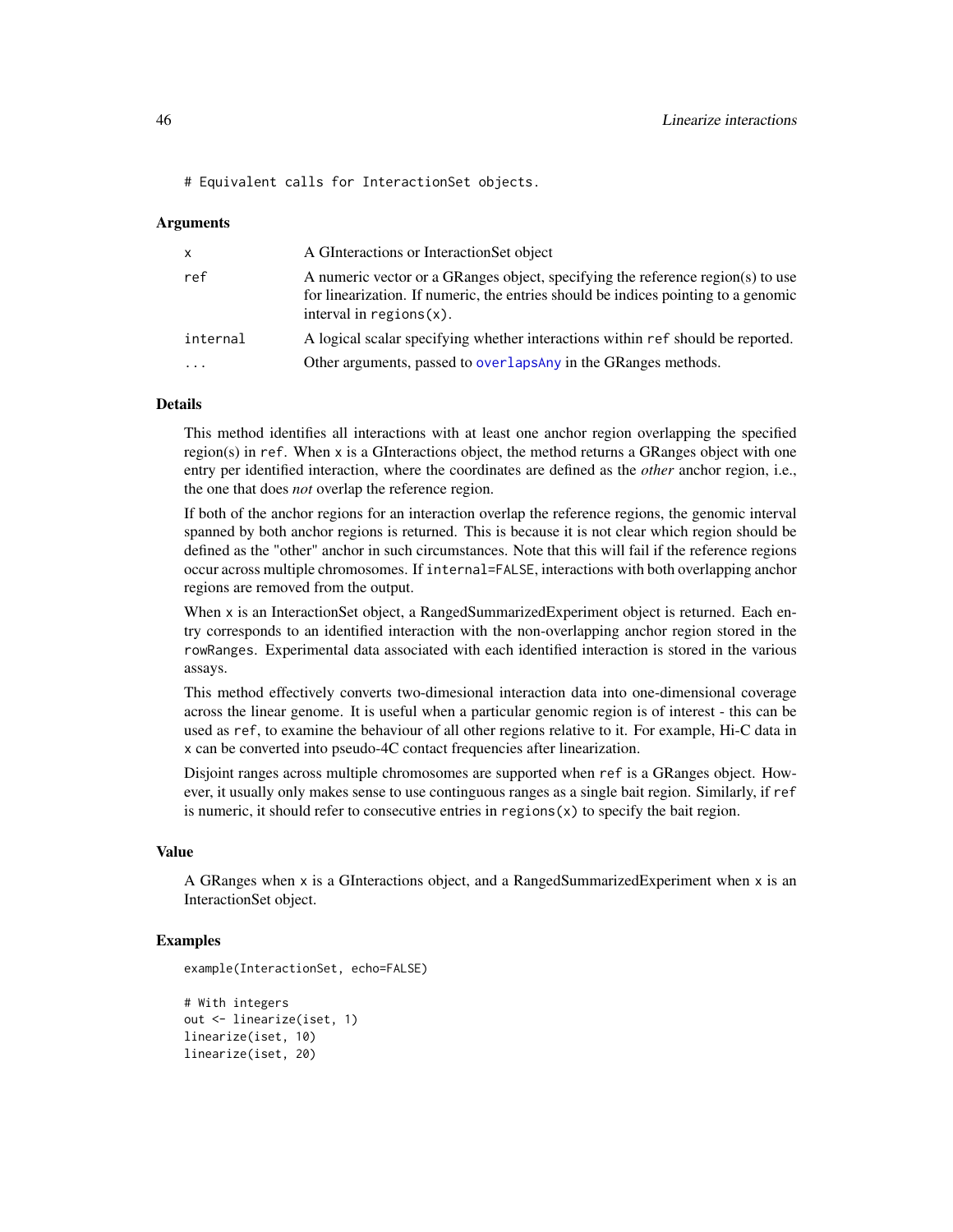## <span id="page-46-0"></span>linkOverlaps 47

```
# With ranges
linearize(iset, regions(iset)[1], type="equal")
linearize(iset, regions(iset)[10], type="equal")
linearize(iset, regions(iset)[20], type="equal")
```
#### <span id="page-46-1"></span>linkOverlaps *Link overlapping regions*

#### **Description**

Identify interactions that link two sets of regions by having anchor regions overlapping one entry in each set.

### Usage

```
## S4 method for signature 'GInteractions, Vector, Vector'
linkOverlaps(query, subject1, subject2, ...,
    ignore.strand=TRUE, use.region="both")
```
#### Arguments

| query                    | A GInteractions or InteractionSet object.                                                                                                                                                       |
|--------------------------|-------------------------------------------------------------------------------------------------------------------------------------------------------------------------------------------------|
| subject1, subject2       |                                                                                                                                                                                                 |
|                          | A Vector object defining a set of genomic intervals, such as a GRanges or<br>GRangesList. subject2 may be missing. Alternatively, both subject1 and<br>subject2 may be Hits objects, see below. |
| $\ldots$ , ignore.strand |                                                                                                                                                                                                 |
|                          | Additional arguments to be passed to find Overlaps. Note that ignore. strand=TRUE<br>by default, as genomic interactions are usually unstranded.                                                |
| use.region               | A string specifying which query regions should be used to overlap which subject.<br>Ignored if subject2 is missing.                                                                             |

#### Details

This function identifies all interactions in query where one anchor overlaps an entry in subject1 and the other anchor overlaps an entry in subject2. It is designed to be used to identify regions that are linked by interactions in query. For example, one might specify genes as subject1 and enhancers as subject2, to identify all gene-enhancer contacts present in query. This is useful when the exact pairings between subject1 and subject2 are undefined.

The function returns a DataFrame specifying the index of the interaction in query; the index of the overlapped region in subject1; and the index of the overlapped region in subject2. If multiple regions in subject1 and/or subject2 are overlapping the anchor regions of a particular interaction, all combinations of two overlapping regions (one from each subject\* set) are reported for that interaction.

By default, use. region="both" such that overlaps will be considered between any first/second interacting region in query and either subject1 or subject2. If use.region="same", overlaps will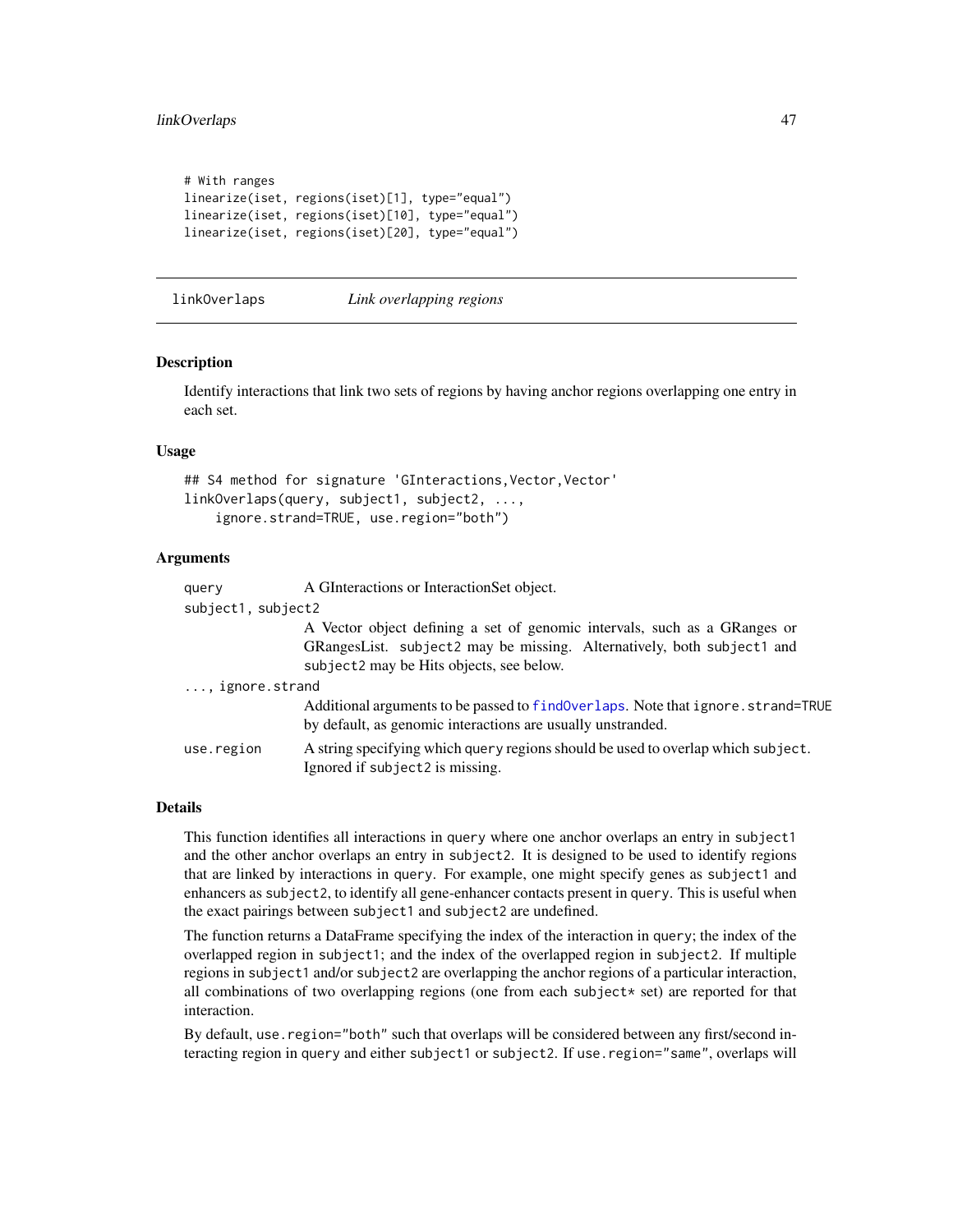only be considered between the first interacting region in query and entries in subject1, and between the second interacting region and subject 2. The opposite applies with use . region="reverse", where the first and second interacting regions are overlapped with subject2 and subject1 respectively.

If subject2 is not specified, links within subject1 are identified instead, i.e., subject2 is set to subject1. In such cases, the returned DataFrame is such that the first subject index is always greater than the second subject index, to avoid redundant permutations.

#### Value

A DataFrame of integer indices indicating which elements of query link which elements of subject1 and subject2.

### Using Hits as input

Hits objects can be used for the subject1 and subject2 arguments. These should be constructed using [findOverlaps](#page-37-1) with regions(query) as the query and the genomic regions of interest as the subject. For example, the calls below:

```
> linkOverlaps(query, subject1) # 1
> linkOverlaps(query, subject1, subject2) # 2
```
will yield exactly the same output as:

```
> olap1 <- findOverlaps(regions(query), subject1)
> linkOverlaps(query, olap1) # 1
> olap2 <- findOverlaps(regions(query), subject2)
> linkOverlaps(query, olap1, olap2) # 2
```
This is useful in situations where regions(query) and the genomic regions in subject1 and subject2 are constant across multiple calls to linkOverlaps. In such cases, the overlaps only need to be calculated once, avoiding redundant work within linkOverlaps.

#### Author(s)

Aaron Lun

#### See Also

[findOverlaps,GInteractions,Vector-method](#page-0-0)

## Examples

```
example(GInteractions, echo=FALSE)
```
all.genes <- GRanges("chrA", IRanges(0:9\*10, 1:10\*10)) all.enhancers <- GRanges("chrB", IRanges(0:9\*10, 1:10\*10)) out <- linkOverlaps(gi, all.genes, all.enhancers) head(out)

<span id="page-47-0"></span>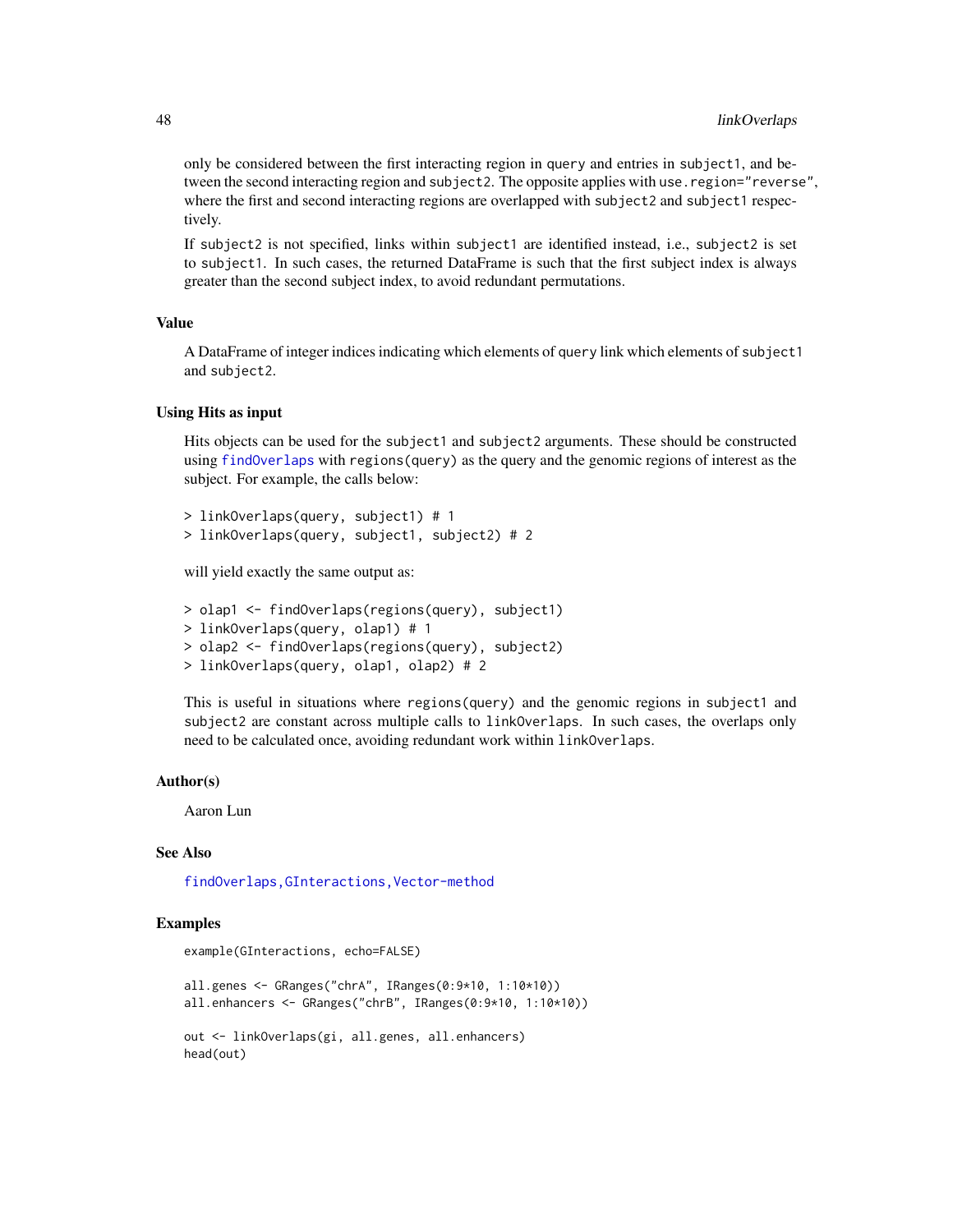<span id="page-48-0"></span>pairs and the contract of the contract of the contract of the contract of the contract of the contract of the contract of the contract of the contract of the contract of the contract of the contract of the contract of the

```
out <- linkOverlaps(gi, all.genes)
head(out)
# Same methods apply for InteractionSet objects.
example(InteractionSet, echo=FALSE)
out <- linkOverlaps(iset, all.genes, all.enhancers)
out <- linkOverlaps(iset, all.genes)
```
pairs *Extract paired ranges*

#### Description

Represent interactions in a GInteractions or Interaction object as a Pairs, SelfHits or GRangesList object.

#### Usage

## S4 method for signature 'GInteractions' pairs(x, id=FALSE, as.grlist=FALSE)

# Equivalent call for InteractionSet to above.

makeGInteractionsFromGRangesPairs(x)

#### Arguments

| $\mathsf{x}$ | For pairs, a GInteractions or Interaction Set object. For make GInteractions From GRanges Pairs.<br>a Pairs object containing two parallel GRanges. |
|--------------|-----------------------------------------------------------------------------------------------------------------------------------------------------|
| id           | A logical scalar specifying whether indices should be returned instead of re-<br>gions.                                                             |
| as.grlist    | A logical scalar specifying whether a GRangesList should be returned.                                                                               |

## Details

Recall that the GInteractions object stores anchor regions for each interaction in two parallel GRanges, where corresponding entries between the two GRanges constitute the pair of regions for one interaction. These parallel ranges can be extracted and stored as a Pairs object for further manipulation. This is similar to the GRangesList reported by [anchors](#page-23-1) with type="both" and id=FALSE. The reverse conversion is performed using makeGInteractionsFromGRangesPairs.

An alternative representation involves storing the two anchors for each interaction in a single GRanges of length 2. Multiple interactions are then stored as a GRangesList, along with any metadata and sequence information. This is returned if as, gr1 is t=FALSE, may be more useful in some applications where the two interacting regions must be in the same GRanges. Finally, if id=TRUE, the anchor indices are extracted and returned as a SelfHits object. This may be useful for graph construction.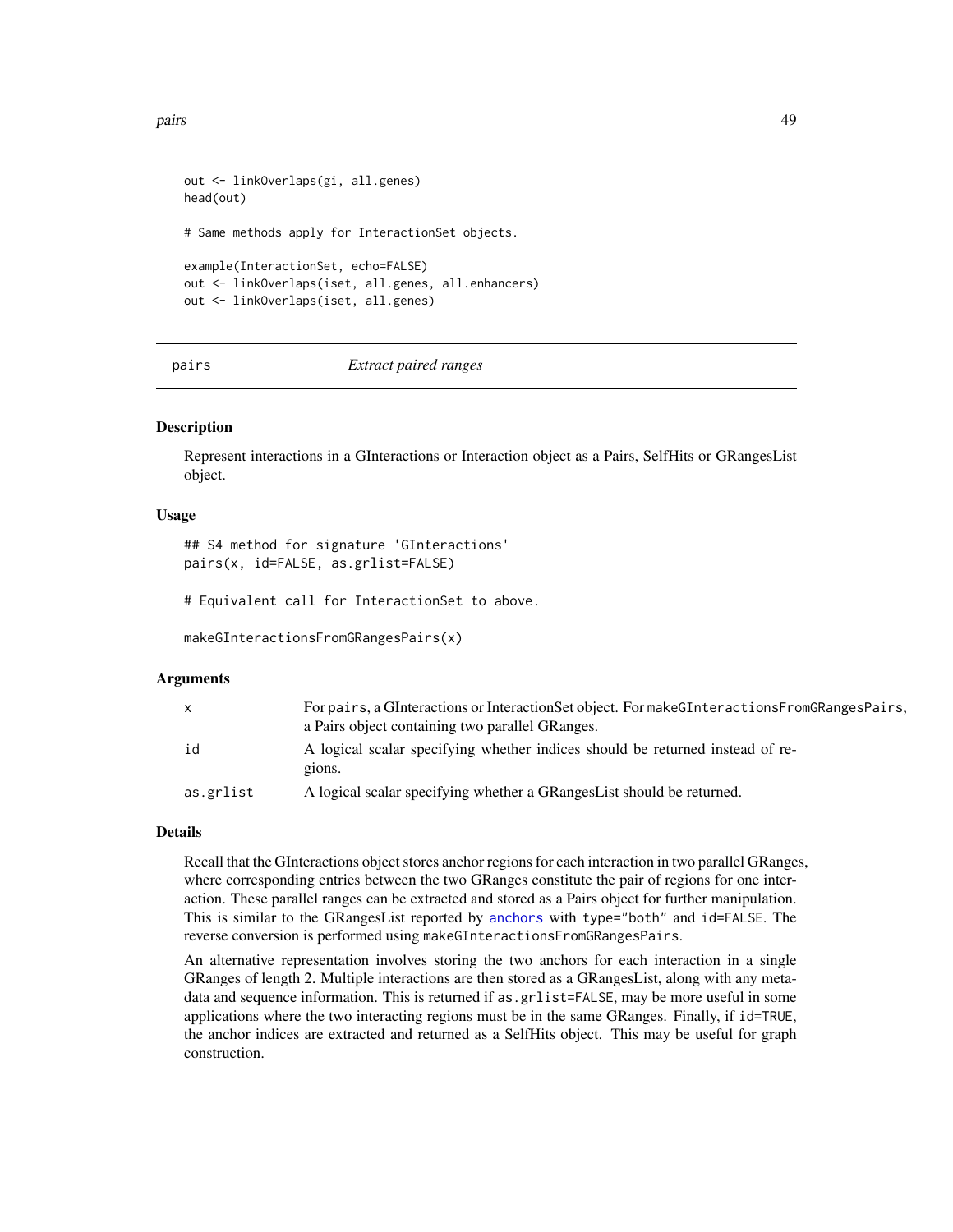## <span id="page-49-0"></span>Value

For pairs, if id=TRUE, a SelfHits object is returned. Otherwise, if as.grlist=TRUE, a GRangesList object is returned. Otherwise, a Pairs object is returned.

For makeGInteractionsFromGRangesPairs, a GInteractions object is returned.

## Author(s)

Aaron Lun

## See Also

[GInteractions](#page-19-1), [Pairs](#page-0-0), [SelfHits](#page-0-0), [GRangesList](#page-0-0)

#### Examples

```
example(GInteractions, echo=FALSE)
y <- pairs(gi)
y
makeGInteractionsFromGRangesPairs(y)
```

```
pairs(gi, id=TRUE)
pairs(gi, as.grlist=TRUE)
```

```
example(InteractionSet, echo=FALSE)
pairs(iset)
pairs(iset, id=TRUE)
pairs(iset, as.grlist=TRUE)
```
updateObject *Update a GInteractions object*

## Usage

```
## S4 method for signature 'GInteractions'
updateObject(object, ..., verbose = FALSE)
```
## Arguments

| object   | A old GInteractions object.                                                                |
|----------|--------------------------------------------------------------------------------------------|
| $\cdots$ | Additional arguments that are ignored.                                                     |
| verbose  | Logical scalar indicating whether a message should be emitted as the object is<br>updated. |

## Value

An updated version of object.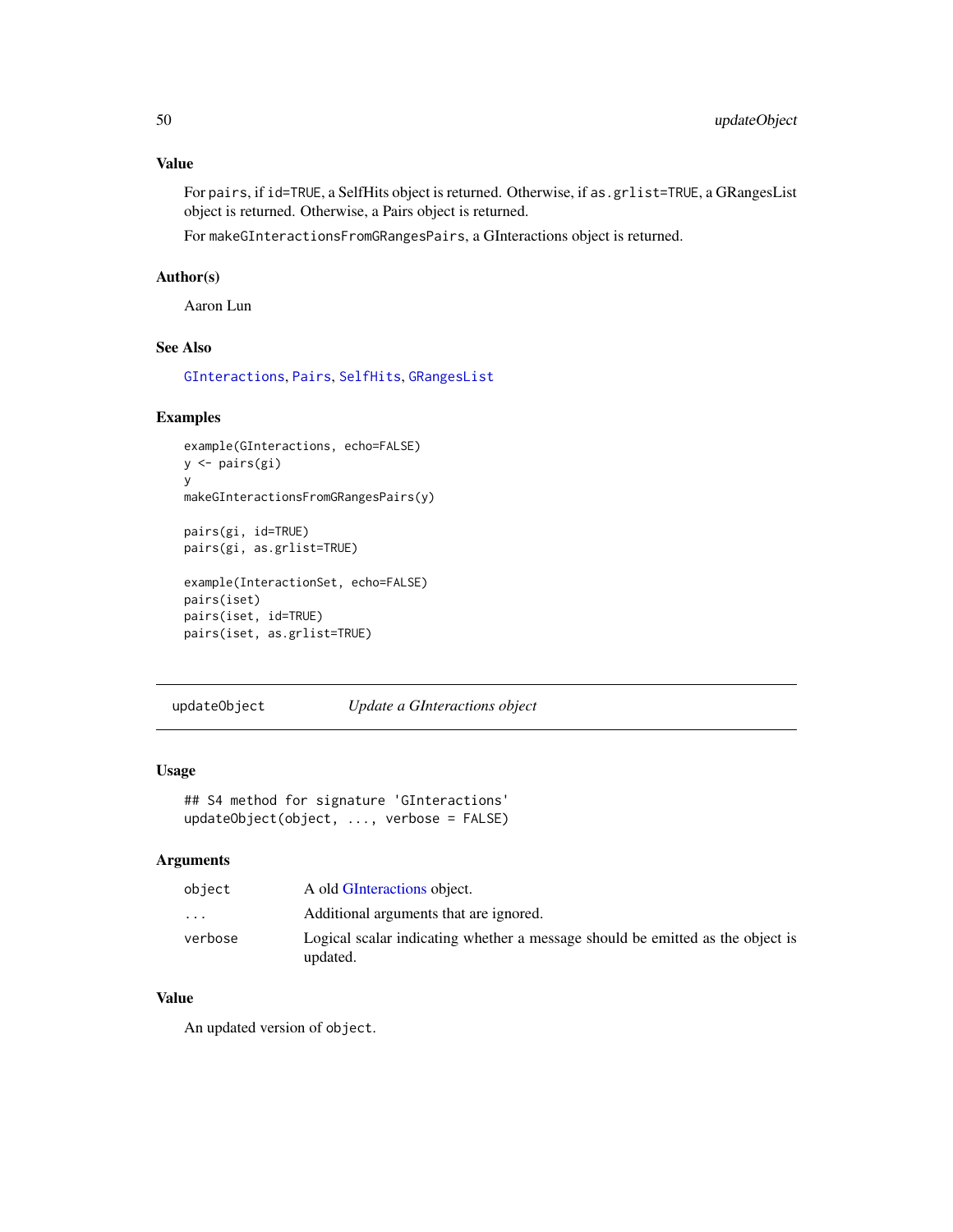# <span id="page-50-0"></span>**Index**

[,ContactMatrix,ANY,ANY,ANY-method *(*ContactMatrix subsetting*)*, [14](#page-13-0) [,ContactMatrix,ANY,ANY-method *(*ContactMatrix subsetting*)*, [14](#page-13-0) [,ContactMatrix,ANY-method *(*ContactMatrix subsetting*)*, [14](#page-13-0) [,InteractionSet,ANY,ANY,ANY-method *(*Interaction subsetting*)*, [42](#page-41-0) [,InteractionSet,ANY,ANY-method *(*Interaction subsetting*)*, [42](#page-41-0) [,InteractionSet,ANY-method *(*Interaction subsetting*)*, [42](#page-41-0) [<-,ContactMatrix,ANY,ANY,ContactMatrix-method *(*ContactMatrix subsetting*)*, [14](#page-13-0) [<-,GInteractions,ANY,GInteractions-method *(*Interaction subsetting*)*, [42](#page-41-0) [<-,InteractionSet,ANY,ANY,InteractionSet-method *(*Interaction subsetting*)*, [42](#page-41-0) \$,GInteractions-method *(*Interaction accessors*)*, [24](#page-23-0) \$<-,GInteractions-method *(*Interaction accessors*)*, [24](#page-23-0)

anchorIds *(*Interaction accessors*)*, [24](#page-23-0) anchorIds,ContactMatrix-method *(*ContactMatrix accessors*)*, [4](#page-3-0) anchorIds,GInteractions-method *(*Interaction accessors*)*, [24](#page-23-0) anchorIds,InteractionSet-method *(*Interaction accessors*)*, [24](#page-23-0) anchorIds<- *(*Interaction accessors*)*, [24](#page-23-0) anchorIds<-,ContactMatrix-method *(*ContactMatrix accessors*)*, [4](#page-3-0) anchorIds<-,GInteractions-method *(*Interaction accessors*)*, [24](#page-23-0) anchorIds<-,InteractionSet-method *(*Interaction accessors*)*, [24](#page-23-0) anchorIds<-,ReverseStrictGInteractions-method *(*Interaction accessors*)*, [24](#page-23-0)

anchorIds<-,StrictGInteractions-method *(*Interaction accessors*)*, [24](#page-23-0) anchors, *[15](#page-14-0)*, *[43](#page-42-0)*, *[49](#page-48-0)* anchors *(*Interaction accessors*)*, [24](#page-23-0) anchors,ContactMatrix-method *(*ContactMatrix accessors*)*, [4](#page-3-0) anchors,GInteractions-method *(*Interaction accessors*)*, [24](#page-23-0) anchors,InteractionSet-method *(*Interaction accessors*)*, [24](#page-23-0) anchors<- *(*Interaction accessors*)*, [24](#page-23-0) anchors<-,ContactMatrix-method *(*ContactMatrix accessors*)*, [4](#page-3-0) anchors<-,GInteractions-method *(*Interaction accessors*)*, [24](#page-23-0) anchors<-,InteractionSet-method *(*Interaction accessors*)*, [24](#page-23-0) anchors<-,ReverseStrictGInteractions-method *(*Interaction accessors*)*, [24](#page-23-0) anchors<-,StrictGInteractions-method *(*Interaction accessors*)*, [24](#page-23-0) Annotated, *[6](#page-5-0)[–8](#page-7-0)* appendRegions<- *(*Interaction accessors*)*, [24](#page-23-0) appendRegions<-,ContactMatrix-method *(*ContactMatrix accessors*)*, [4](#page-3-0) appendRegions<-,GInteractions-method *(*Interaction accessors*)*, [24](#page-23-0) appendRegions<-,InteractionSet-method *(*Interaction accessors*)*, [24](#page-23-0) as.data.frame, *[27](#page-26-0)* as.data.frame,GInteractions-method *(*Interaction accessors*)*, [24](#page-23-0) as.matrix,ContactMatrix-method *(*ContactMatrix accessors*)*, [4](#page-3-0) as.matrix<- *(*ContactMatrix accessors*)*, [4](#page-3-0) as.matrix<-,ContactMatrix-method *(*ContactMatrix accessors*)*, [4](#page-3-0)

boundingBox, [2](#page-1-0)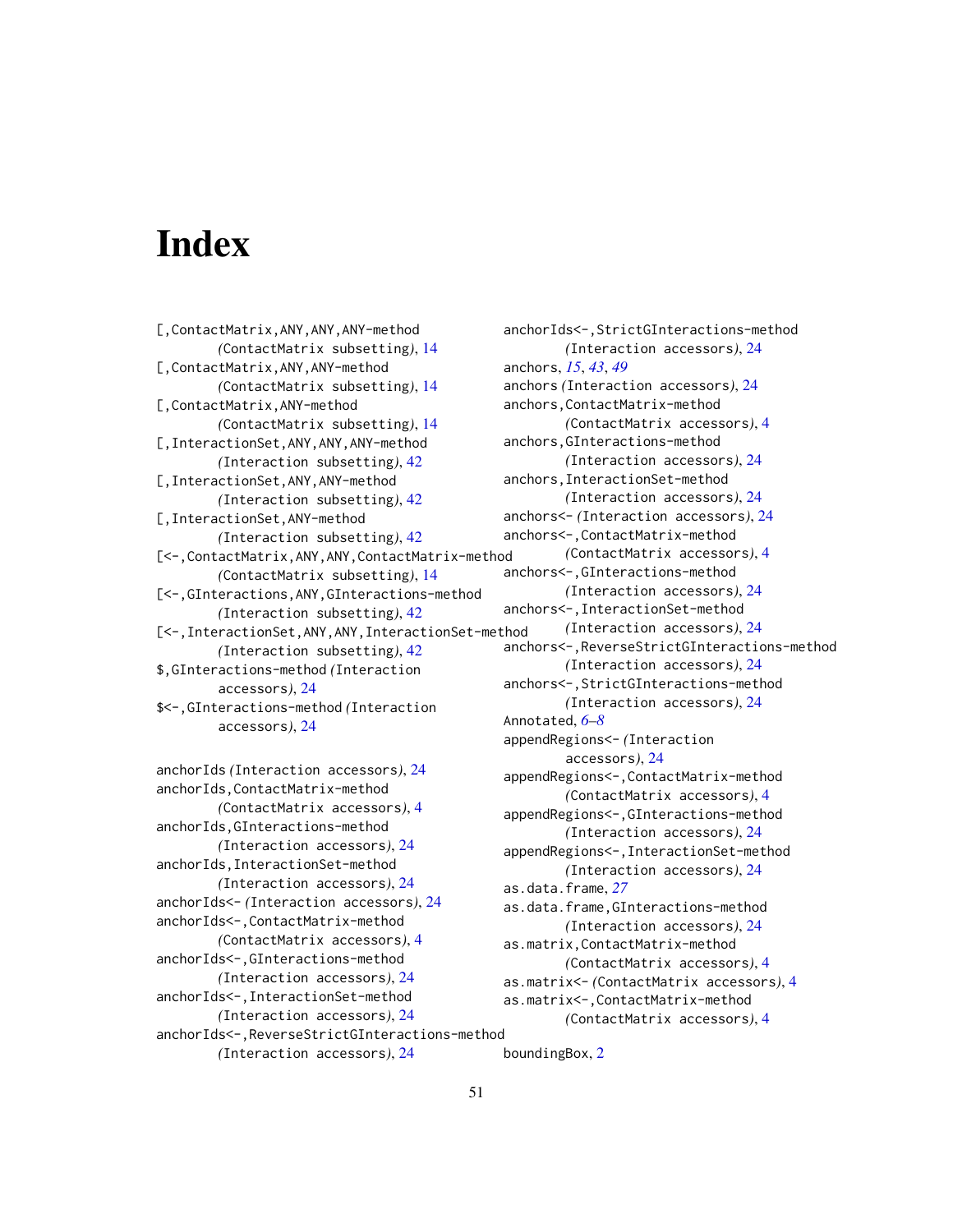#### 52 INDEX

boundingBox,GInteractions-method *(*boundingBox*)*, [2](#page-1-0) boundingBox,InteractionSet-method *(*boundingBox*)*, [2](#page-1-0) c,GInteractions-method *(*Interaction binding*)*, [31](#page-30-0) cbind, *[15](#page-14-0)*, *[31](#page-30-0)* cbind,ContactMatrix-method *(*ContactMatrix subsetting*)*, [14](#page-13-0) cbind,InteractionSet-method *(*Interaction binding*)*, [31](#page-30-0) ContactMatrix *(*ContactMatrix class*)*, [7](#page-6-0) ContactMatrix accessors, [4](#page-3-0) ContactMatrix class, [7](#page-6-0) ContactMatrix distances, [9](#page-8-0) ContactMatrix overlaps, [10](#page-9-0) ContactMatrix sorting, [12](#page-11-0) ContactMatrix subsetting, [14](#page-13-0) ContactMatrix,ANY,GRanges,GRanges,GenomicRanges\_OR\_missing-method *(*ContactMatrix accessors*)*, [4](#page-3-0) *(*ContactMatrix class*)*, [7](#page-6-0) ContactMatrix,ANY,numeric,numeric,GRanges-method *(*ContactMatrix class*)*, [7](#page-6-0) ContactMatrix,missing,missing,missing,GenomicRanges\_OR\_missing-method *(*Interaction compare*)*, [32](#page-31-0) *(*ContactMatrix class*)*, [7](#page-6-0) ContactMatrix-access *(*ContactMatrix accessors*)*, [4](#page-3-0) ContactMatrix-class *(*ContactMatrix class*)*, [7](#page-6-0) ContactMatrix-dist *(*ContactMatrix distances*)*, [9](#page-8-0) ContactMatrix-sort *(*ContactMatrix sorting*)*, [12](#page-11-0) ContactMatrix-subset *(*ContactMatrix subsetting*)*, [14](#page-13-0) Convert classes, [16](#page-15-0) countOverlaps *(*Interaction overlaps*)*, [38](#page-37-0) *(*Interaction overlaps*)*, [38](#page-37-0) *(*Interaction overlaps*)*, [38](#page-37-0) countOverlaps,GInteractions,missing-method *(*Interaction overlaps*)*, [38](#page-37-0) countOverlaps,GInteractions,Vector-method *(*Interaction overlaps*)*, [38](#page-37-0) *(*Interaction overlaps*)*, [38](#page-37-0)

countOverlaps,InteractionSet,missing-method *(*Interaction overlaps*)*, [38](#page-37-0) countOverlaps,InteractionSet,Vector-method *(*Interaction overlaps*)*, [38](#page-37-0) countOverlaps,Vector,GInteractions-method *(*Interaction overlaps*)*, [38](#page-37-0) countOverlaps,Vector,InteractionSet-method *(*Interaction overlaps*)*, [38](#page-37-0) deflate *(*Convert classes*)*, [16](#page-15-0) deflate,ContactMatrix-method *(*Convert classes*)*, [16](#page-15-0) dim,ContactMatrix-method *(*ContactMatrix accessors*)*, [4](#page-3-0) dimnames,ContactMatrix-method *(*ContactMatrix accessors*)*, [4](#page-3-0) dimnames<-,ContactMatrix,ANY-method *(*ContactMatrix accessors*)*, [4](#page-3-0) dimnames<-,ContactMatrix-method duplicated,ContactMatrix-method *(*ContactMatrix sorting*)*, [12](#page-11-0) duplicated,GInteractions-method duplicated,InteractionSet-method *(*Interaction compare*)*, [32](#page-31-0)

countOverlaps, GInteractions, GInteractions-methoddOverlaps, InteractionSet, GInteractions-method countOverlaps, GInteractions, InteractionSet-methodOverlaps, InteractionSet, InteractionSet-method countOverlaps, InteractionSet, GInteractions-methodOverlaps, Vector, GInteractions-method countOverlaps, InteractionSet, InteractionSet-methodoverlaps, Vector, InteractionSet-method *(*Interaction overlaps*)*, [38](#page-37-0) findOverlaps, *[11,](#page-10-0) [12](#page-11-0)*, *[34](#page-33-0)*, *[39,](#page-38-0) [40](#page-39-0)*, *[47,](#page-46-0) [48](#page-47-0)* findOverlaps *(*Interaction overlaps*)*, [38](#page-37-0) findOverlaps,GInteractions,GInteractions-method *(*Interaction overlaps*)*, [38](#page-37-0) findOverlaps,GInteractions,InteractionSet-method *(*Interaction overlaps*)*, [38](#page-37-0) findOverlaps,GInteractions,missing-method *(*Interaction overlaps*)*, [38](#page-37-0) findOverlaps,GInteractions,Vector-method *(*Interaction overlaps*)*, [38](#page-37-0) *(*Interaction overlaps*)*, [38](#page-37-0) *(*Interaction overlaps*)*, [38](#page-37-0) findOverlaps,InteractionSet,missing-method *(*Interaction overlaps*)*, [38](#page-37-0) findOverlaps,InteractionSet,Vector-method *(*Interaction overlaps*)*, [38](#page-37-0) *(*Interaction overlaps*)*, [38](#page-37-0) *(*Interaction overlaps*)*, [38](#page-37-0)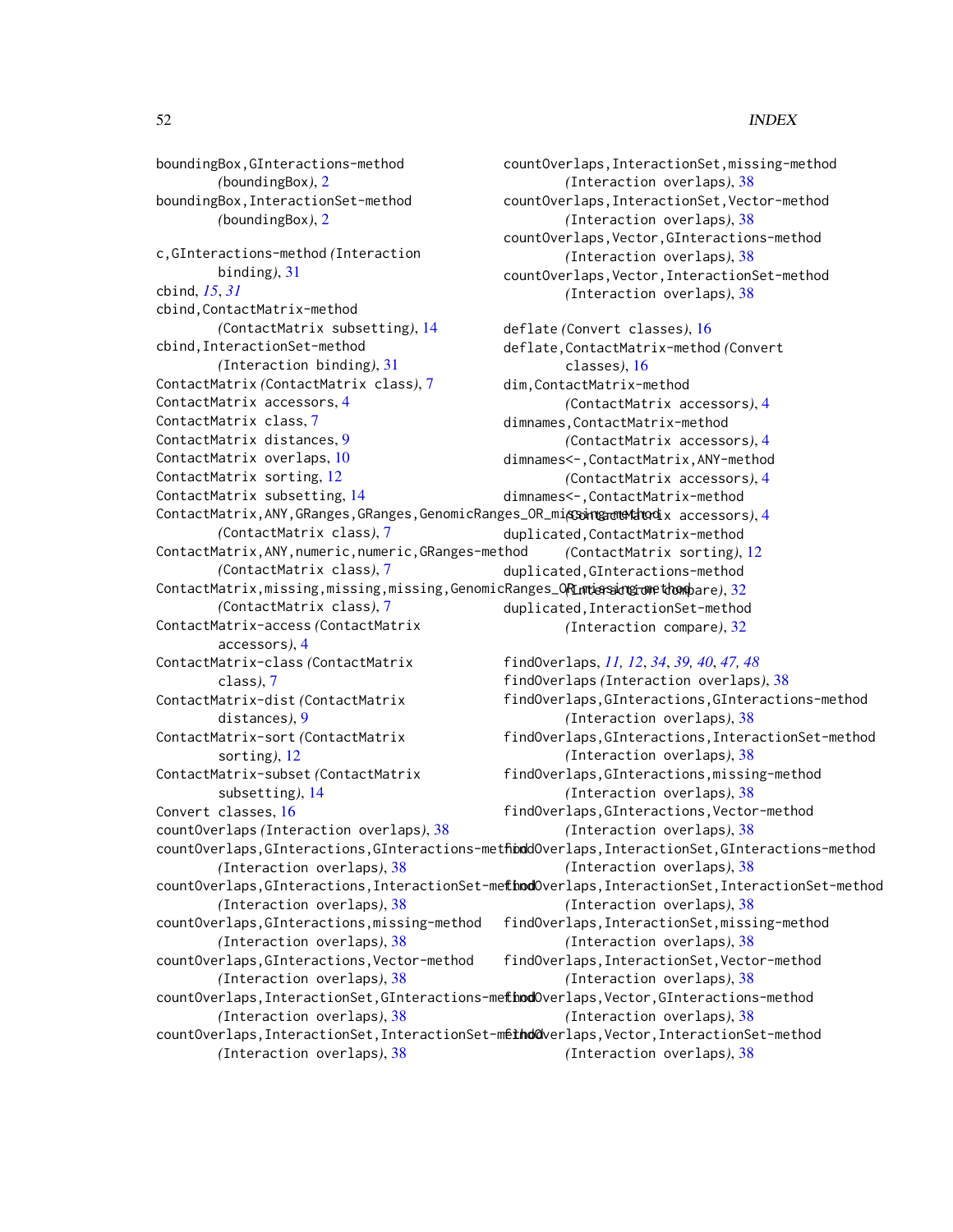#### $I<sub>N</sub>DEX$  53

first *(*Interaction accessors*)*, [24](#page-23-0) first,GInteractions-method *(*Interaction accessors*)*, [24](#page-23-0) first,InteractionSet-method *(*Interaction accessors*)*, [24](#page-23-0) flank,ContactMatrix-method *(*GRanges methods*)*, [22](#page-21-0) flank,GInteractions-method *(*GRanges methods*)*, [22](#page-21-0) flank,InteractionSet-method *(*GRanges methods*)*, [22](#page-21-0) GInteractions, *[50](#page-49-0)* GInteractions *(*GInteractions class*)*, [20](#page-19-0) GInteractions class, [20](#page-19-0) GInteractions,GRanges,GRanges,GenomicRanges\_OR\_missing-method intrachr *(*Interaction distances*)*, [36](#page-35-0) *(*GInteractions class*)*, [20](#page-19-0) GInteractions,missing,missing,GenomicRanges\_OR\_missing-method atrix distances), [9](#page-8-0) *(*GInteractions class*)*, [20](#page-19-0) GInteractions,numeric,numeric,GRanges-method *(*GInteractions class*)*, [20](#page-19-0) GInteractions-class *(*GInteractions class*)*, [20](#page-19-0) GRanges methods, [22](#page-21-0) GRangesList, *[50](#page-49-0)* inflate, *[8](#page-7-0)* inflate *(*Convert classes*)*, [16](#page-15-0) inflate,GInteractions-method *(*Convert classes*)*, [16](#page-15-0) inflate,InteractionSet-method *(*Convert classes*)*, [16](#page-15-0) Interaction accessors, [24](#page-23-0) Interaction binding, [31](#page-30-0) Interaction compare, [32](#page-31-0) Interaction distances, [36](#page-35-0) Interaction overlaps, [38](#page-37-0) Interaction subsetting, [42](#page-41-0) interaction-access *(*Interaction accessors*)*, [24](#page-23-0) interaction-bind *(*Interaction binding*)*, [31](#page-30-0) interaction-compare *(*Interaction compare*)*, [32](#page-31-0) Interaction-overlaps *(*Interaction overlaps*)*, [38](#page-37-0) interaction-subset *(*Interaction subsetting*)*, [42](#page-41-0) interactions *(*Interaction accessors*)*, [24](#page-23-0)

interactions,InteractionSet-method *(*Interaction accessors*)*, [24](#page-23-0) interactions<- *(*Interaction accessors*)*,  $24$ interactions<-,InteractionSet-method *(*Interaction accessors*)*, [24](#page-23-0) InteractionSet *(*InteractionSet class*)*, [44](#page-43-0) InteractionSet class, [44](#page-43-0) InteractionSet,ANY,GInteractions-method *(*InteractionSet class*)*, [44](#page-43-0) InteractionSet,missing,missing-method *(*InteractionSet class*)*, [44](#page-43-0) InteractionSet-class *(*InteractionSet class*)*, [44](#page-43-0) intrachr,ContactMatrix-method intrachr,GInteractions-method *(*Interaction distances*)*, [36](#page-35-0) intrachr,InteractionSet-method *(*Interaction distances*)*, [36](#page-35-0) length,ContactMatrix-method *(*ContactMatrix accessors*)*, [4](#page-3-0) length,GInteractions-method *(*Interaction accessors*)*, [24](#page-23-0) linearize *(*Linearize interactions*)*, [45](#page-44-0) Linearize interactions, [45](#page-44-0) linearize,GInteractions,GRanges-method *(*Linearize interactions*)*, [45](#page-44-0) linearize,GInteractions,numeric-method *(*Linearize interactions*)*, [45](#page-44-0) linearize,InteractionSet,GRanges-method *(*Linearize interactions*)*, [45](#page-44-0) linearize,InteractionSet,numeric-method *(*Linearize interactions*)*, [45](#page-44-0) linkOverlaps, *[40](#page-39-0)*, [47](#page-46-0) linkOverlaps,GInteractions,Hits,Hits-method *(*linkOverlaps*)*, [47](#page-46-0) linkOverlaps,GInteractions,Hits,missing-method *(*linkOverlaps*)*, [47](#page-46-0) linkOverlaps,GInteractions,Vector,missing-method *(*linkOverlaps*)*, [47](#page-46-0) linkOverlaps,GInteractions,Vector,Vector-method *(*linkOverlaps*)*, [47](#page-46-0) linkOverlaps,InteractionSet,Hits,Hits-method *(*linkOverlaps*)*, [47](#page-46-0)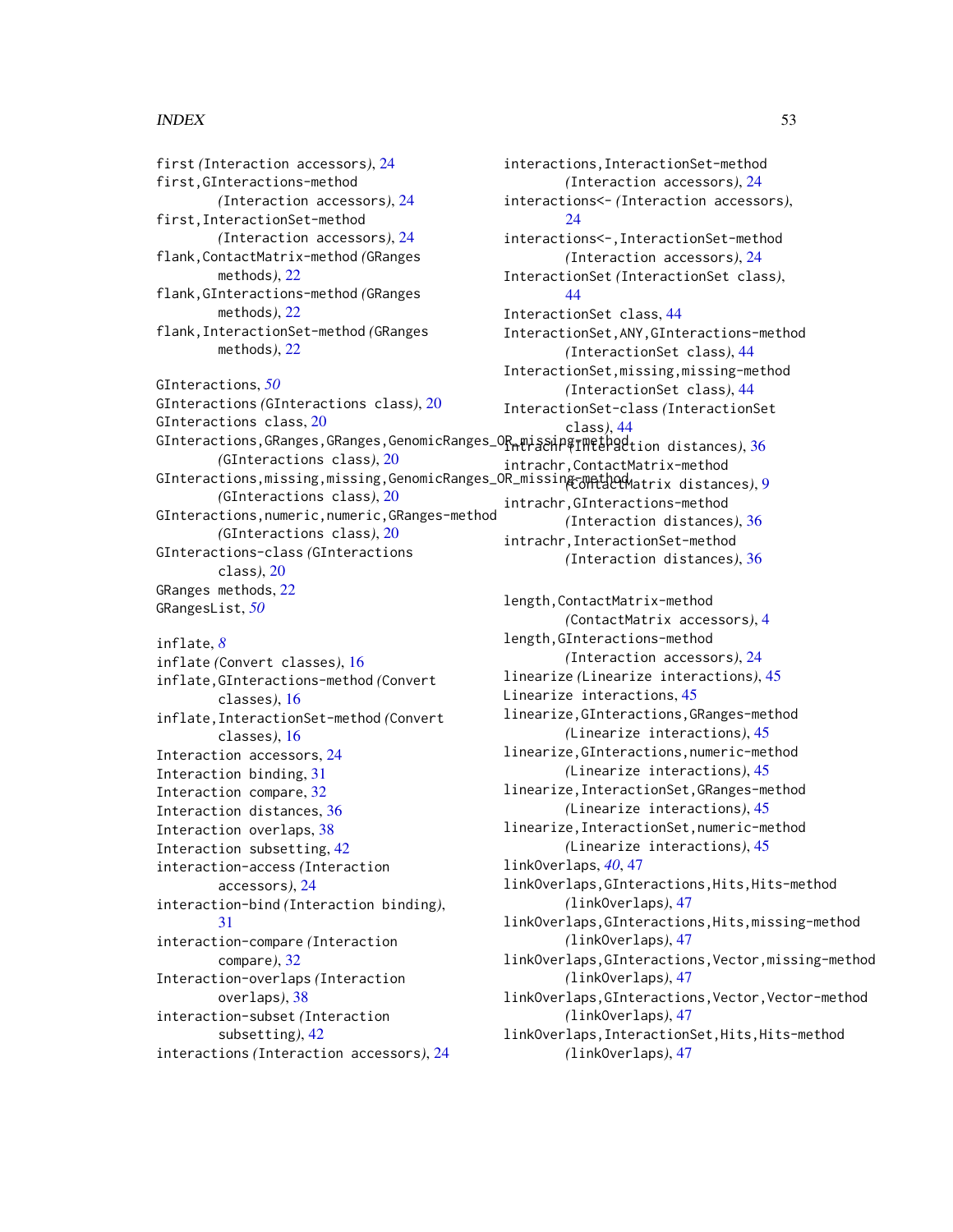#### 54 INDEX

| linkOverlaps, InteractionSet, Hits, missing-methoderlapsAny, ContactMatrix, GRanges-method |                                                                                                   |
|--------------------------------------------------------------------------------------------|---------------------------------------------------------------------------------------------------|
| (link0verlaps), 47                                                                         | (ContactMatrix overlaps), 10                                                                      |
|                                                                                            | linkOverlaps,InteractionSet,Vector,missing-medthodlapsAny,ContactMatrix,GRangesList-method        |
| (link0verlaps), 47                                                                         | (ContactMatrix overlaps), 10                                                                      |
|                                                                                            | linkOverlaps, InteractionSet, Vector, Vector-metoverlapsAny, ContactMatrix, InteractionSet-method |
| (link0verlaps), 47                                                                         | (ContactMatrix overlaps), 10                                                                      |
|                                                                                            | overlapsAny, GInteractions, GInteractions-method                                                  |
| makeGInteractionsFromGRangesPairs                                                          | (Interaction overlaps), 38                                                                        |
| (pairs), 49                                                                                | overlapsAny, GInteractions, InteractionSet-method                                                 |
| match, 33, 35                                                                              | (Interaction overlaps), 38                                                                        |
| match, GInteractions, GInteractions-method                                                 | overlapsAny, GInteractions, missing-method                                                        |
| (Interaction compare), 32                                                                  | (Interaction overlaps), 38                                                                        |
| match, GInteractions, InteractionSet-method                                                | overlapsAny, GInteractions, Vector-method                                                         |
| (Interaction compare), 32                                                                  | (Interaction overlaps), 38                                                                        |
| match, InteractionSet, GInteractions-method                                                | overlapsAny, InteractionSet, GInteractions-method                                                 |
| (Interaction compare), 32                                                                  | (Interaction overlaps), 38                                                                        |
| match, InteractionSet, InteractionSet-method                                               | overlapsAny, InteractionSet, InteractionSet-method                                                |
| (Interaction compare), 32                                                                  | (Interaction overlaps), 38                                                                        |
| mcols, 27                                                                                  | overlapsAny, InteractionSet, missing-method                                                       |
| mcols, InteractionSet-method                                                               | (Interaction overlaps), 38                                                                        |
| (Interaction accessors), 24                                                                | overlapsAny, InteractionSet, Vector-method                                                        |
| mcols<-, InteractionSet-method                                                             | (Interaction overlaps), 38                                                                        |
| (Interaction accessors), 24                                                                | overlapsAny, Vector, GInteractions-method                                                         |
|                                                                                            | (Interaction overlaps), 38                                                                        |
| names, GInteractions-method                                                                | overlapsAny, Vector, InteractionSet-method                                                        |
| (Interaction accessors), 24                                                                | (Interaction overlaps), 38                                                                        |
| names, InteractionSet-method                                                               |                                                                                                   |
| (Interaction accessors), 24                                                                | pairdist (Interaction distances), 36                                                              |
| names<-, GInteractions-method                                                              | pairdist, ContactMatrix-method                                                                    |
| (Interaction accessors), 24                                                                | (ContactMatrix distances), 9                                                                      |
| names<-, InteractionSet-method                                                             | pairdist, GInteractions-method                                                                    |
| (Interaction accessors), 24                                                                | (Interaction distances), 36                                                                       |
| narrow, ContactMatrix-method (GRanges                                                      | pairdist, InteractionSet-method                                                                   |
| methods), 22<br>narrow, GInteractions-method (GRanges                                      | (Interaction distances), 36                                                                       |
|                                                                                            | Pairs, 50                                                                                         |
| methods), 22                                                                               | pairs, 49                                                                                         |
| narrow, InteractionSet-method (GRanges                                                     | pairs, GInteractions-method (pairs), 49                                                           |
| methods), $22$                                                                             | pairs, InteractionSet-method (pairs), 49                                                          |
| order, ContactMatrix-method                                                                | pcompare, 35                                                                                      |
| (ContactMatrix sorting), 12                                                                | pcompare, GInteractions, GInteractions-method                                                     |
| order, GInteractions-method                                                                | (Interaction compare), 32                                                                         |
| (Interaction compare), 32                                                                  |                                                                                                   |
| order, InteractionSet-method                                                               | rbind, ContactMatrix-method                                                                       |
| (Interaction compare), 32                                                                  | (ContactMatrix subsetting), 14                                                                    |
| overlapsAny, 17, 46                                                                        | rbind, InteractionSet-method                                                                      |
| overlapsAny (Interaction overlaps), 38                                                     | (Interaction binding), 31                                                                         |
| overlapsAny, ContactMatrix, GInteractions-methodeduceRegions (Interaction accessors),      |                                                                                                   |
| (ContactMatrix overlaps), 10                                                               | 24                                                                                                |
|                                                                                            |                                                                                                   |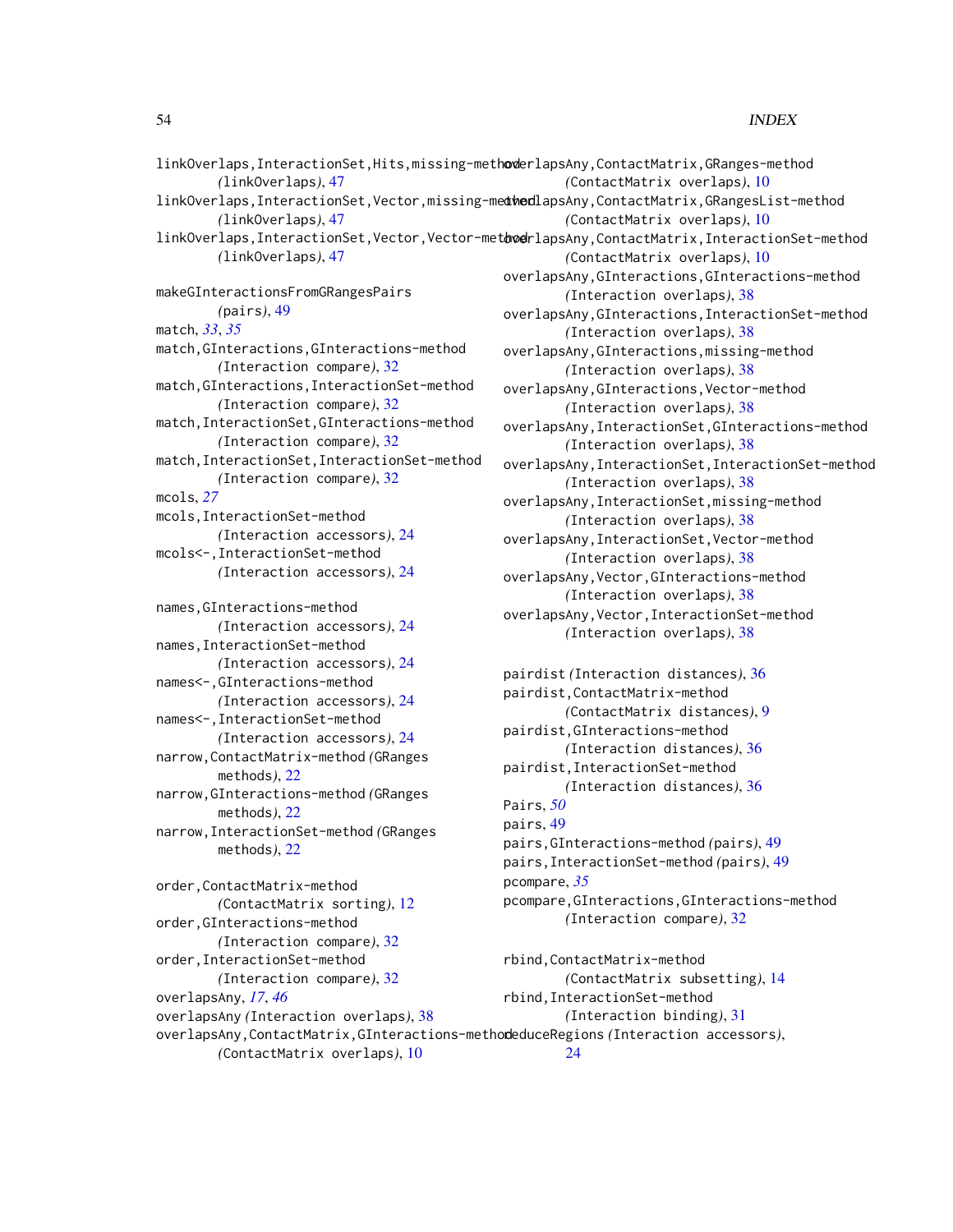#### INDEX 55

reduceRegions,ContactMatrix-method *(*ContactMatrix accessors*)*, [4](#page-3-0) reduceRegions,GInteractions-method *(*Interaction accessors*)*, [24](#page-23-0) reduceRegions,InteractionSet-method *(*Interaction accessors*)*, [24](#page-23-0) regions *(*Interaction accessors*)*, [24](#page-23-0) regions,ContactMatrix-method *(*ContactMatrix accessors*)*, [4](#page-3-0) regions,GInteractions-method *(*Interaction accessors*)*, [24](#page-23-0) regions,InteractionSet-method *(*Interaction accessors*)*, [24](#page-23-0) regions<- *(*Interaction accessors*)*, [24](#page-23-0) regions<-,ContactMatrix-method *(*ContactMatrix accessors*)*, [4](#page-3-0) regions<-,GInteractions-method *(*Interaction accessors*)*, [24](#page-23-0) regions<-,InteractionSet-method *(*Interaction accessors*)*, [24](#page-23-0) replaceRegions<- *(*Interaction accessors*)*, [24](#page-23-0) replaceRegions<-,ContactMatrix-method *(*ContactMatrix accessors*)*, [4](#page-3-0) replaceRegions<-,GInteractions-method *(*Interaction accessors*)*, [24](#page-23-0) replaceRegions<-,InteractionSet-method *(*Interaction accessors*)*, [24](#page-23-0) resize,ContactMatrix-method *(*GRanges methods*)*, [22](#page-21-0) resize,GInteractions-method *(*GRanges methods*)*, [22](#page-21-0) resize,InteractionSet-method *(*GRanges methods*)*, [22](#page-21-0) ReverseStrictGInteractions-class *(*GInteractions class*)*, [20](#page-19-0) second *(*Interaction accessors*)*, [24](#page-23-0) second,GInteractions-method *(*Interaction accessors*)*, [24](#page-23-0)

second,InteractionSet-method

seqinfo,GInteractions-method

seqinfo,InteractionSet-method

SelfHits, *[50](#page-49-0)* Seqinfo, *[28](#page-27-0)*

*(*Interaction accessors*)*, [24](#page-23-0)

*(*Interaction accessors*)*, [24](#page-23-0)

*(*Interaction accessors*)*, [24](#page-23-0)

*(*Interaction accessors*)*, [24](#page-23-0) seqinfo<-,InteractionSet-method *(*Interaction accessors*)*, [24](#page-23-0) shift,ContactMatrix-method *(*GRanges methods*)*, [22](#page-21-0) shift,GInteractions-method *(*GRanges methods*)*, [22](#page-21-0) shift,InteractionSet-method *(*GRanges methods*)*, [22](#page-21-0) show,ContactMatrix-method *(*ContactMatrix accessors*)*, [4](#page-3-0) show,GInteractions-method *(*Interaction accessors*)*, [24](#page-23-0) show,InteractionSet-method *(*Interaction accessors*)*, [24](#page-23-0) sort,ContactMatrix-method *(*ContactMatrix sorting*)*, [12](#page-11-0) sort,GInteractions-method *(*Interaction compare*)*, [32](#page-31-0) sort,InteractionSet-method *(*Interaction compare*)*, [32](#page-31-0) sparseMatrix, *[18](#page-17-0)* StrictGInteractions-class *(*GInteractions class*)*, [20](#page-19-0) subset,ContactMatrix-method *(*ContactMatrix subsetting*)*, [14](#page-13-0) subset,InteractionSet-method *(*Interaction subsetting*)*, [42](#page-41-0) subsetByOverlaps *(*Interaction overlaps*)*, [38](#page-37-0) subsetByOverlaps,GInteractions,GInteractions-method *(*Interaction overlaps*)*, [38](#page-37-0) subsetByOverlaps,GInteractions,InteractionSet-method *(*Interaction overlaps*)*, [38](#page-37-0) subsetByOverlaps,GInteractions,Vector-method *(*Interaction overlaps*)*, [38](#page-37-0) subsetByOverlaps,InteractionSet,GInteractions-method *(*Interaction overlaps*)*, [38](#page-37-0) subsetByOverlaps,InteractionSet,InteractionSet-method *(*Interaction overlaps*)*, [38](#page-37-0) subsetByOverlaps,InteractionSet,Vector-method *(*Interaction overlaps*)*, [38](#page-37-0) subsetByOverlaps,Vector,GInteractions-method *(*Interaction overlaps*)*, [38](#page-37-0) subsetByOverlaps,Vector,InteractionSet-method *(*Interaction overlaps*)*, [38](#page-37-0) SummarizedExperiment, *[44,](#page-43-0) [45](#page-44-0)*

seqinfo<-,GInteractions-method